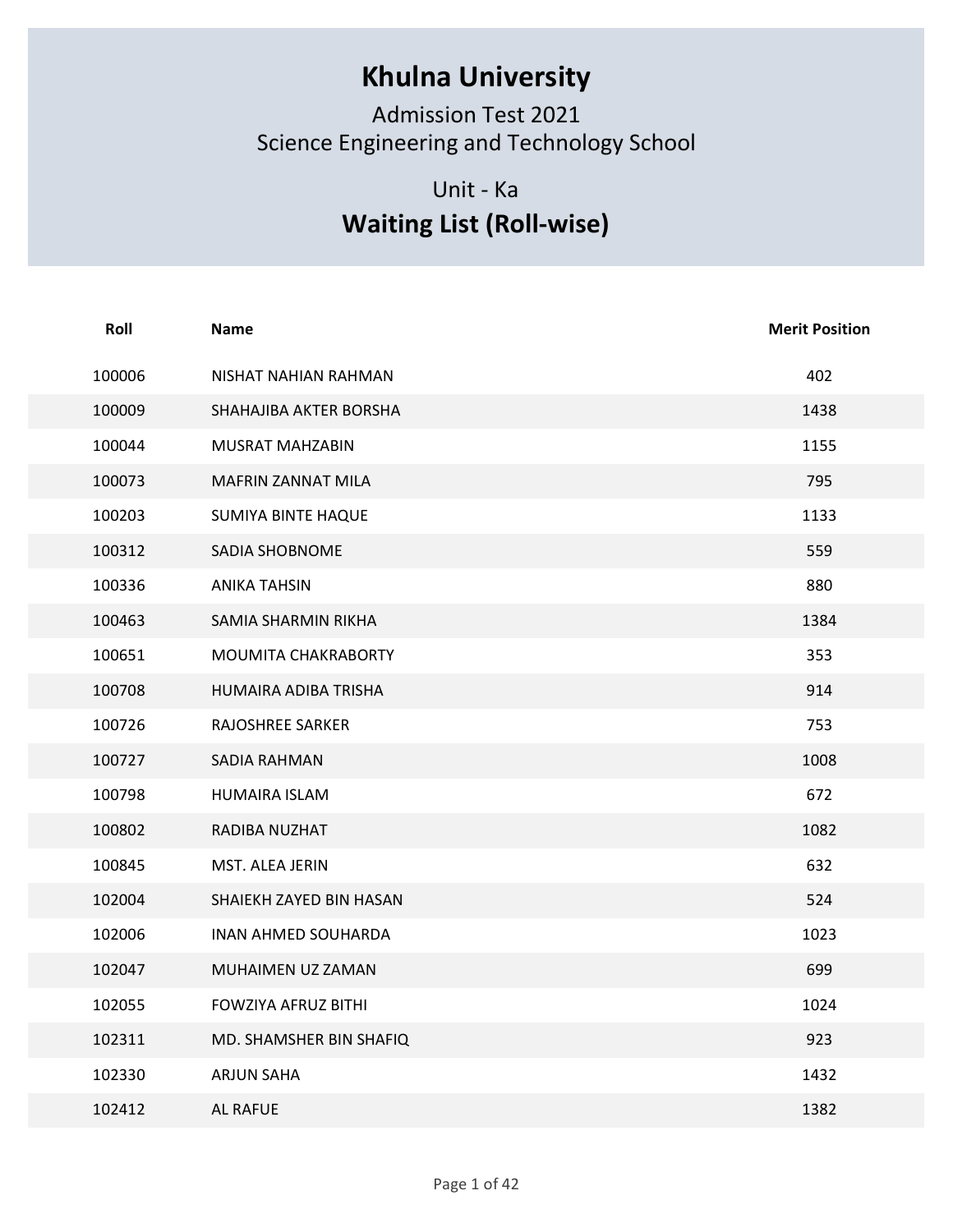| Roll   | <b>Name</b>               | <b>Merit Position</b> |
|--------|---------------------------|-----------------------|
| 102563 | <b>ABID ASIF</b>          | 1179                  |
| 102596 | MD. TANVIR AHMMED SHUVO   | 1309                  |
| 102682 | PROKRITY DHEBNATH         | 1431                  |
| 102694 | <b>KOBIRUL ISLAM</b>      | 399                   |
| 102730 | MD. ABDUR RAHMAN          | 1407                  |
| 102746 | PIAS BHATTACHARJEE        | 1046                  |
| 102810 | <b>SHAKIL KHAN</b>        | 1442                  |
| 102818 | <b>FAZLY RABBI</b>        | 698                   |
| 102859 | SAMIR MAZUMDER            | 1130                  |
| 102885 | MD. SANUAR HOSSAIN EMON   | 1202                  |
| 102980 | ARIFUL HAQUE AFIF         | 1025                  |
| 102998 | MD. ASADUZZAMAN NUR ROBIN | 908                   |
| 103006 | GAUTOM CHANDRA BISHASORMA | 1279                  |
| 103234 | ABDULLAH-AL-MUNAWAR SHAFI | 894                   |
| 103268 | ATIQUR RAHMAN SHUWEB      | 1307                  |
| 103465 | MD. ABU TASFAR BIN SOWAD  | 962                   |
| 103492 | MD. AL IMRAN              | 541                   |
| 103536 | <b>SAKIB HOSSEN</b>       | 1455                  |
| 103585 | RASHADUR RAHMAN HRIDOY    | 1367                  |
| 103596 | MD. JAKARIA HOSSAIN NOYON | 838                   |
| 103607 | MD. ABU RAIHAN            | 1451                  |
| 103668 | MD. JAMIL AHMED           | 1459                  |
| 103730 | SHOVON AHMED              | 902                   |
| 103839 | <b>RUMAN SHEIKH</b>       | 415                   |
| 103895 | MD. FAHIM RAHMAN          | 925                   |
| 103964 | MD. EUSUF JAMAN           | 854                   |
| 104127 | NAYEEM MIA                | 1207                  |
| 104177 | MD. MEHEDI HASAN KHAN     | 1361                  |
| 104181 | FARID-UZ-ZAMAN            | 1083                  |
|        |                           |                       |
|        | Page 2 of 42              |                       |
|        |                           |                       |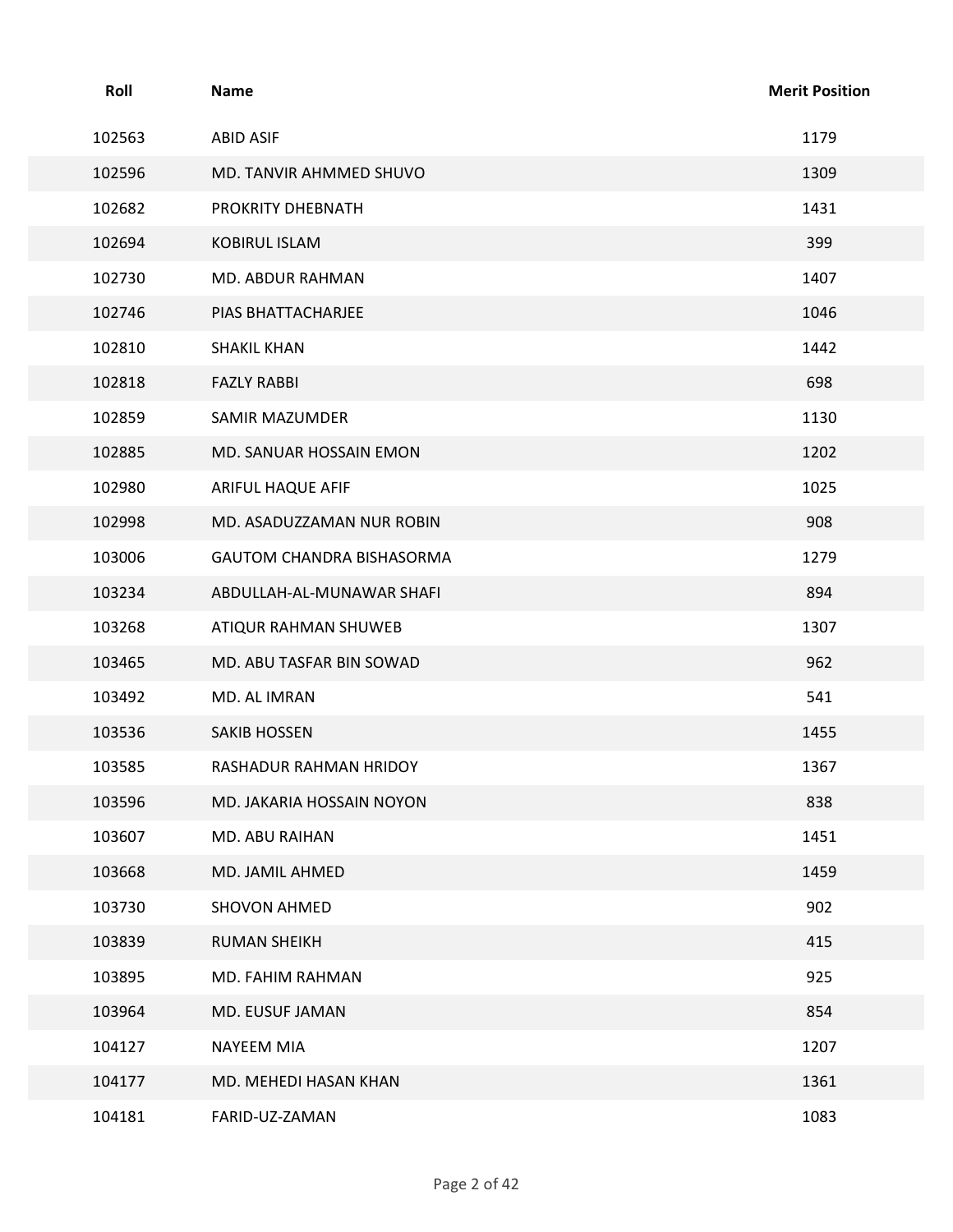| Roll   | Name                       | <b>Merit Position</b> |
|--------|----------------------------|-----------------------|
| 104376 | MD. MUBARAK HOSSEN SIAM    | 1097                  |
| 104401 | MD. SIHABUR ISLAM SOURAV   | 489                   |
| 104467 | MD. MUSTAKIM MIA           | 527                   |
| 104590 | JOYAIRIA TABASSUM          | 744                   |
| 104595 | MD. ABDUL AHAD SHEIKH      | 866                   |
| 104736 | RAKIB HASAN                | 447                   |
| 104831 | <b>RAKIB HOSSAIN</b>       | 1125                  |
| 104888 | SHAWON SHAHA CHOWDHURY     | 882                   |
| 104897 | SAJJADUR RAHMAN SHIHAB     | 952                   |
| 104898 | AZHARUL ISLAM              | 1021                  |
| 104908 | <b>ALAMGIR HOSAIN</b>      | 778                   |
| 104953 | PARTHO CHAKRABORTY         | 1323                  |
| 104954 | MAHABUBUR RAHMAN           | 564                   |
| 105111 | RIYAZUL ISLAM RIYAZ        | 375                   |
| 105132 | ABDULLAH AL HASAN KHAN     | 1336                  |
| 105213 | MD. AL-AMIN                | 712                   |
| 105368 | <b>ARNOB SAHA</b>          | 741                   |
| 105489 | <b>IKRAMUL HASAN MORAL</b> | 893                   |
| 106368 | A. K. M. S. LIMON          | 671                   |
| 106398 | MD. AL EMRAN ROWANK        | 725                   |
| 106550 | <b>SUMON MIA</b>           | 1399                  |
| 106565 | MEHADI HASAN RABBE         | 444                   |
| 106644 | <b>TANVIR HOSSAIN</b>      | 1435                  |
| 106647 | <b>HAFIZUR RAHAMAN</b>     | 1317                  |
| 106666 | MD. THOWHID ISLAM          | 626                   |
| 106942 | MD. SOLAIMAN KABIR         | 334                   |
| 107019 | ARIFUL ISLAM APON          | 649                   |
| 107179 | SHUVRO KARMOKER            | 1471                  |
| 107232 | MD. AFROJ JACK             | 697                   |
|        | Page 3 of 42               |                       |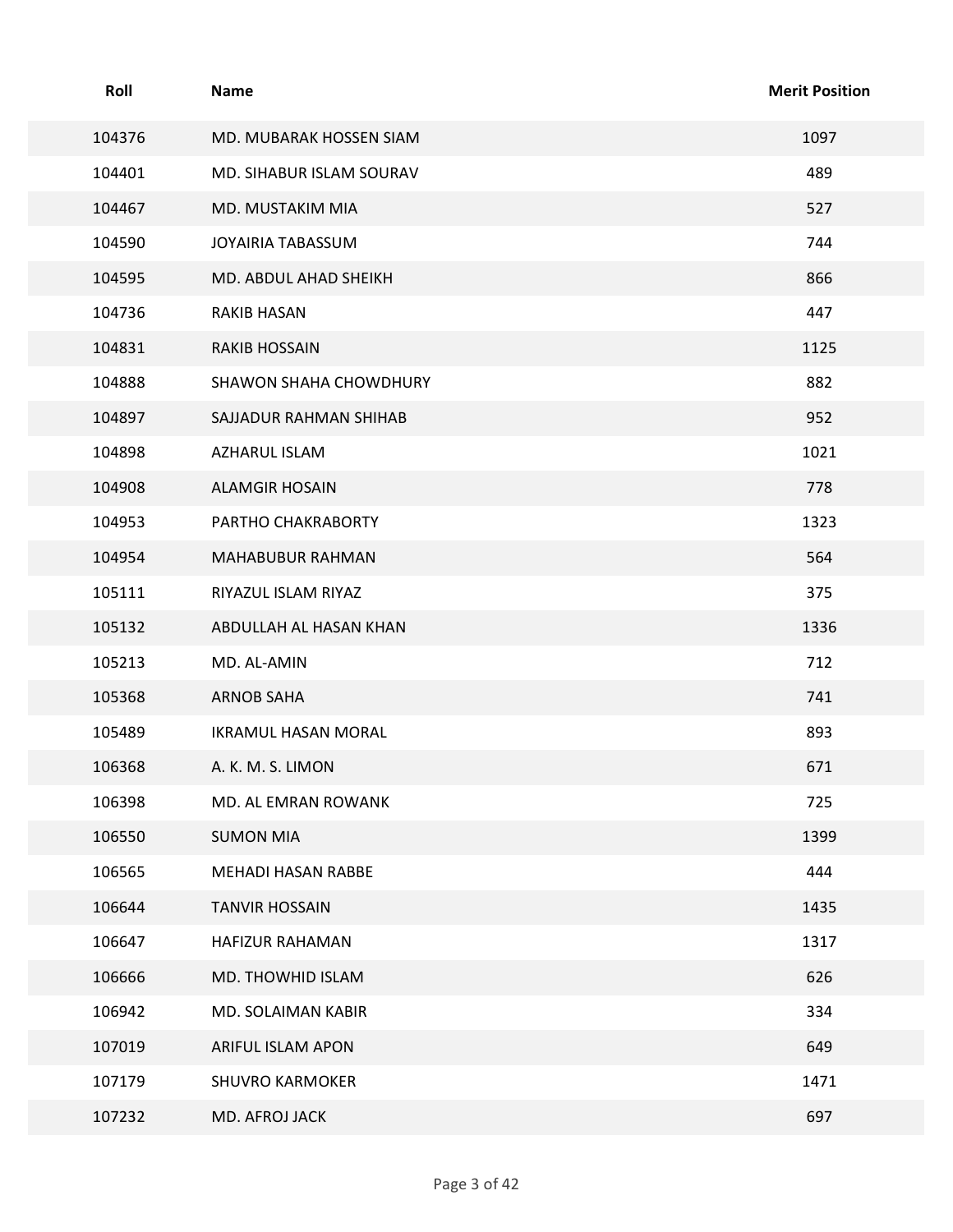| Roll   | Name                    | <b>Merit Position</b> |
|--------|-------------------------|-----------------------|
| 107262 | MD. MAYNUL HOSSAIN      | 482                   |
| 107483 | ASHRAFUL ALAM AKASH     | 922                   |
| 107489 | SAAD BIN MASUD          | 692                   |
| 107490 | NAIMUR RAHMAN DURJOY    | 834                   |
| 107502 | S.M. KAMRUL HASAN       | 608                   |
| 107563 | <b>FAZLA RABBI</b>      | 448                   |
| 107585 | MD. HASIBUL HASAN       | 938                   |
| 107738 | <b>SRABON MIA</b>       | 1089                  |
| 107766 | MD. HASIB TALUKDER      | 957                   |
| 108142 | MD. JASIM HASAN         | 772                   |
| 108274 | MD. JUWEL RANA          | 1120                  |
| 108325 | RAFIDUL ISLAM           | 500                   |
| 108636 | MD. GOLAM SAKLAYEN ANAS | 673                   |
| 108750 | MD. MASFIKUL ISLAM      | 954                   |
| 108766 | <b>UDOY DAS</b>         | 499                   |
| 108798 | SHASHOWTO HAQUE         | 1066                  |
| 108822 | <b>MD.ARIF KHAN</b>     | 509                   |
| 108824 | <b>TAUHIDA</b>          | 774                   |
| 108903 | MD. ABUL KASHEM         | 388                   |
| 108925 | MD. JAHID HASAN         | 539                   |
| 108960 | MD. ABID HASAN RAFI     | 807                   |
| 109124 | MD. ABU NASEL           | 1444                  |
| 109138 | RONY DEBNATH            | 302                   |
| 109170 | MD. ROKON SARKER        | 459                   |
| 109282 | MD. RIMON AHMMED        | 1111                  |
| 109353 | MD. SHADHIN MIA         | 1185                  |
| 109618 | RAFIUL ISLAM RABBY      | 1170                  |
| 109689 | MD. MOHOSHIUL ISLAM     | 1109                  |
| 109791 | REZWANUL KARIM          | 1326                  |
|        | Page 4 of 42            |                       |
|        |                         |                       |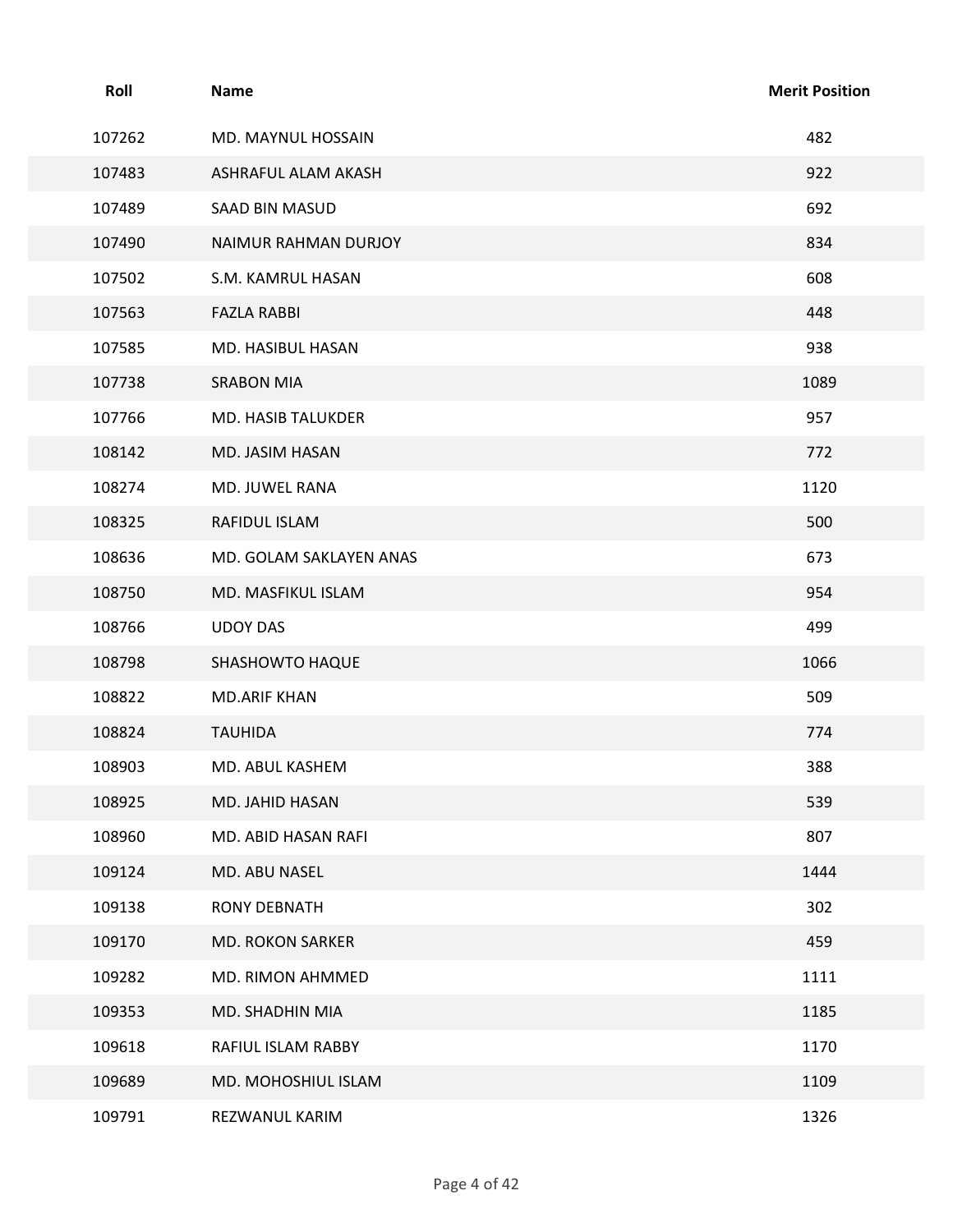| Roll   | Name                        | <b>Merit Position</b> |
|--------|-----------------------------|-----------------------|
| 109864 | MD. RIFAT HOSSAIN           | 641                   |
| 109877 | MD. MERAZ RAHMAN            | 363                   |
| 109953 | <b>HRIDITA DAS</b>          | 1339                  |
| 110247 | MD. BAYEZID BOSTAME BONDHN  | 1420                  |
| 110418 | MD. MONOWAR HOSSAIN         | 486                   |
| 110536 | MD. ARIFUL ISLAM BAYZID     | 1049                  |
| 110624 | MOHAMMAD RIDWAN AHMED TUHIN | 1302                  |
| 110777 | MD. TANVIR AHMED            | 1119                  |
| 110821 | <b>TANVIR AHMED</b>         | 1321                  |
| 110983 | YEAMAN MORSHED              | 442                   |
| 111008 | MD. TAWHID AL-ABED          | 1175                  |
| 111012 | JAKIRUL ISLAM               | 856                   |
| 111221 | TAHMID MUNTASER KAIF        | 528                   |
| 111273 | ASASH SARKER PRANTA         | 349                   |
| 111439 | SHEIKH MEHEDI HASAN         | 471                   |
| 111445 | MD. FAHIM AZAD OMI          | 1060                  |
| 111507 | MD. ASHRAF UDDIN            | 664                   |
| 111562 | JARIN TASNIM ALIN           | 701                   |
| 111570 | TABASSUM HAQUE ARPITA       | 1222                  |
| 111584 | CHANDRIMA RANI SHAHA        | 899                   |
| 111588 | ANIKA TAHSIN                | 1386                  |
| 111592 | NIJHUM HAIDAR               | 1235                  |
| 111660 | MST. NAZMUNNAHAR MIM        | 937                   |
| 111689 | ZARIN TASNIM CHANDRIKA      | 395                   |
| 111700 | <b>TANAZ TASNIM</b>         | 995                   |
| 111702 | SADYA AL JANNAT             | 1291                  |
| 111713 | MS. TASNIM NUR MIM          | 354                   |
| 111726 | MAHMUDA FERDOUS SUMAIYA     | 761                   |
| 111749 | MAKSURA TANZIM              | 1003                  |
|        | Page 5 of 42                |                       |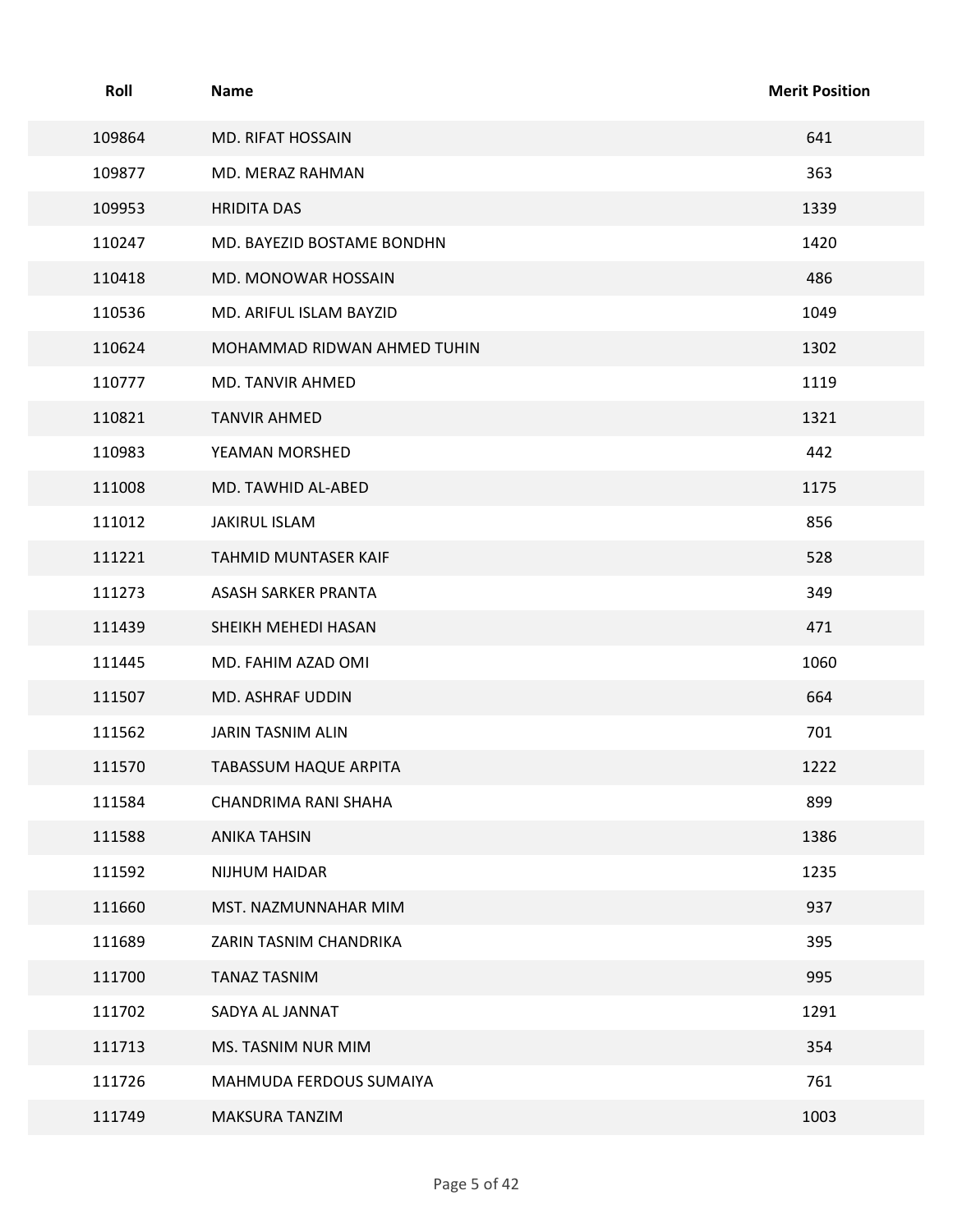| Roll<br><b>Merit Position</b><br><b>Name</b><br>942<br>111784<br>SHATABDY CHAKRABORTY<br>394<br>111797<br>SAJIA SULTANA<br>560<br>111866<br>TRISHNA BISWAS<br>111868<br>FARJANA ISLAM<br>1098<br>1441<br>111889<br>MST. JANNATUL FERDOUS RIMU<br>1114<br>111892<br>MST. SOHANA AKHTER<br>352<br>111918<br><b>SNEHA BHOWMIK</b><br>1034<br>111936<br><b>TANIA TASNIM TONU</b><br>1073<br>111942<br>PREMA KHONDOKAR<br>1026<br>111953<br>TANJIM JAHAN<br>837<br>112057<br>MST.NURJAHAN AKTER MITU<br>1460<br>112098<br>AMINA TAHSIN<br>965<br>112110<br>HADIA AFROZA HAPPY<br>112278<br>298<br>HAFIZA KHATUN TUMPA<br>1465<br>112338<br>SAMIA RAHMAN SUPORNA<br>389<br>112413<br>NUSRAT JAHAN<br>1376<br>112535<br>SALIM SADMAN<br>593<br>112683<br>A.M. SAADNAN TAHSIN<br>1172<br>112699<br>TITHILA KUNDU<br>864<br>112703<br>KHONDOKER MUNTAHIN HASSAN ANKUR<br>1249<br>112733<br>ADNAN JAMEE<br>536<br>112866<br>ABDUL-AL-ROMAN<br>452<br>112916<br>ALI RUBAYET ULLAS<br>507<br>112931<br>MD. ASHIKUZZAMAN<br>462<br>112942<br>SADIKUR RAHMAN<br>112948<br>1469<br>MD. MUNTASIR MONOAR<br>780<br>113016<br>MD. ABU SAYED ABIR<br>430<br>113041<br><b>ALIF MAHMUD</b><br>905<br>113144<br>MD. ABU SHAID<br>Page 6 of 42 |  |  |
|-------------------------------------------------------------------------------------------------------------------------------------------------------------------------------------------------------------------------------------------------------------------------------------------------------------------------------------------------------------------------------------------------------------------------------------------------------------------------------------------------------------------------------------------------------------------------------------------------------------------------------------------------------------------------------------------------------------------------------------------------------------------------------------------------------------------------------------------------------------------------------------------------------------------------------------------------------------------------------------------------------------------------------------------------------------------------------------------------------------------------------------------------------------------------------------------------------------------------|--|--|
|                                                                                                                                                                                                                                                                                                                                                                                                                                                                                                                                                                                                                                                                                                                                                                                                                                                                                                                                                                                                                                                                                                                                                                                                                         |  |  |
|                                                                                                                                                                                                                                                                                                                                                                                                                                                                                                                                                                                                                                                                                                                                                                                                                                                                                                                                                                                                                                                                                                                                                                                                                         |  |  |
|                                                                                                                                                                                                                                                                                                                                                                                                                                                                                                                                                                                                                                                                                                                                                                                                                                                                                                                                                                                                                                                                                                                                                                                                                         |  |  |
|                                                                                                                                                                                                                                                                                                                                                                                                                                                                                                                                                                                                                                                                                                                                                                                                                                                                                                                                                                                                                                                                                                                                                                                                                         |  |  |
|                                                                                                                                                                                                                                                                                                                                                                                                                                                                                                                                                                                                                                                                                                                                                                                                                                                                                                                                                                                                                                                                                                                                                                                                                         |  |  |
|                                                                                                                                                                                                                                                                                                                                                                                                                                                                                                                                                                                                                                                                                                                                                                                                                                                                                                                                                                                                                                                                                                                                                                                                                         |  |  |
|                                                                                                                                                                                                                                                                                                                                                                                                                                                                                                                                                                                                                                                                                                                                                                                                                                                                                                                                                                                                                                                                                                                                                                                                                         |  |  |
|                                                                                                                                                                                                                                                                                                                                                                                                                                                                                                                                                                                                                                                                                                                                                                                                                                                                                                                                                                                                                                                                                                                                                                                                                         |  |  |
|                                                                                                                                                                                                                                                                                                                                                                                                                                                                                                                                                                                                                                                                                                                                                                                                                                                                                                                                                                                                                                                                                                                                                                                                                         |  |  |
|                                                                                                                                                                                                                                                                                                                                                                                                                                                                                                                                                                                                                                                                                                                                                                                                                                                                                                                                                                                                                                                                                                                                                                                                                         |  |  |
|                                                                                                                                                                                                                                                                                                                                                                                                                                                                                                                                                                                                                                                                                                                                                                                                                                                                                                                                                                                                                                                                                                                                                                                                                         |  |  |
|                                                                                                                                                                                                                                                                                                                                                                                                                                                                                                                                                                                                                                                                                                                                                                                                                                                                                                                                                                                                                                                                                                                                                                                                                         |  |  |
|                                                                                                                                                                                                                                                                                                                                                                                                                                                                                                                                                                                                                                                                                                                                                                                                                                                                                                                                                                                                                                                                                                                                                                                                                         |  |  |
|                                                                                                                                                                                                                                                                                                                                                                                                                                                                                                                                                                                                                                                                                                                                                                                                                                                                                                                                                                                                                                                                                                                                                                                                                         |  |  |
|                                                                                                                                                                                                                                                                                                                                                                                                                                                                                                                                                                                                                                                                                                                                                                                                                                                                                                                                                                                                                                                                                                                                                                                                                         |  |  |
|                                                                                                                                                                                                                                                                                                                                                                                                                                                                                                                                                                                                                                                                                                                                                                                                                                                                                                                                                                                                                                                                                                                                                                                                                         |  |  |
|                                                                                                                                                                                                                                                                                                                                                                                                                                                                                                                                                                                                                                                                                                                                                                                                                                                                                                                                                                                                                                                                                                                                                                                                                         |  |  |
|                                                                                                                                                                                                                                                                                                                                                                                                                                                                                                                                                                                                                                                                                                                                                                                                                                                                                                                                                                                                                                                                                                                                                                                                                         |  |  |
|                                                                                                                                                                                                                                                                                                                                                                                                                                                                                                                                                                                                                                                                                                                                                                                                                                                                                                                                                                                                                                                                                                                                                                                                                         |  |  |
|                                                                                                                                                                                                                                                                                                                                                                                                                                                                                                                                                                                                                                                                                                                                                                                                                                                                                                                                                                                                                                                                                                                                                                                                                         |  |  |
|                                                                                                                                                                                                                                                                                                                                                                                                                                                                                                                                                                                                                                                                                                                                                                                                                                                                                                                                                                                                                                                                                                                                                                                                                         |  |  |
|                                                                                                                                                                                                                                                                                                                                                                                                                                                                                                                                                                                                                                                                                                                                                                                                                                                                                                                                                                                                                                                                                                                                                                                                                         |  |  |
|                                                                                                                                                                                                                                                                                                                                                                                                                                                                                                                                                                                                                                                                                                                                                                                                                                                                                                                                                                                                                                                                                                                                                                                                                         |  |  |
|                                                                                                                                                                                                                                                                                                                                                                                                                                                                                                                                                                                                                                                                                                                                                                                                                                                                                                                                                                                                                                                                                                                                                                                                                         |  |  |
|                                                                                                                                                                                                                                                                                                                                                                                                                                                                                                                                                                                                                                                                                                                                                                                                                                                                                                                                                                                                                                                                                                                                                                                                                         |  |  |
|                                                                                                                                                                                                                                                                                                                                                                                                                                                                                                                                                                                                                                                                                                                                                                                                                                                                                                                                                                                                                                                                                                                                                                                                                         |  |  |
|                                                                                                                                                                                                                                                                                                                                                                                                                                                                                                                                                                                                                                                                                                                                                                                                                                                                                                                                                                                                                                                                                                                                                                                                                         |  |  |
|                                                                                                                                                                                                                                                                                                                                                                                                                                                                                                                                                                                                                                                                                                                                                                                                                                                                                                                                                                                                                                                                                                                                                                                                                         |  |  |
|                                                                                                                                                                                                                                                                                                                                                                                                                                                                                                                                                                                                                                                                                                                                                                                                                                                                                                                                                                                                                                                                                                                                                                                                                         |  |  |
|                                                                                                                                                                                                                                                                                                                                                                                                                                                                                                                                                                                                                                                                                                                                                                                                                                                                                                                                                                                                                                                                                                                                                                                                                         |  |  |
|                                                                                                                                                                                                                                                                                                                                                                                                                                                                                                                                                                                                                                                                                                                                                                                                                                                                                                                                                                                                                                                                                                                                                                                                                         |  |  |
|                                                                                                                                                                                                                                                                                                                                                                                                                                                                                                                                                                                                                                                                                                                                                                                                                                                                                                                                                                                                                                                                                                                                                                                                                         |  |  |
|                                                                                                                                                                                                                                                                                                                                                                                                                                                                                                                                                                                                                                                                                                                                                                                                                                                                                                                                                                                                                                                                                                                                                                                                                         |  |  |
|                                                                                                                                                                                                                                                                                                                                                                                                                                                                                                                                                                                                                                                                                                                                                                                                                                                                                                                                                                                                                                                                                                                                                                                                                         |  |  |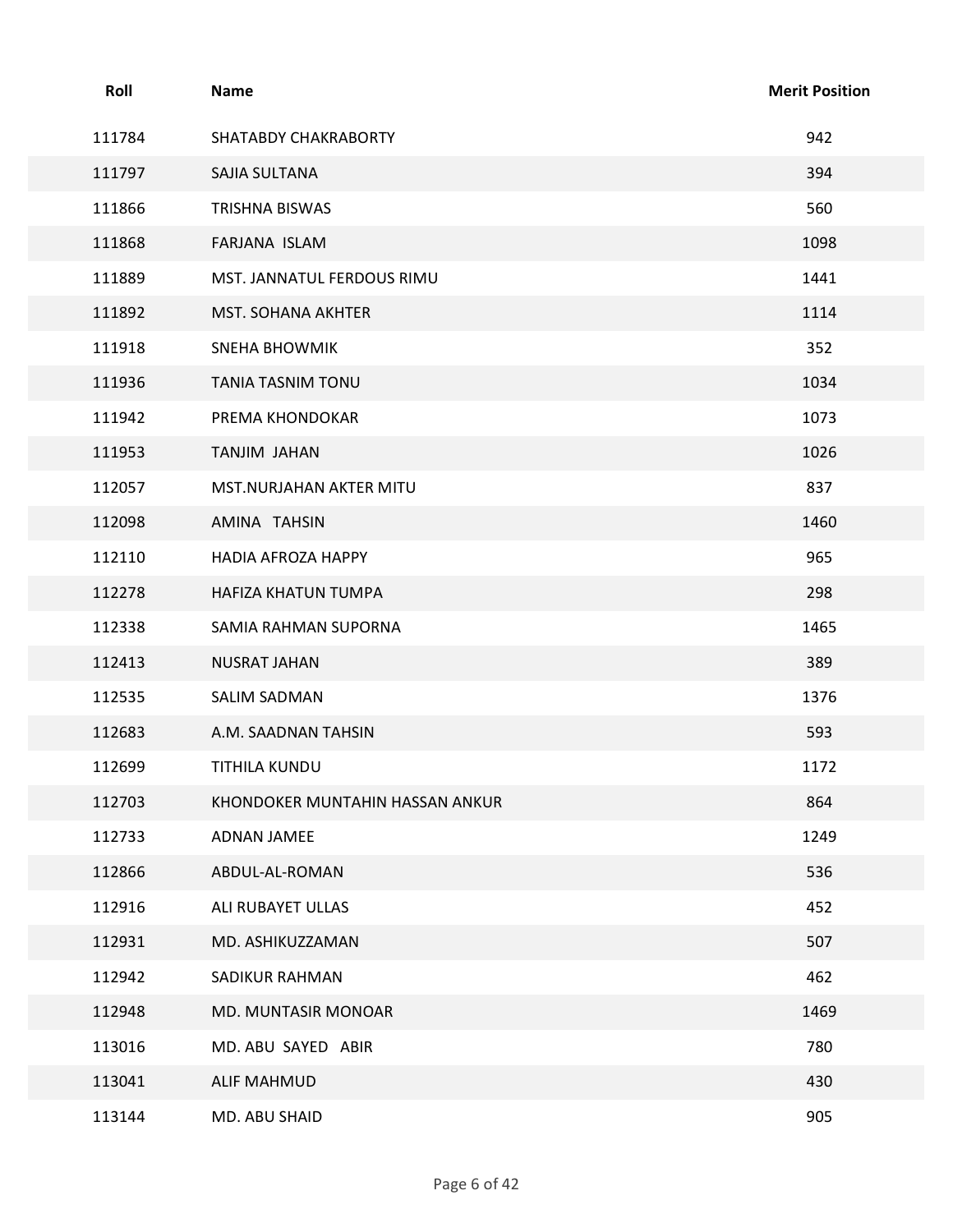| Roll   | <b>Name</b>              | <b>Merit Position</b> |
|--------|--------------------------|-----------------------|
| 113234 | SAIKAT KUMAR BISWAS      | 301                   |
| 113256 | POROMA KARMOKER          | 417                   |
| 113268 | FIROZ MAHMUD SHAMIM      | 715                   |
| 113273 | MD. ASIF IQBAL           | 355                   |
| 113277 | PUSHPITA PAUL            | 959                   |
| 113311 | MD. ASIF RAHMAN          | 1224                  |
| 113316 | MD.OHIDUL ISLAM          | 515                   |
| 113382 | MD.SHIMUL ISLAM          | 767                   |
| 113405 | PARVEZ AHMED             | 411                   |
| 113412 | <b>ISRAT JAHAN BITHI</b> | 913                   |
| 113535 | HUSNAIN AHSAN            | 1187                  |
| 113550 | YASIR ITISAM TAASEEN     | 570                   |
| 113632 | MD. TANJIL HOSSAIN       | 1156                  |
| 113743 | <b>KISHOR BISWAS</b>     | 977                   |
| 113749 | AL IMRAN                 | 613                   |
| 113818 | MD. EKRAMUL ISLAM        | 919                   |
| 113823 | MD. SAKIL ALI            | 1303                  |
| 113918 | ABID AL AZAD             | 771                   |
| 113929 | SREEBAS                  | 785                   |
| 113944 | MD. MAHFUZ HASAN         | 1436                  |
| 113985 | TASKIN AHAMED RAHAT      | 547                   |
| 114027 | RASEL AHMED              | 818                   |
| 114047 | SHAHED BIN SOROWER       | 737                   |
| 114113 | MIM MAHABUBA             | 884                   |
| 114259 | MD. DIPU HOSSAIN         | 551                   |
| 114342 | MD. TOWFIKUL ISLAM       | 1267                  |
| 114350 | MD. EMTIAJ AHMED         | 909                   |
| 114358 | AFZAL HOSSEN             | 1217                  |
| 114368 | PRITOM MOJUMDER          | 1218                  |
|        | Page 7 of 42             |                       |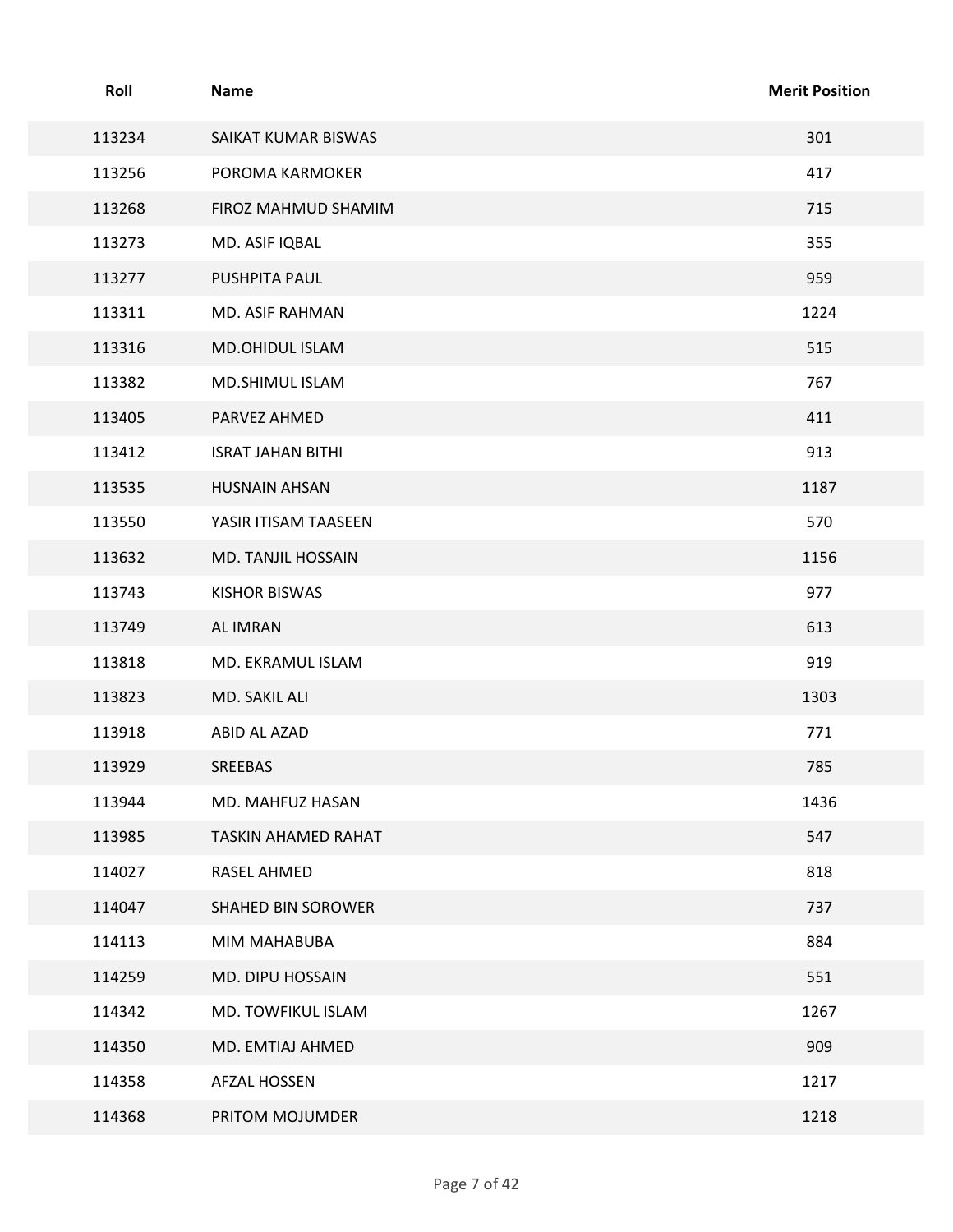| Roll   | Name                    | <b>Merit Position</b> |
|--------|-------------------------|-----------------------|
| 114456 | ABDUL WAHID             | 1320                  |
| 114554 | MD.RAKIBUL ISLAM        | 1380                  |
| 114734 | ROUNOK JAMIL PIAS       | 1325                  |
| 114749 | <b>FARHAD HOSSAIN</b>   | 776                   |
| 114766 | MD. NASIM ALI           | 1178                  |
| 114898 | <b>AYON GANGULY</b>     | 769                   |
| 115067 | SRE DEBASHISH KARMAKER  | 768                   |
| 116160 | MD. BADOL HOSSEN        | 1260                  |
| 116265 | MD. NAZMUL HUDA         | 1464                  |
| 116288 | MD. RIDOY HOSSAIN       | 1463                  |
| 116816 | MD. SHAMIM HOSEN        | 815                   |
| 116982 | SANJEEDA AKTER          | 511                   |
| 117153 | MD. MAHADI HASAN        | 1163                  |
| 117325 | <b>KARTIK SARKAR</b>    | 1253                  |
| 117489 | MD. SAKIB HASAN SHAWON  | 1038                  |
| 117799 | SHASWATA ROY            | 318                   |
| 117825 | MD. MEHEDI HASAN        | 1292                  |
| 118034 | MD. SHAHEDUZZAMAN AKASH | 339                   |
| 118065 | ARAFAT ISLAM            | 1216                  |
| 118099 | PALLOB KUNDU            | 1327                  |
| 118184 | MD. HUMAUN KABIR        | 1329                  |
| 118185 | SAJIB AHMMED            | 549                   |
| 118263 | MD. MOSTAFA KAMAL       | 327                   |
| 118353 | MD. SABUJ RANA          | 685                   |
| 118548 | <b>AKRAM SHEIKH</b>     | 873                   |
| 118587 | ZOBAYER AHMED           | 658                   |
| 118637 | SUSMITA DATTA TRINA     | 523                   |
| 118653 | SAWDA BEGUM             | 358                   |
| 118715 | SAFWAT ADIBA HEEYA      | 591                   |
|        | Page 8 of 42            |                       |
|        |                         |                       |
|        |                         |                       |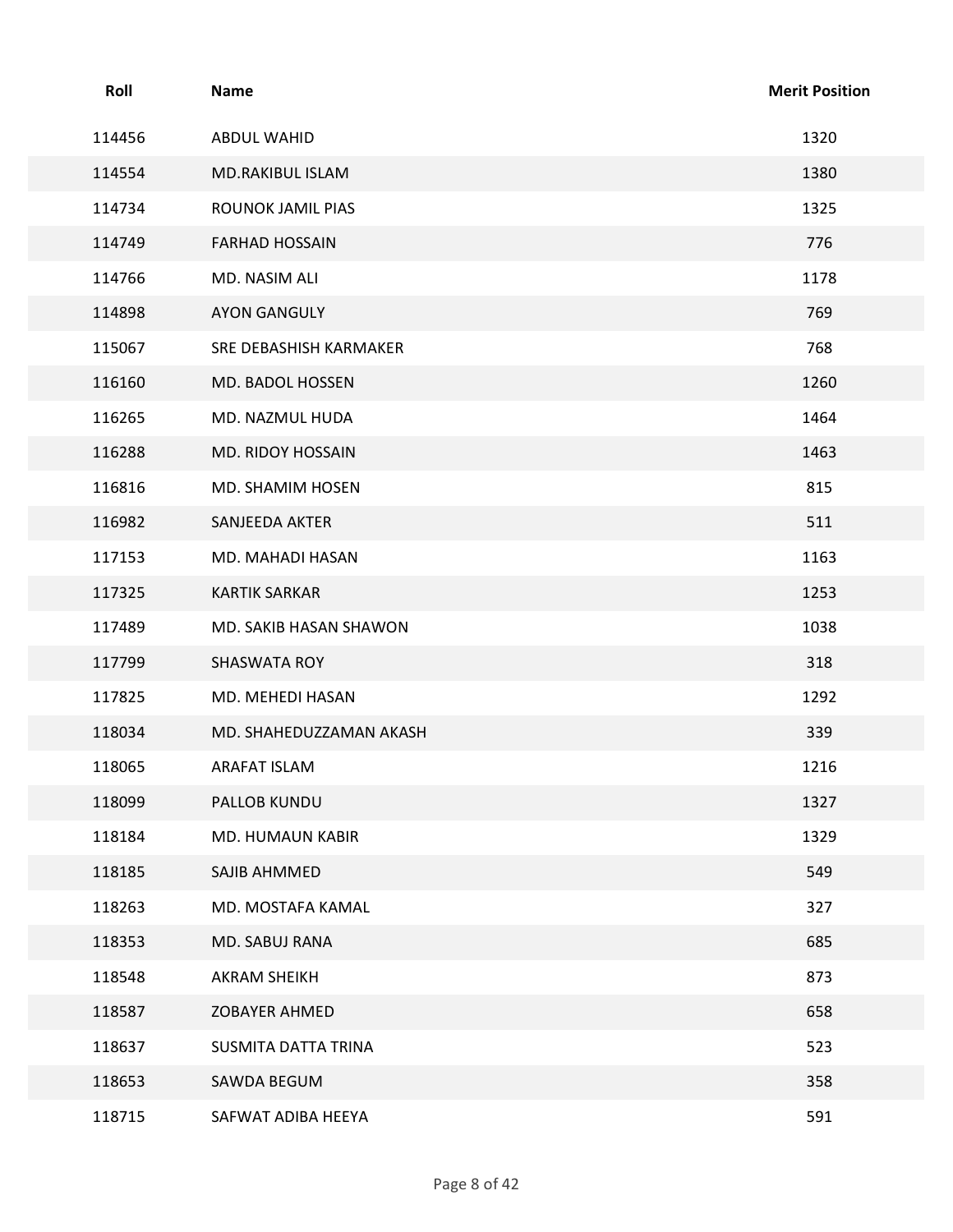| Roll   | Name                      | <b>Merit Position</b> |
|--------|---------------------------|-----------------------|
| 118841 | TASFIA JAMAN AHANA        | 1423                  |
| 119418 | SAMIN YEASER SOUMEE       | 1331                  |
| 119473 | DIBBO RAJ DEY             | 1418                  |
| 119727 | ASHA MONI                 | 1254                  |
| 119745 | KHANDAKAR ISTIAK MUNTASIR | 458                   |
| 120035 | <b>ISHRAK HAMIM MAHI</b>  | 473                   |
| 120050 | MEHEDI HASSAN KHOKA       | 1095                  |
| 120058 | <b>SITOL SUTRODHAR</b>    | 1452                  |
| 120116 | <b>KOWSHIK MONDAL</b>     | 1289                  |
| 120403 | MD. AFIQUL ISLAM RAHI     | 668                   |
| 120445 | PARAG DATTA BADHAN        | 875                   |
| 120584 | AMIT TALUKDER             | 850                   |
| 120749 | MD. SULTAN AHMED          | 1352                  |
| 120779 | MD. FATTAH AL FAHIM       | 1238                  |
| 120822 | SOUMIT RAY                | 1103                  |
| 120899 | SARWAR AHMED RUHAN        | 897                   |
| 120991 | TASNUVA TANJIN KHANOM     | 974                   |
| 121168 | MASHRUR AHMED MANNA       | 384                   |
| 121667 | <b>JOY SHARMA</b>         | 535                   |
| 121697 | RAJIB KUMAR DHAR          | 1354                  |
| 121783 | <b>TAMIM AHMED</b>        | 1300                  |
| 122159 | SHIBLY SADIK SOJEEB       | 1334                  |
| 122220 | MD. TANVIR AHMED          | 571                   |
| 122456 | ANUKUL SHARMA             | 949                   |
| 122635 | MD. IMTIAZ AHMED TAREQ    | 1153                  |
| 122698 | MD. KAMRUL ISLAM          | 822                   |
| 122710 | MD. MEHEDI HASAN          | 1474                  |
| 122888 | MD. MAHFUJ                | 984                   |
| 123192 | ANINDITA GHOSH            | 347                   |
|        | Page 9 of 42              |                       |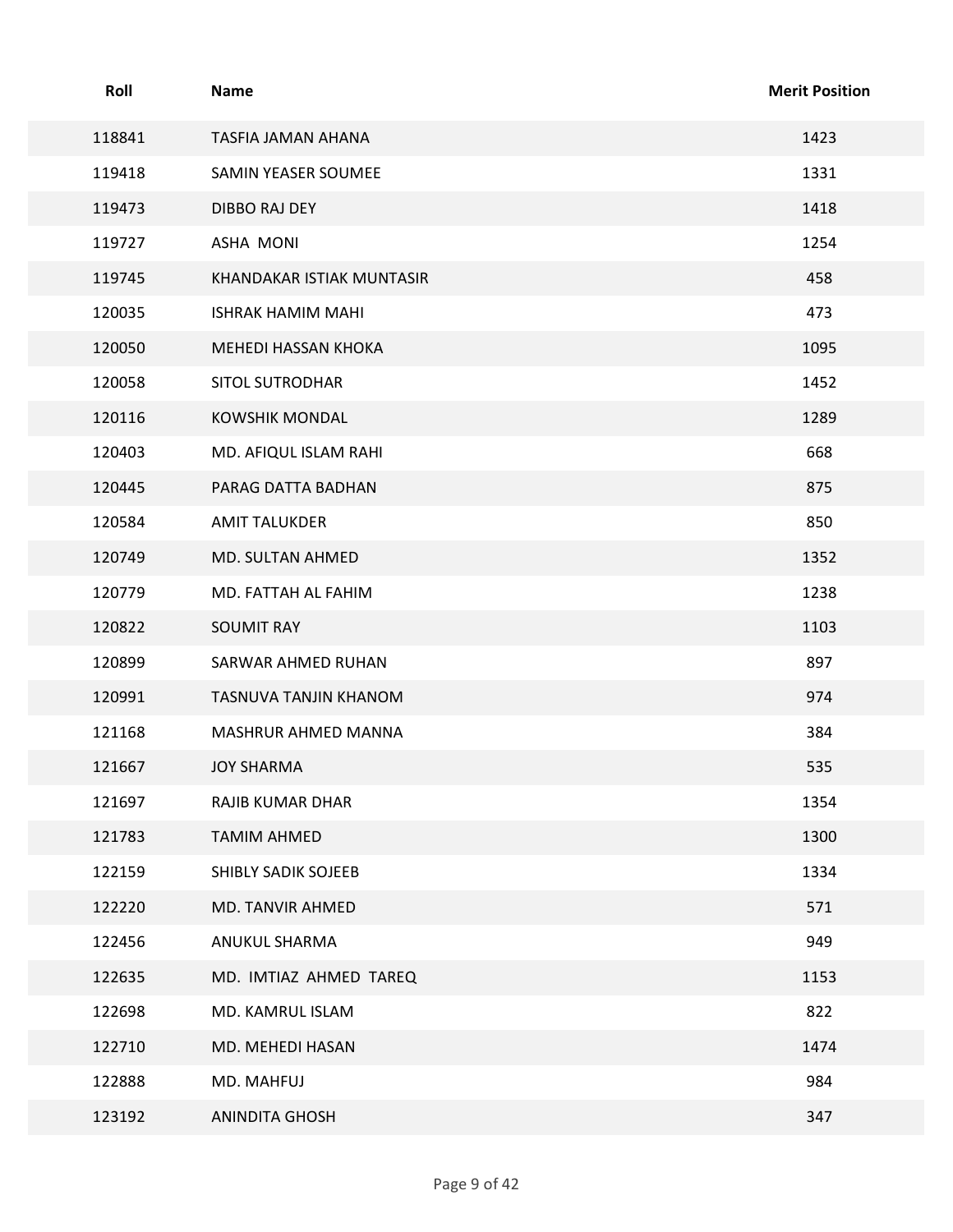| Roll   | <b>Name</b>               | <b>Merit Position</b> |
|--------|---------------------------|-----------------------|
| 123269 | SAIFULLAH MOHAMMED SABBIR | 799                   |
| 123343 | ADRITA ANWAR              | 953                   |
| 123350 | AYSHATUL JANNAT           | 508                   |
| 123357 | MARUFA AKTER CHUMKI       | 756                   |
| 123359 | SETU RANI SAHA            | 688                   |
| 123378 | <b>SUSMITA PAUL</b>       | 601                   |
| 123385 | MOST. ESHRAT JAHAN ESHA   | 322                   |
| 123388 | ANIKA RAHMAN MIM          | 1080                  |
| 123395 | SAJUTE BOSE               | 522                   |
| 123408 | LABONE AKTER              | 829                   |
| 123414 | BADRUNNESA                | 565                   |
| 123439 | MAHFUZA ISLAM             | 1045                  |
| 123442 | NABILA RAHMAN             | 1351                  |
| 123462 | FARZANA KHATUN MITU       | 777                   |
| 123476 | SABRINA AKTER             | 862                   |
| 123477 | <b>AFIA KHATUN</b>        | 552                   |
| 123485 | NOUSHIN TABASHUM          | 376                   |
| 123489 | ARPITA SAHA MEDHA         | 749                   |
| 123703 | <b>FARIHA PERVEN</b>      | 364                   |
| 123717 | JAHANARA AKTER            | 934                   |
| 123722 | ROKAYIA KHANOM MITUL      | 1209                  |
| 123765 | JANNATUL FERDOUS MITU     | 1126                  |
| 123858 | <b>TITHI SARKAR</b>       | 1198                  |
| 124070 | SANIMUN MARIA             | 329                   |
| 124118 | SUMIYA SULTANA            | 693                   |
| 124155 | ZARIN SADAF POPLY         | 901                   |
| 124358 | KAZI MASHFIQ FAHMID       | 385                   |
| 124398 | SANZIDA MOIN TITHI        | 383                   |
| 124400 | NANDINEE MISTRY           | 628                   |
|        |                           |                       |
|        | Page 10 of 42             |                       |
|        |                           |                       |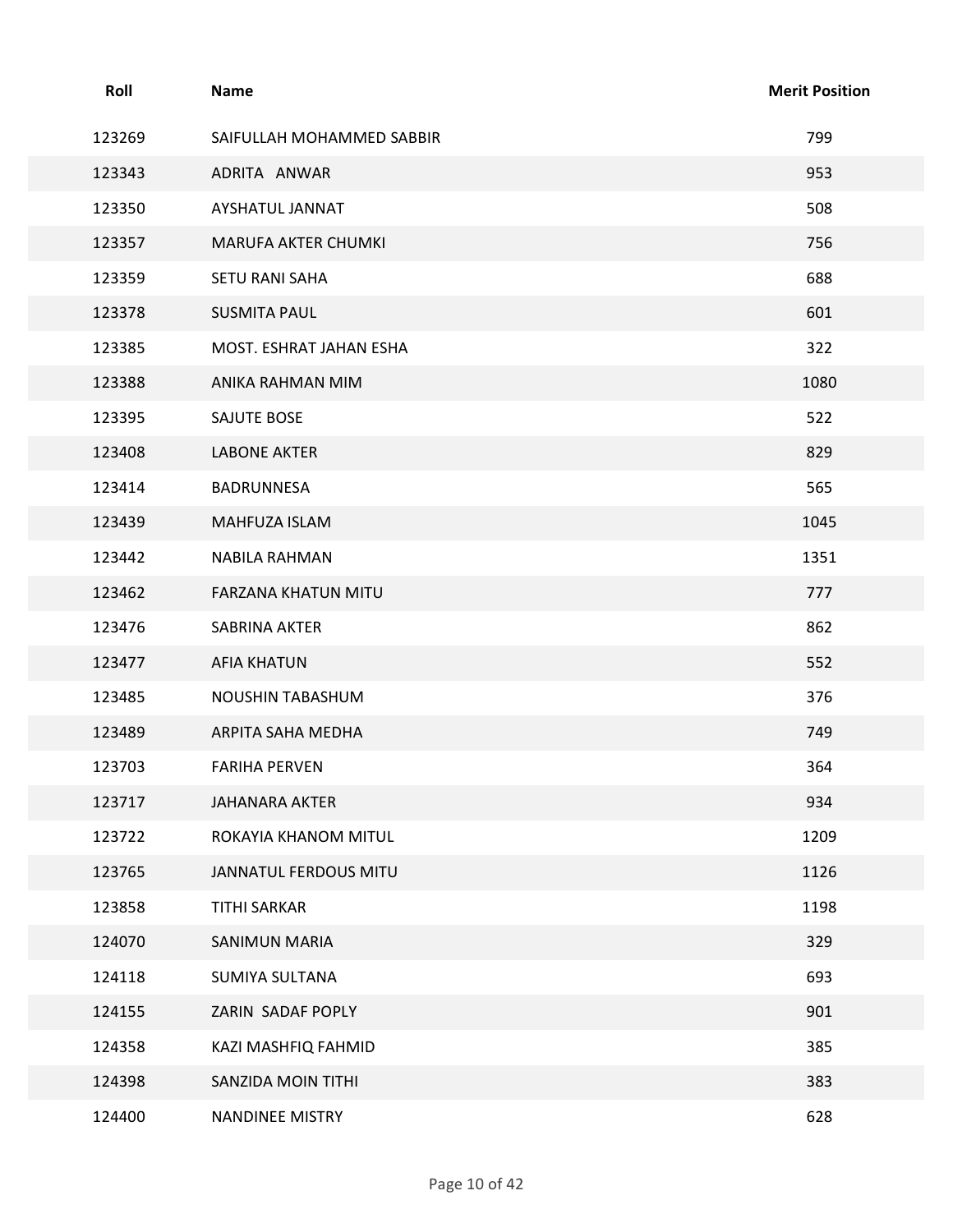| Roll   | Name                      | <b>Merit Position</b> |
|--------|---------------------------|-----------------------|
| 124585 | <b>NAFIS FUAD</b>         | 809                   |
| 124628 | <b>SHAON IRFAN</b>        | 730                   |
| 124631 | MD. TAZMIR HOSSEN         | 1248                  |
| 124637 | SAMEUL ISLAM RUHAN        | 944                   |
| 124655 | MD.MAHADI HASAN           | 497                   |
| 124679 | <b>UTSA BACHER</b>        | 947                   |
| 124711 | <b>JUBAER MAHMUD</b>      | 729                   |
| 124784 | SHAIKH MAHDI BILLAH       | 1477                  |
| 124798 | JOARDER MD. ASHIKUZZAMAN  | 1004                  |
| 124809 | MD. MOMINUL ISLAM SHARIF  | 916                   |
| 124813 | <b>SUVO PAUL</b>          | 312                   |
| 124865 | SK. SAJID ISLAM           | 831                   |
| 124868 | SHYAMOLI NANDY            | 1027                  |
| 124879 | MD.ZEEHAD BIN SALIM AMEER | 506                   |
| 124914 | TASIB ZAMAN KHAN          | 1197                  |
| 124917 | FARHAN HASAN SARNO        | 1428                  |
| 124941 | SHOUVIK KUMAR PAUL        | 1061                  |
| 124948 | AKASH SAHA                | 874                   |
| 124973 | <b>BRISTI PAIK</b>        | 1306                  |
| 124980 | FAHIM FAISAL TAMIM        | 1481                  |
| 125004 | SM.ABRAR FAISAL           | 1310                  |
| 125005 | MD SAJIDUL ISLAM          | 648                   |
| 125079 | <b>ANAMIKA BHOWMICK</b>   | 940                   |
| 125092 | TAOHIDUZZAMAN FIROZ       | 310                   |
| 125126 | SWAPNIL SARKER            | 443                   |
| 125218 | MD. SHOHAG SHOWDAGOR      | 1057                  |
| 125223 | MD. AL AMIN               | 1053                  |
| 125253 | KAIFUL ISLAM ANI          | 392                   |
| 125347 | <b>ASHIKUR RAHMAN</b>     | 519                   |
|        | Page 11 of 42             |                       |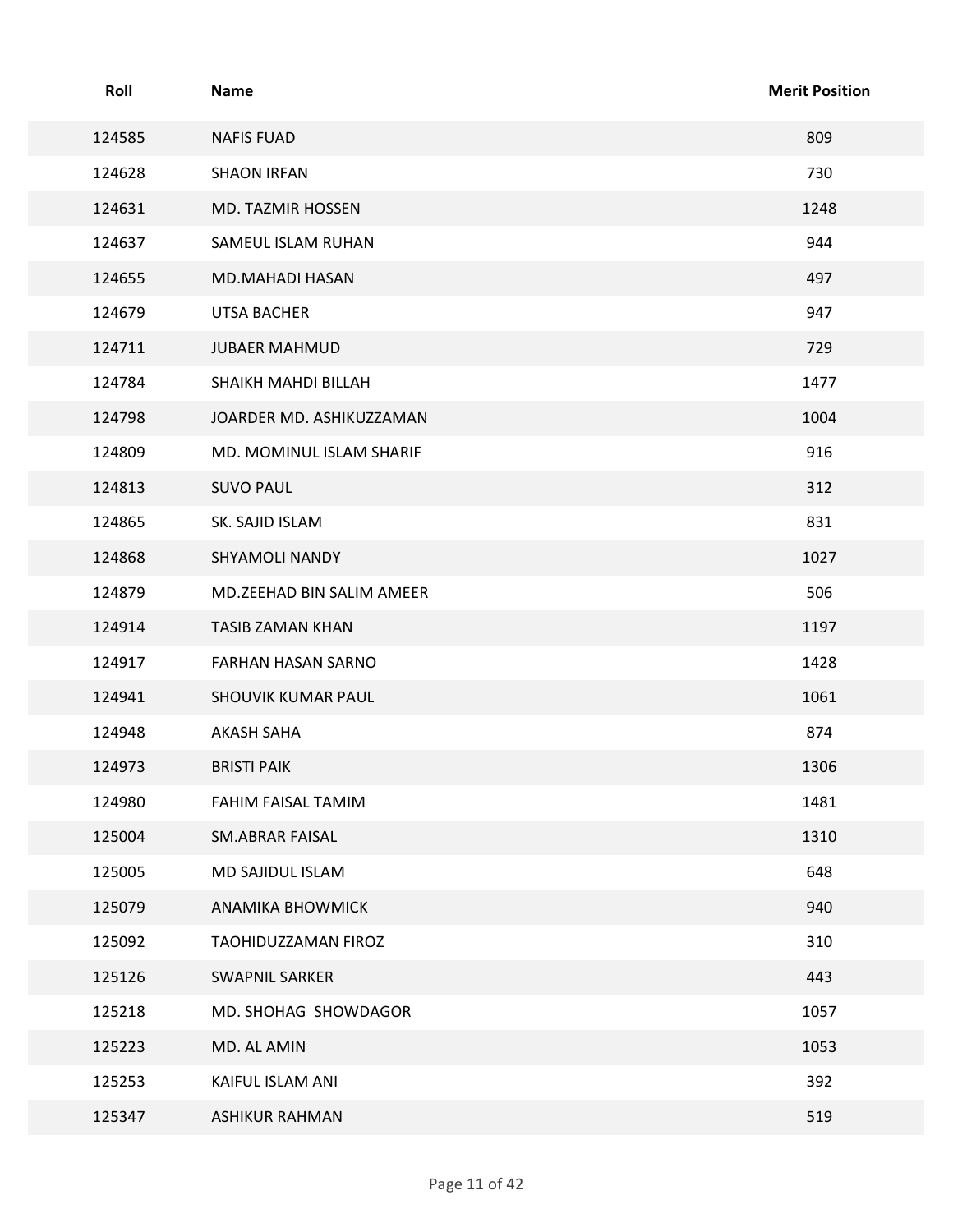| Roll<br><b>Merit Position</b><br>Name<br>740<br>125399<br><b>MITHUN DHALI</b><br>125419<br>SUVRO DEV MOJUMDER<br>1050<br>125446<br>ARGHAY DEB PAUL<br>1221<br>918<br>125508<br>SK OMER FARUQUE<br>1181<br>125538<br>MD HABIBUL ISLAM SHUPON<br>125554<br>SYED TANVIR ISLAM<br>1195<br>792<br>125586<br><b>DHEHAN KHAN</b><br>533<br>125616<br>SHARJIL HOSSAIN<br>975<br>125644<br>MD.MAHAFUJUL HASAN<br>568<br>125895<br>S M NAIM<br>1056<br>125932<br>MD.HELAL SHAIKH<br>782<br>125952<br>MD AKIBUL ISLAM<br>422<br>126163<br>MD. SHOHANUR ISLAM<br>126178<br>307<br>MOGAMMEL HOSSEN<br>826<br>126232<br>MD ATIKUZZAMAN<br>1466<br>126309<br>UJJWAL HIRA<br>817<br>126370<br>SHAHRIAR SOHAN<br>920<br>126582<br><b>FAHIM AHMED</b><br>733<br>126646<br>MD SAIDUR RAHMAN<br>436<br>126846<br>MD SHUHAN HOSSEN<br>987<br>126849<br>AMENA ABEDIN<br>127091<br>1439<br>SHUVO BISWAS<br>1410<br>127168<br>MD. GOLAM MOSTAFA<br>413<br>127298<br>TITHI RANI GHOSH<br>1096<br>127449<br>DEBESH GOBINDA PAUL<br>663<br>127450<br>MD. KHALED AL MAHAMUD<br>127514<br>724<br>MUNSHI ARIFUZZAMAN KINGSHUK<br>1315<br>127579<br>G.M.NAZMUL HASSAN<br>1273<br>127616<br>MAHABUB ALAM JUBIR<br>Page 12 of 42 |  |  |
|-------------------------------------------------------------------------------------------------------------------------------------------------------------------------------------------------------------------------------------------------------------------------------------------------------------------------------------------------------------------------------------------------------------------------------------------------------------------------------------------------------------------------------------------------------------------------------------------------------------------------------------------------------------------------------------------------------------------------------------------------------------------------------------------------------------------------------------------------------------------------------------------------------------------------------------------------------------------------------------------------------------------------------------------------------------------------------------------------------------------------------------------------------------------------------------------------|--|--|
|                                                                                                                                                                                                                                                                                                                                                                                                                                                                                                                                                                                                                                                                                                                                                                                                                                                                                                                                                                                                                                                                                                                                                                                                 |  |  |
|                                                                                                                                                                                                                                                                                                                                                                                                                                                                                                                                                                                                                                                                                                                                                                                                                                                                                                                                                                                                                                                                                                                                                                                                 |  |  |
|                                                                                                                                                                                                                                                                                                                                                                                                                                                                                                                                                                                                                                                                                                                                                                                                                                                                                                                                                                                                                                                                                                                                                                                                 |  |  |
|                                                                                                                                                                                                                                                                                                                                                                                                                                                                                                                                                                                                                                                                                                                                                                                                                                                                                                                                                                                                                                                                                                                                                                                                 |  |  |
|                                                                                                                                                                                                                                                                                                                                                                                                                                                                                                                                                                                                                                                                                                                                                                                                                                                                                                                                                                                                                                                                                                                                                                                                 |  |  |
|                                                                                                                                                                                                                                                                                                                                                                                                                                                                                                                                                                                                                                                                                                                                                                                                                                                                                                                                                                                                                                                                                                                                                                                                 |  |  |
|                                                                                                                                                                                                                                                                                                                                                                                                                                                                                                                                                                                                                                                                                                                                                                                                                                                                                                                                                                                                                                                                                                                                                                                                 |  |  |
|                                                                                                                                                                                                                                                                                                                                                                                                                                                                                                                                                                                                                                                                                                                                                                                                                                                                                                                                                                                                                                                                                                                                                                                                 |  |  |
|                                                                                                                                                                                                                                                                                                                                                                                                                                                                                                                                                                                                                                                                                                                                                                                                                                                                                                                                                                                                                                                                                                                                                                                                 |  |  |
|                                                                                                                                                                                                                                                                                                                                                                                                                                                                                                                                                                                                                                                                                                                                                                                                                                                                                                                                                                                                                                                                                                                                                                                                 |  |  |
|                                                                                                                                                                                                                                                                                                                                                                                                                                                                                                                                                                                                                                                                                                                                                                                                                                                                                                                                                                                                                                                                                                                                                                                                 |  |  |
|                                                                                                                                                                                                                                                                                                                                                                                                                                                                                                                                                                                                                                                                                                                                                                                                                                                                                                                                                                                                                                                                                                                                                                                                 |  |  |
|                                                                                                                                                                                                                                                                                                                                                                                                                                                                                                                                                                                                                                                                                                                                                                                                                                                                                                                                                                                                                                                                                                                                                                                                 |  |  |
|                                                                                                                                                                                                                                                                                                                                                                                                                                                                                                                                                                                                                                                                                                                                                                                                                                                                                                                                                                                                                                                                                                                                                                                                 |  |  |
|                                                                                                                                                                                                                                                                                                                                                                                                                                                                                                                                                                                                                                                                                                                                                                                                                                                                                                                                                                                                                                                                                                                                                                                                 |  |  |
|                                                                                                                                                                                                                                                                                                                                                                                                                                                                                                                                                                                                                                                                                                                                                                                                                                                                                                                                                                                                                                                                                                                                                                                                 |  |  |
|                                                                                                                                                                                                                                                                                                                                                                                                                                                                                                                                                                                                                                                                                                                                                                                                                                                                                                                                                                                                                                                                                                                                                                                                 |  |  |
|                                                                                                                                                                                                                                                                                                                                                                                                                                                                                                                                                                                                                                                                                                                                                                                                                                                                                                                                                                                                                                                                                                                                                                                                 |  |  |
|                                                                                                                                                                                                                                                                                                                                                                                                                                                                                                                                                                                                                                                                                                                                                                                                                                                                                                                                                                                                                                                                                                                                                                                                 |  |  |
|                                                                                                                                                                                                                                                                                                                                                                                                                                                                                                                                                                                                                                                                                                                                                                                                                                                                                                                                                                                                                                                                                                                                                                                                 |  |  |
|                                                                                                                                                                                                                                                                                                                                                                                                                                                                                                                                                                                                                                                                                                                                                                                                                                                                                                                                                                                                                                                                                                                                                                                                 |  |  |
|                                                                                                                                                                                                                                                                                                                                                                                                                                                                                                                                                                                                                                                                                                                                                                                                                                                                                                                                                                                                                                                                                                                                                                                                 |  |  |
|                                                                                                                                                                                                                                                                                                                                                                                                                                                                                                                                                                                                                                                                                                                                                                                                                                                                                                                                                                                                                                                                                                                                                                                                 |  |  |
|                                                                                                                                                                                                                                                                                                                                                                                                                                                                                                                                                                                                                                                                                                                                                                                                                                                                                                                                                                                                                                                                                                                                                                                                 |  |  |
|                                                                                                                                                                                                                                                                                                                                                                                                                                                                                                                                                                                                                                                                                                                                                                                                                                                                                                                                                                                                                                                                                                                                                                                                 |  |  |
|                                                                                                                                                                                                                                                                                                                                                                                                                                                                                                                                                                                                                                                                                                                                                                                                                                                                                                                                                                                                                                                                                                                                                                                                 |  |  |
|                                                                                                                                                                                                                                                                                                                                                                                                                                                                                                                                                                                                                                                                                                                                                                                                                                                                                                                                                                                                                                                                                                                                                                                                 |  |  |
|                                                                                                                                                                                                                                                                                                                                                                                                                                                                                                                                                                                                                                                                                                                                                                                                                                                                                                                                                                                                                                                                                                                                                                                                 |  |  |
|                                                                                                                                                                                                                                                                                                                                                                                                                                                                                                                                                                                                                                                                                                                                                                                                                                                                                                                                                                                                                                                                                                                                                                                                 |  |  |
|                                                                                                                                                                                                                                                                                                                                                                                                                                                                                                                                                                                                                                                                                                                                                                                                                                                                                                                                                                                                                                                                                                                                                                                                 |  |  |
|                                                                                                                                                                                                                                                                                                                                                                                                                                                                                                                                                                                                                                                                                                                                                                                                                                                                                                                                                                                                                                                                                                                                                                                                 |  |  |
|                                                                                                                                                                                                                                                                                                                                                                                                                                                                                                                                                                                                                                                                                                                                                                                                                                                                                                                                                                                                                                                                                                                                                                                                 |  |  |
|                                                                                                                                                                                                                                                                                                                                                                                                                                                                                                                                                                                                                                                                                                                                                                                                                                                                                                                                                                                                                                                                                                                                                                                                 |  |  |
|                                                                                                                                                                                                                                                                                                                                                                                                                                                                                                                                                                                                                                                                                                                                                                                                                                                                                                                                                                                                                                                                                                                                                                                                 |  |  |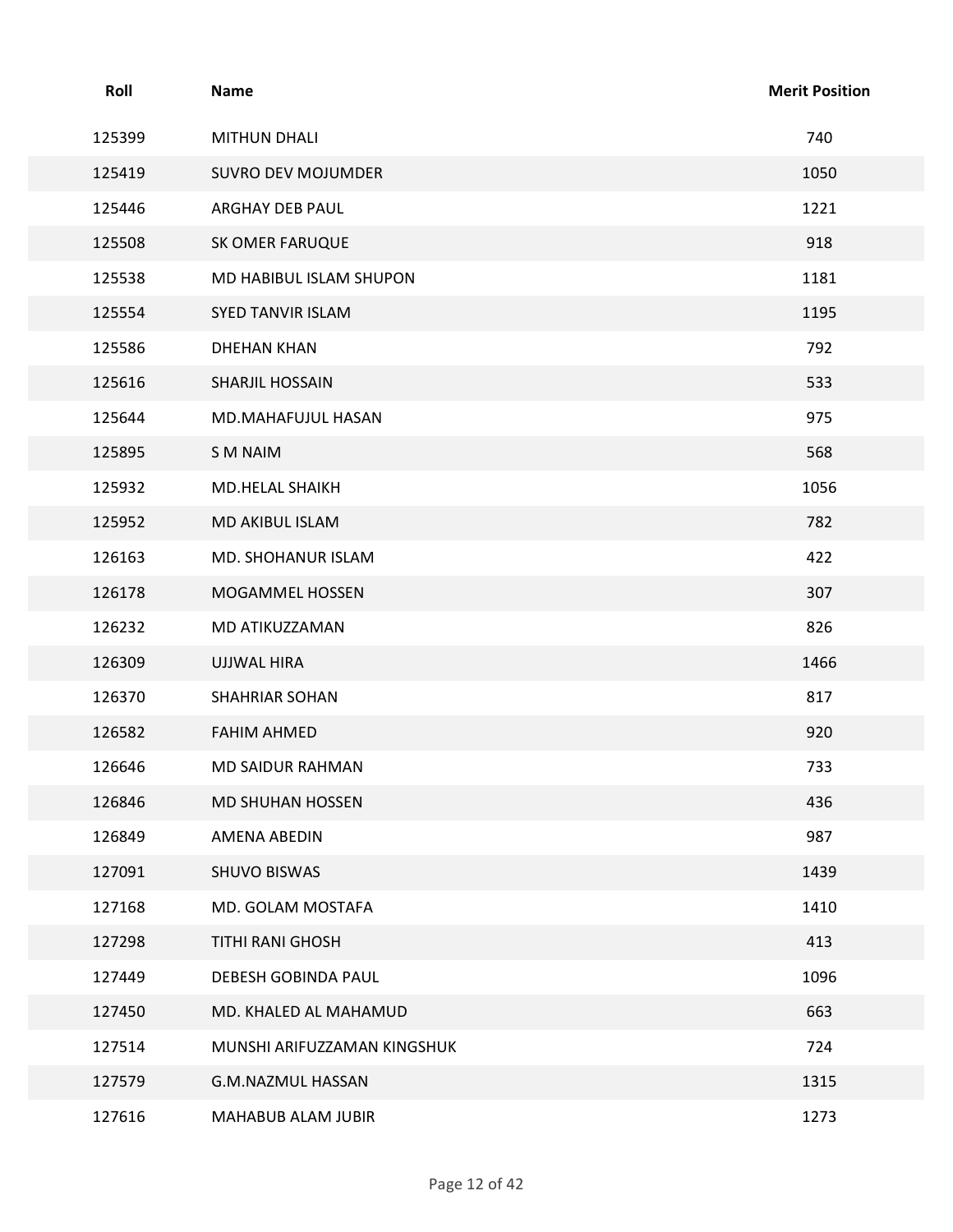| Roll             | Name                                            | <b>Merit Position</b> |
|------------------|-------------------------------------------------|-----------------------|
| 127631           | S.M.HADIUZZAMAN SAJID                           | 719                   |
| 127983           | OMAR ABDUR RAHIM                                | 852                   |
| 128159           | MD. SAJIB KHAN                                  | 1485                  |
| 128583           | AMINA BEGUM TANHA                               | 677                   |
| 128699           | SHAFI UDDIN SEYAM                               | 988                   |
| 128717           | MD. ABU RAYHAN KABIR                            | 1148                  |
| 128784           | <b>ABRAR JAHIN</b>                              | 416                   |
| 128912           | SABBIR AHMED SHUVO                              | 584                   |
| 129117           | NAIMUL HASAN                                    | 755                   |
| 129118           | <b>IFRAN YOUSUF SHIHAB</b>                      | 319                   |
| 129157           | MD. NAYEMUR RAHMAN PATWARY<br>A.S.M. AHMADULLAH | 1353<br>1012          |
| 129386<br>129488 | MD. ADNAN NABIB                                 | 512                   |
| 129567           | MD SHAHARIAR TONMOY                             | 656                   |
| 129687           | SAIF HOSSAIN JIDNI                              | 1176                  |
| 129699           | ABDUL KAHHAR                                    | 786                   |
| 129879           | SAYED AJLAN AL ALIF                             | 703                   |
| 130349           | FARHANA TASNIM                                  | 1296                  |
| 130482           | MEHRIN RAHMAN NAHIN                             | 577                   |
| 130561           | APARNA BASHAR JUI                               | 843                   |
| 130586           | SONALY RAJ BONGSHI PRITY                        | 742                   |
| 130650           | FARZANA SULTANA PRIOTY                          | 1403                  |
| 130689           | NUSRAT JAHAN NODI                               | 751                   |
| 131952           | ABDUR RAHMAN REMON                              | 982                   |
| 131975           | MST. MUIDA AKHTER FAHMIDA HAFSA                 | 976                   |
| 132005           | SAIDUL BASHAR SABUJ                             | 695                   |
| 132028           | MD.MAHFUZUL HASAN                               | 463                   |
| 132064           | MD. SABBIR                                      | 1332                  |
| 132496           | MD. ISRAT AHMED SIAM                            | 1030                  |
|                  | Page 13 of 42                                   |                       |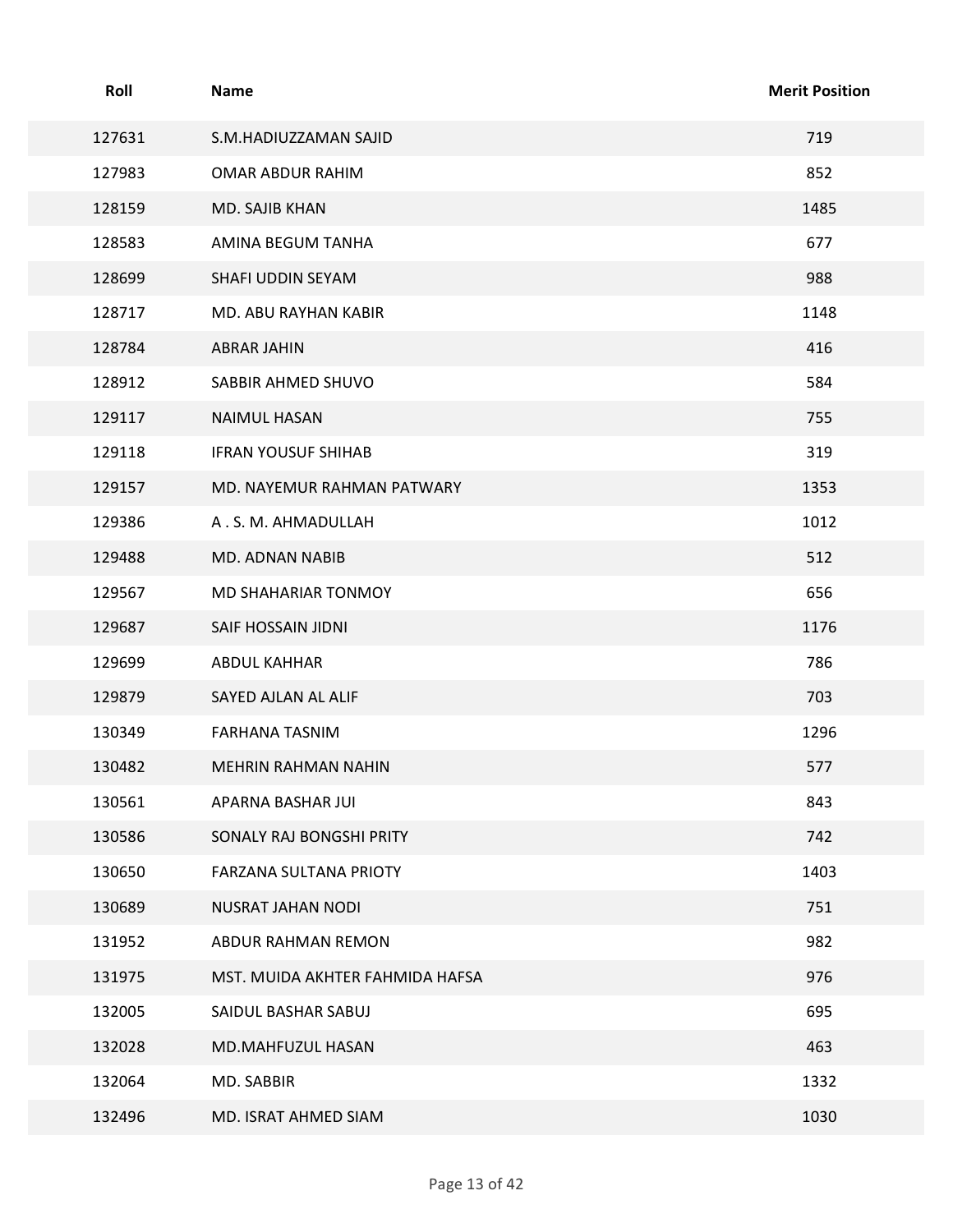| Roll   | Name                         | <b>Merit Position</b> |
|--------|------------------------------|-----------------------|
| 132550 | <b>ABDUN NUR TANVIR</b>      | 1107                  |
| 132678 | MD. JOBAER AHMAD             | 1473                  |
| 132910 | SHIMANTA SAHA RATUL          | 589                   |
| 132914 | MD. MAHIUDDIN HABIB          | 562                   |
| 133014 | ARIFIN HAQUE ABID            | 1484                  |
| 133139 | <b>MD.RONY MIA</b>           | 808                   |
| 133302 | MD. LIMON                    | 828                   |
| 133340 | <b>ASHIKUR RAHMAN</b>        | 819                   |
| 133377 | TANJIM                       | 1429                  |
| 133522 | NOOR-A-ZANNAT                | 468                   |
| 133532 | RAISA ISLAM FARIHA           | 614                   |
| 133533 | NAJMA AKTER LOPA             | 490                   |
| 133544 | FARIHA FERDOUS NEHA          | 879                   |
| 133579 | MALIHA RAHMAN                | 563                   |
| 133584 | MONISHA RANI ADHIKARY        | 694                   |
| 133665 | NISHAT JAHAN SUMI            | 1347                  |
| 133712 | ROWNAK ASHIQUE HAQUE         | 956                   |
| 133723 | <b>TUBA KHAN</b>             | 1266                  |
| 133791 | MST. MOIMUNA AKTHER          | 972                   |
| 133829 | JONY RANI ROY                | 883                   |
| 133877 | MOST. ROWSHANUR SIDDIQUI TUA | 643                   |
| 133982 | MAISHA TASNIM RITE           | 1076                  |
| 133983 | SHIRAJAN MONIRA              | 588                   |
| 133992 | AFRIN AKTER LIMU             | 1112                  |
| 134006 | FARIHA TASNEEM FEYA          | 414                   |
| 134142 | MST. KHURSHID JAHAN MUNNY    | 748                   |
| 134502 | <b>ANKHI AKTER</b>           | 1247                  |
| 135296 | MD. RAKIB ARMAN              | 1414                  |
| 135316 | MD. FAHAD-UL-ISLAM BORSHON   | 561                   |
|        | Page 14 of 42                |                       |
|        |                              |                       |
|        |                              |                       |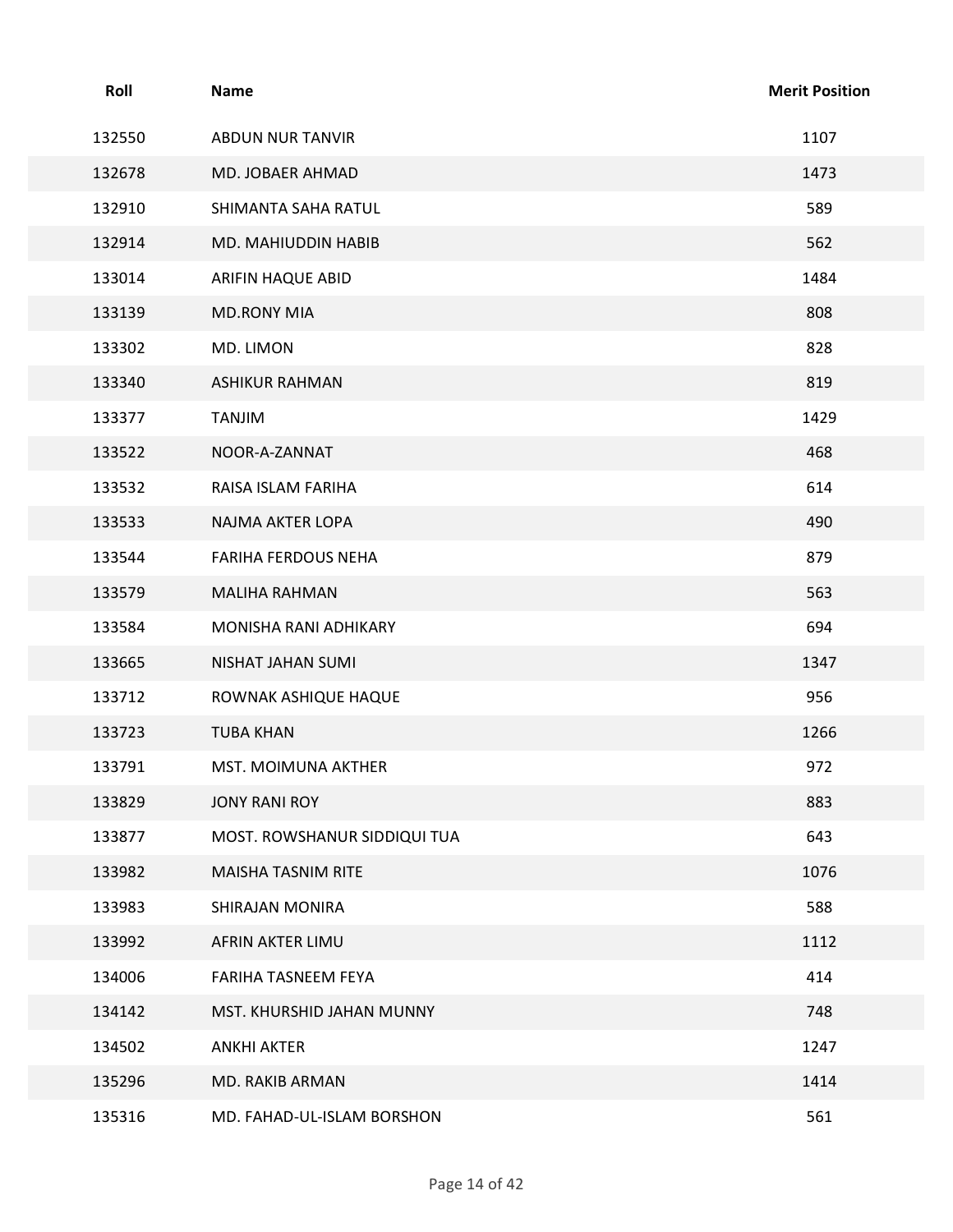| Roll   | <b>Name</b>                | <b>Merit Position</b> |
|--------|----------------------------|-----------------------|
| 135369 | LAMISUL ISLAM              | 1390                  |
| 135400 | <b>SADMAN SAKIB</b>        | 485                   |
| 135480 | MD. SHIHAB UDDIN           | 1067                  |
| 135484 | MD. ABDUR RAKIB AL HASAN   | 435                   |
| 135571 | MD. DAULOT ISLAM SHAH      | 359                   |
| 135752 | MD. ABU SAYED RAHMAN       | 1213                  |
| 135776 | AFRIA FARJANA RITU         | 717                   |
| 135858 | MD. NABIL BIN ZAKIR        | 1305                  |
| 136035 | MD. AMDADUL HAQUE          | 357                   |
| 136053 | MD. MARUF UR RAHMAN MUNNA  | 814                   |
| 136080 | <b>SHAWON PRAMANIK</b>     | 361                   |
| 136097 | LAKHEN ROY                 | 340                   |
| 136110 | <b>SHOVAN BASAK</b>        | 520                   |
| 136155 | MD. MONIRUZZAMAN           | 461                   |
| 136161 | SAMIUL ISLAM SAMI          | 726                   |
| 136171 | MD. RUBEL RANA             | 1276                  |
| 136218 | MERAJ HOSSAIN              | 889                   |
| 136223 | MD. MEHEDI HASAN           | 1312                  |
| 136229 | KHURSHIDA REHANA RIPA      | 985                   |
| 136240 | <b>JOYANTA ROY</b>         | 711                   |
| 136339 | MD. ABU TAHER              | 1416                  |
| 136345 | MADHURY BARMON SWEETY      | 844                   |
| 136353 | MD. FERDOUS MONDOL RONY    | 704                   |
| 136440 | MD. NAZMUL ISLAM           | 999                   |
| 136545 | NOMAYAR HOSAIN NAHID       | 1365                  |
| 136622 | MD. BAYAZID HASAN          | 356                   |
| 136678 | S. MAHMUD NABIL            | 1212                  |
| 136826 | MOST. AFRINA PARVIN BRISTI | 1271                  |
| 136867 | MD. AMAN ULLAH             | 840                   |
|        | Page 15 of 42              |                       |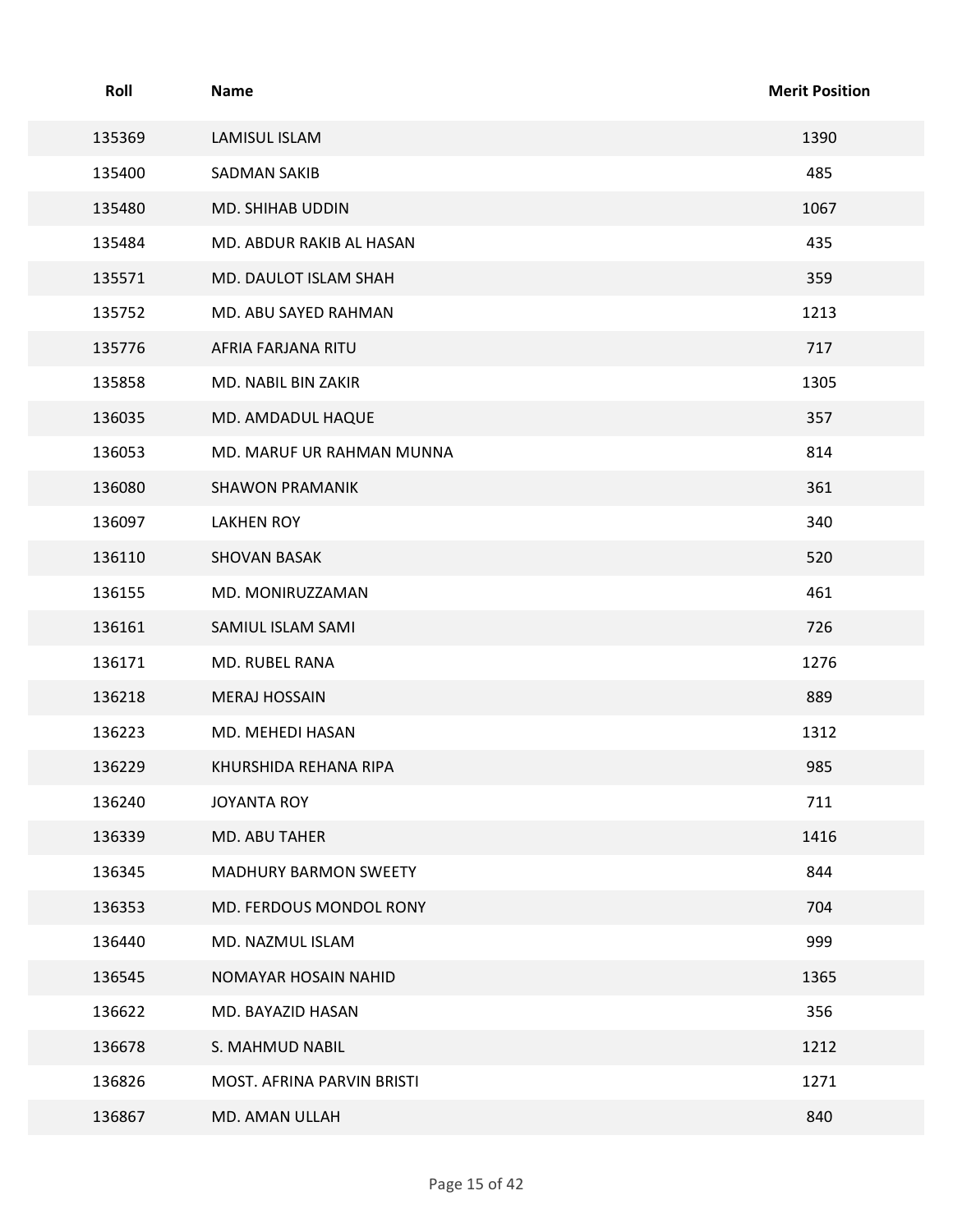| Roll   | Name                       | <b>Merit Position</b> |
|--------|----------------------------|-----------------------|
| 136900 | PRIYODARSON CHANDRA SARKAR | 754                   |
| 136936 | SUMIT CHANDRA SINGHA       | 1299                  |
| 136966 | <b>FAYSOL REZA</b>         | 558                   |
| 137231 | MD. NEOWAJ RANA            | 309                   |
| 137280 | MD. BAREK ALI              | 498                   |
| 137286 | MD. KAMRUZZAMAN            | 859                   |
| 137392 | UZZAL SEN                  | 872                   |
| 137435 | MD. MORSALIN               | 1037                  |
| 137684 | <b>NITTO ROY</b>           | 847                   |
| 137957 | MD. MOTAKABBIR             | 633                   |
| 138057 | MD. ASADUJJAMAN            | 935                   |
| 138577 | JADOP CHANDRA RAY          | 1200                  |
| 138806 | MD. NAHID HASAN            | 305                   |
| 139408 | SAKIB SAHIR                | 1448                  |
| 139462 | <b>IBNUS NAHIYAN SAMIT</b> | 1063                  |
| 139497 | MD. SIRAJUS SALEKIN SAMI   | 1093                  |
| 139556 | MD. RAYHAN KABIR           | 1278                  |
| 139646 | <b>FUAD HASAN</b>          | 1054                  |
| 139731 | MD. AL MAMUN               | 1140                  |
| 139885 | MD. ATIQUL ISLAM           | 1333                  |
| 139896 | SHAHIDULLAH KAISAR         | 1412                  |
| 139917 | MD. WASHIM AKRAM           | 680                   |
| 139947 | MD. ABBRAR HASAN           | 788                   |
| 139980 | SHAMOL KUMAR ROY           | 1160                  |
| 140261 | SHISHIR KUMAR SAHA         | 1168                  |
| 140280 | ABU SAYED MD. ARIF         | 773                   |
| 140448 | SANAD CHANDRA RAY.         | 532                   |
| 140472 | JANNATUL FERDOUS MAISHA    | 428                   |
| 140480 | SHUAIBA CHOWDHURY KHUSHBU  | 373                   |
|        |                            |                       |
|        | Page 16 of 42              |                       |
|        |                            |                       |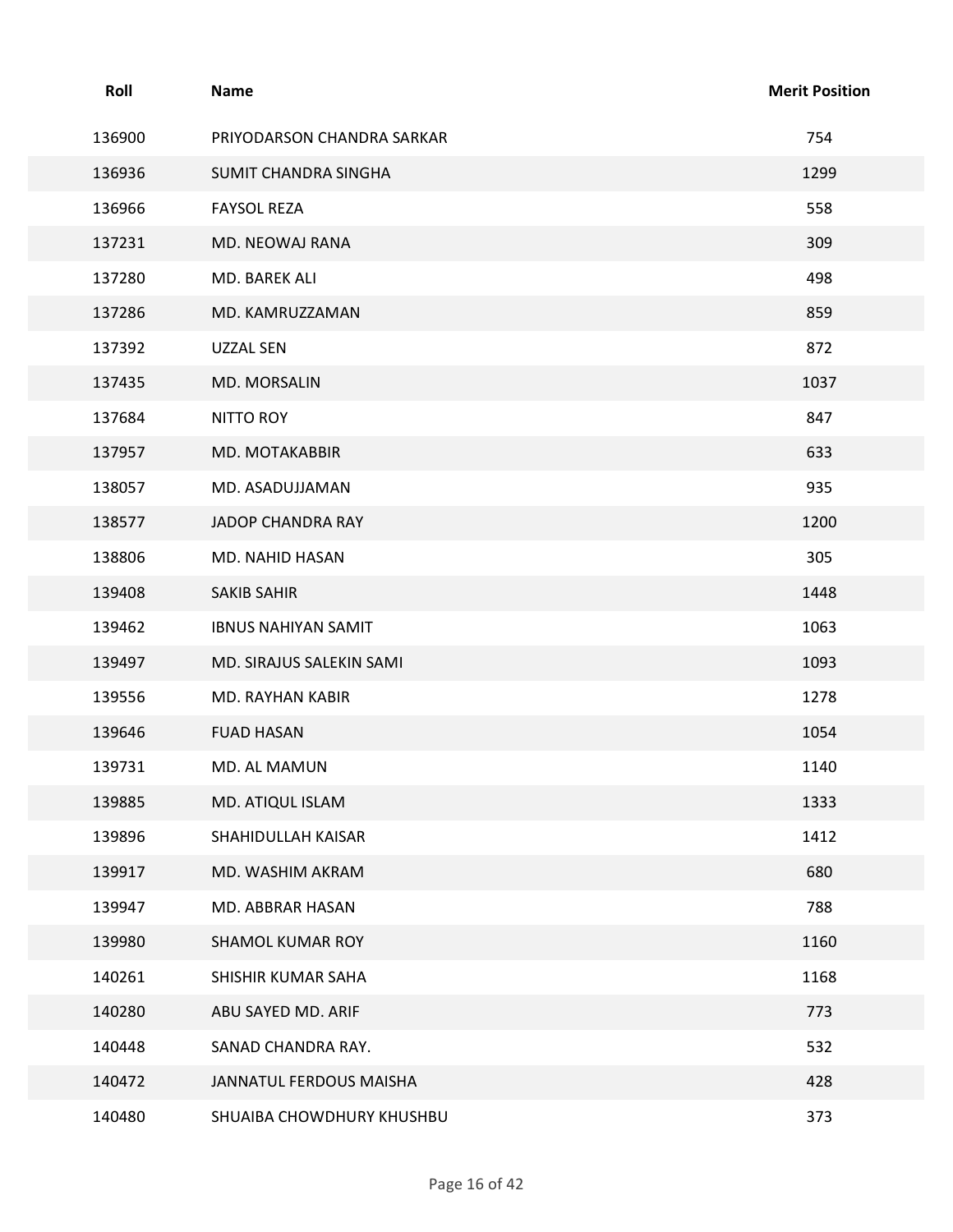| Roll             | <b>Name</b>                           | <b>Merit Position</b> |
|------------------|---------------------------------------|-----------------------|
| 140560           | SHAFINAJ JERIN ASHA                   | 1059                  |
| 140584           | <b>ISRAT JAHAN LABONNO</b>            | 679                   |
| 141966           | <b>MUEED MASHRUR</b>                  | 747                   |
| 142041           | <b>TAHMINA KHATUN</b>                 | 412                   |
| 142116           | HAA-MEEM AL HAMRA                     | 1079                  |
| 142169           | SUMAYA TABASSUM                       | 566                   |
| 142194           | <b>HRIDOY SAHA</b>                    | 858                   |
| 142376           | MD. ABDUL MOMIN                       | 1413                  |
| 142509           | SOUMIK HASAN TARAFDER                 | 1424<br>418           |
| 142664<br>142795 | MD. IMRAN HASAN<br>MD. SHAHIN HOSSAIN | 1062                  |
| 142999           | <b>MAMUN MIA</b>                      | 537                   |
| 143051           | ASIR INTISAR BHUIYAN RIFAT            | 1204                  |
| 143218           | MD. AL-IMRAN                          | 1342                  |
| 143232           | MONALISA SHARMEEN                     | 1068                  |
| 143319           | KRISHAN BHOWMIK PAUL                  | 723                   |
| 143592           | <b>SAGOR SARKAR</b>                   | 1391                  |
| 143930           | MD. SHAKIB HASAN                      | 1077                  |
| 144008           | RAKAYAT RAHMAN PRANTIK                | 1450                  |
| 144218           | MD. MAMUN MIA                         | 1022                  |
| 144264           | NAIMUR RAHMAN LAM                     | 474                   |
| 144447           | RAIHANUL ISLAM RAFI                   | 891                   |
| 144792           | MD. ZIKRUL BARI TOMAL                 | 1370                  |
| 144919           | AZIB AHAMMED RUDRO                    | 1085                  |
| 145248           | MD. AZMAIN FAYEK                      | 911                   |
| 146182           | SHOVAN LAL SARKER                     | 1011                  |
| 146200           | MINHAZ BIN ROUFE FAHIM                | 644                   |
| 146216           | MD. ATIK YASIR                        | 439                   |
| 146255           | MD. MUSADDIK AL ARIF                  | 845                   |
|                  | Page 17 of 42                         |                       |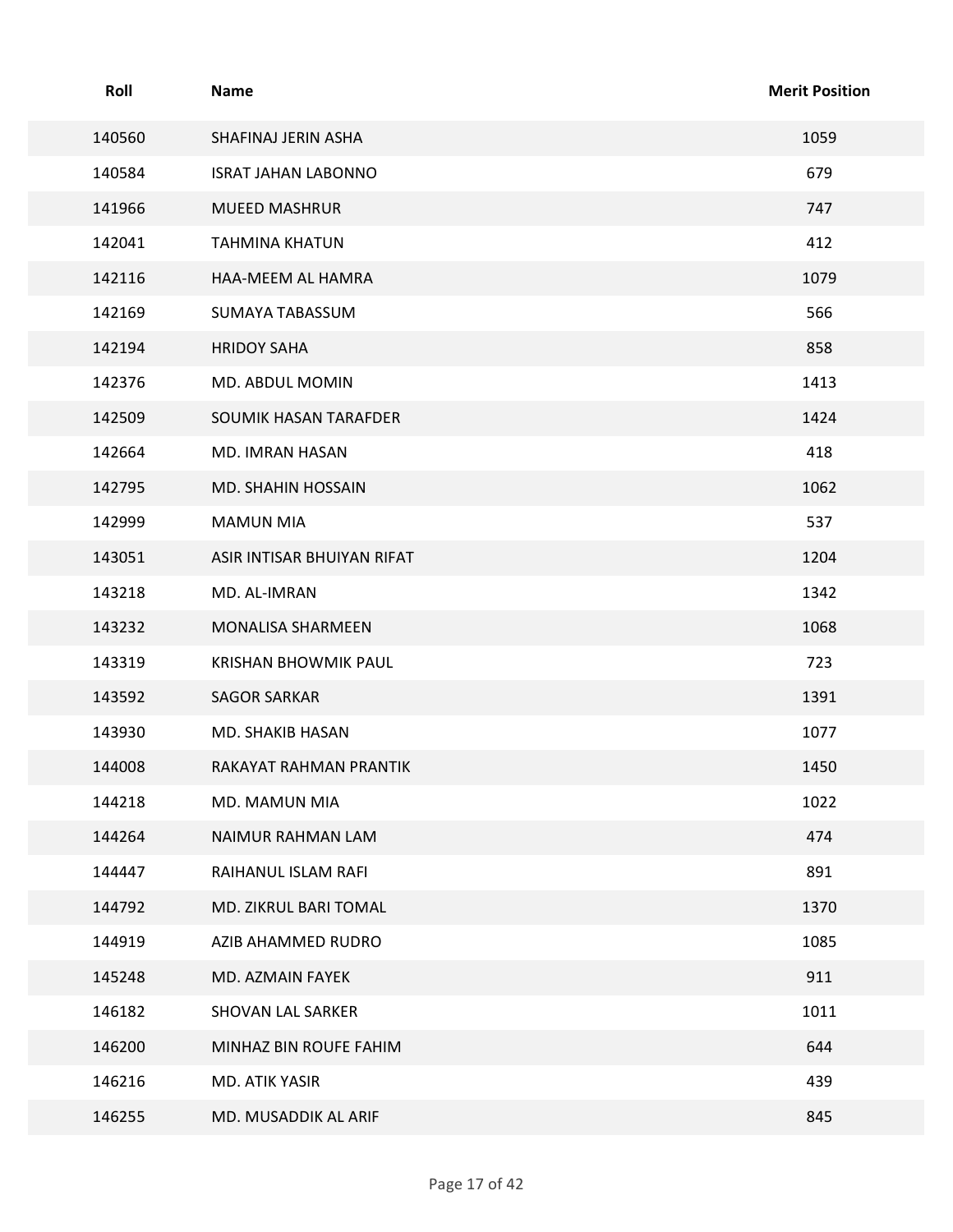| Roll   | <b>Name</b>                     | <b>Merit Position</b> |
|--------|---------------------------------|-----------------------|
| 146276 | SYED SADMAN SAKIB               | 324                   |
| 146442 | MD. TASNIMUL HASAN              | 597                   |
| 146652 | MD. SAMI FARHAN CHOWDHURY       | 1180                  |
| 146805 | RUSAD-BIN-ANWAR                 | 379                   |
| 146826 | AHAD HOSSAIN NIBIR              | 1319                  |
| 147096 | MD. SUMON MIA                   | 429                   |
| 147550 | MD. JOBAYDUL ISLAM              | 821                   |
| 148191 | JANNATUL FERDOUS SWARNA         | 594                   |
| 148223 | ABDULLAH AL MAHFUZ              | 338                   |
| 148260 | MAHFUZ ANAM RIAD                | 400                   |
| 148416 | SABUJ CHANDRO BARMAN            | 1226                  |
| 148783 | ABDUR RAHMAN AS SADI            | 943                   |
| 148921 | ROZANOON RAHIN                  | 651                   |
| 148988 | ANTU ROY UMA                    | 910                   |
| 149021 | MOSA. TAHIRA AKTERI ANEE        | 1343                  |
| 149100 | <b>NAZNIN AKTER</b>             | 335                   |
| 149410 | MARZAN AKTER ILMA               | 966                   |
| 149618 | SANGIT KUMAR TALUCKDER          | 721                   |
| 149626 | MD. TANBEER                     | 1437                  |
| 149629 | SABBIR AHAMED RAFI              | 1259                  |
| 149748 | BISSWASH MD.ABUL HASNAT         | 469                   |
| 149878 | MD. TANVIR AHMMED               | 904                   |
| 149886 | SHAON KUMAR SINGHA              | 970                   |
| 149983 | TARIN PROSAD GHOSH              | 867                   |
| 150016 | JULKAR AHAMMAD NAYEM            | 1118                  |
| 150548 | SOURAV DAS                      | 731                   |
| 150627 | <b>ANIKA TAHSIN</b>             | 542                   |
| 150744 | MUHAMMAD HASNAIN AHMED ABDULLAH | 1255                  |
| 151158 | MD. PIAR HOSSEN                 | 495                   |
|        | Page 18 of 42                   |                       |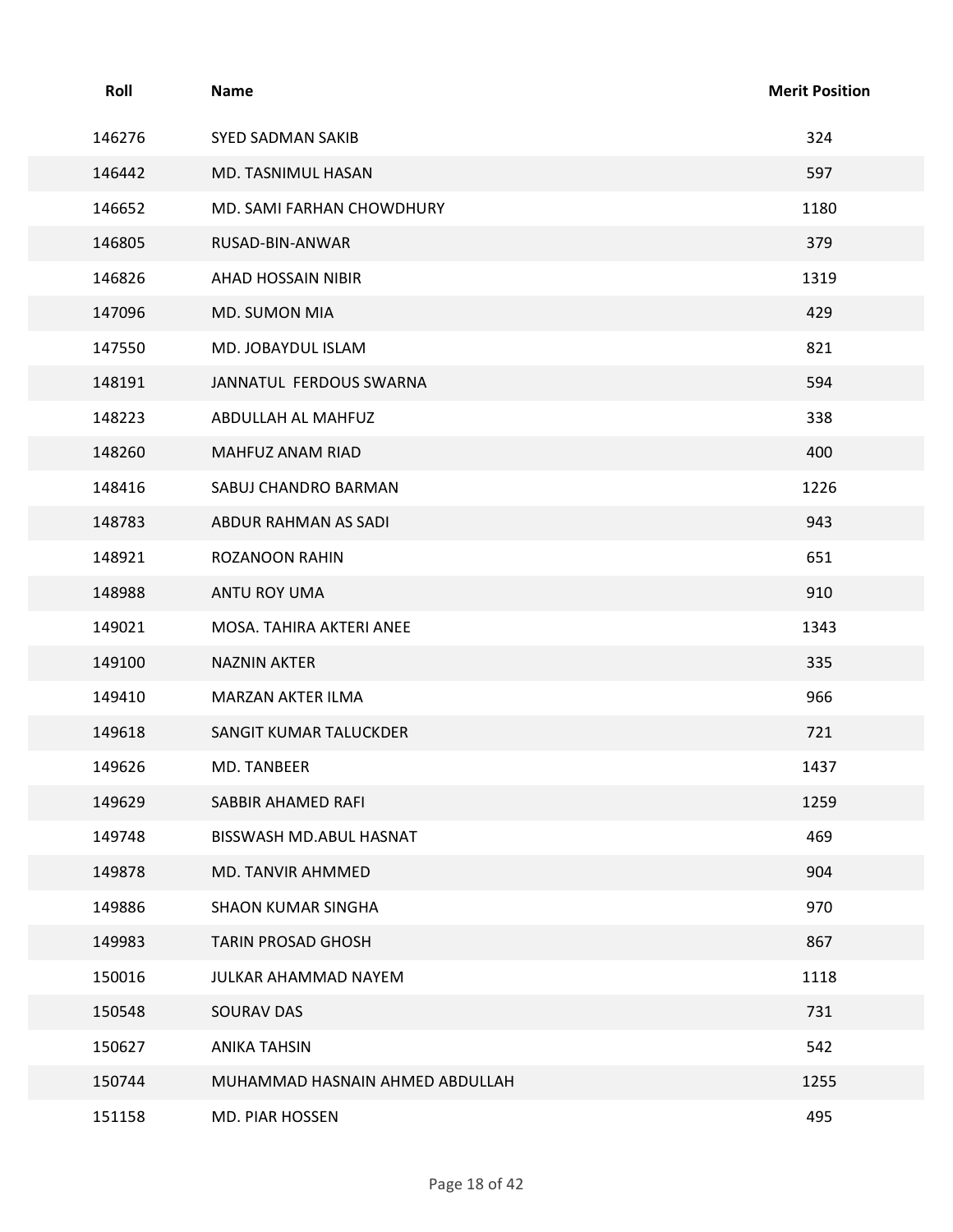| Roll   | <b>Name</b>               | <b>Merit Position</b> |
|--------|---------------------------|-----------------------|
| 151163 | <b>TANMOY CHAKRABORTY</b> | 604                   |
| 151220 | SAYEMA AKHTER             | 630                   |
| 151618 | MD. FAISAL MOJUMDER RIFAT | 1297                  |
| 151651 | MD. MALEK DEWAN           | 311                   |
| 152575 | <b>AMIT PAUL</b>          | 438                   |
| 152633 | MD. MOHSEN AMIN           | 907                   |
| 152926 | <b>MUTTAKIN KABIR</b>     | 572                   |
| 153041 | LAZIMA ISLAM              | 1229                  |
| 153043 | SABAH ASFAR               | 1377                  |
| 153130 | ANIKA BUSHRA              | 510                   |
| 153150 | <b>TANJILA AKTER</b>      | 1257                  |
| 153314 | MOBASHERA RAHMAN SOA      | 623                   |
| 153319 | <b>MAHZABIN MALIK</b>     | 346                   |
| 153324 | MAISHA FARZANA TAMI       | 1467                  |
| 153346 | URMI SAHA                 | 433                   |
| 153355 | SUMAIYA ISLAM             | 760                   |
| 153359 | SATHI AKTER               | 1051                  |
| 153365 | RIFAH TASHFIAH            | 770                   |
| 153521 | NUSRAT JAHAN TINNY        | 921                   |
| 153529 | MOSAMMAD MUNIRA KHANAM    | 1121                  |
| 153706 | SADIA AFRIN BADHON        | 606                   |
| 153741 | RIFAH TASNIA              | 1150                  |
| 153757 | SANJIDA ISLAM SINTHIA     | 684                   |
| 153816 | MARZIA RAHMAN AHONA       | 857                   |
| 153918 | FATEMA HABIB MAHIMA       | 634                   |
| 154048 | NATASHA AKTER             | 1284                  |
| 154135 | NAWSHIN ORPITA            | 343                   |
| 154161 | NADIA JAHAN               | 1232                  |
| 154254 | MST. AFIA BUSHRA ESHA     | 1383                  |
|        | Page 19 of 42             |                       |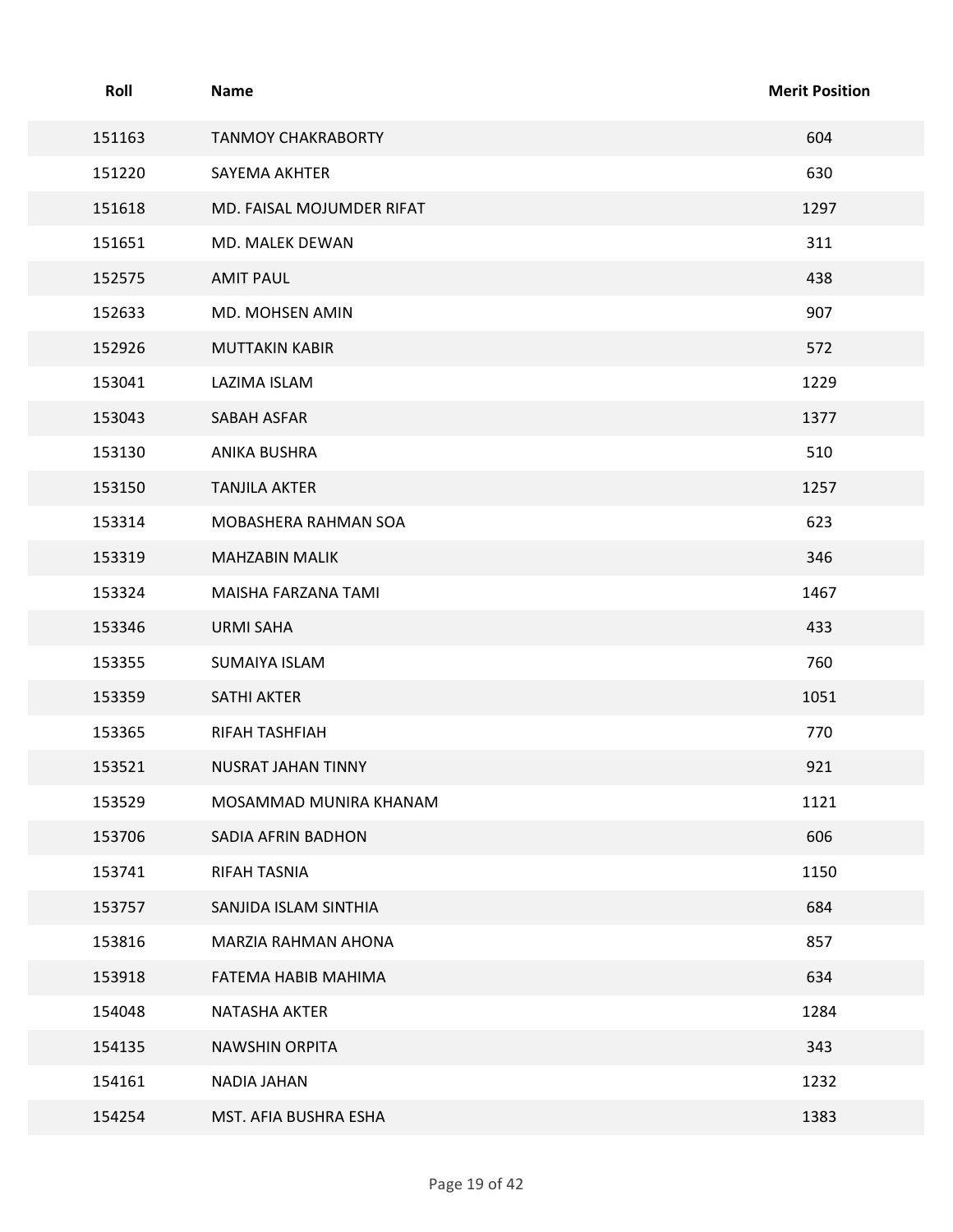| Roll   | Name                      | <b>Merit Position</b> |
|--------|---------------------------|-----------------------|
| 154415 | <b>SHETU AKTER</b>        | 1075                  |
| 154440 | <b>TASMIA TAHSIN</b>      | 1478                  |
| 154528 | ASHFIKA TAHSIN OISHEE     | 1106                  |
| 154596 | K.M. AFSARA SULTANA       | 316                   |
| 154644 | AYESHA AKTER URMI         | 650                   |
| 154886 | FATEMA TUZZ ZOHURA SARA   | 391                   |
| 154973 | AITIKA SULTANA NIRA       | 1468                  |
| 155026 | MURSIDA HOSSAIN           | 820                   |
| 155100 | SABRINA AKTER ETY         | 1193                  |
| 155126 | ROWNAK NAHAR              | 1006                  |
| 155263 | TAHSINA TASNIM            | 1293                  |
| 155367 | MAHJUJA HABIB             | 521                   |
| 155723 | SHAHINOOR KHAN            | 781                   |
| 155842 | TASLIMA AKTER TONIKA      | 757                   |
| 155984 | MISHKATUL ZANNAT MIM      | 1409                  |
| 156258 | SHADIA AKTAR HAPPY        | 876                   |
| 156328 | DHRITY RANI DAS           | 1135                  |
| 156614 | <b>JAKIA SULTANA</b>      | 646                   |
| 156619 | MOSAMMAT ZANNATUL FERDUSS | 1360                  |
| 156676 | ANINDITA BHOWMIK          | 1417                  |
| 156785 | <b>JANNATUL FERDOUS</b>   | 830                   |
| 157097 | KAZI ANISHA               | 670                   |
| 157122 | <b>SUMAIA AKTER</b>       | 1237                  |
| 157220 | TASFIA TABASSUM DEEA      | 1105                  |
| 157386 | JABID HASAN TAHMID        | 480                   |
| 157431 | RAFID HASAN               | 590                   |
| 157444 | MD. ABDULLAH AL ABIR      | 659                   |
| 157536 | MD. NAHIAN ISLAM          | 1322                  |
| 157775 | MD. SHERAJUL MONIR SHAJID | 1081                  |
|        |                           |                       |
|        | Page 20 of 42             |                       |
|        |                           |                       |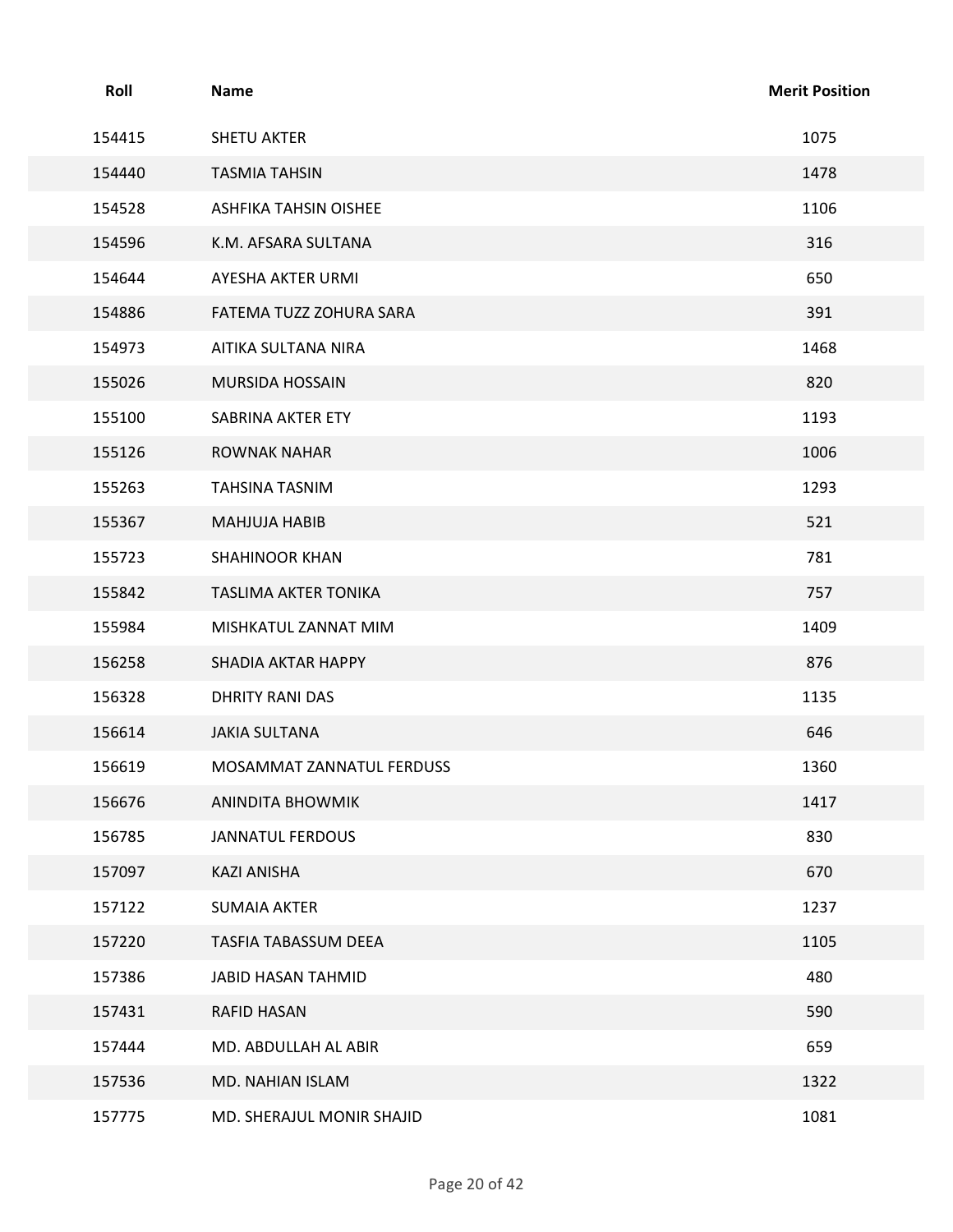| Roll   | <b>Name</b>                 | <b>Merit Position</b> |
|--------|-----------------------------|-----------------------|
| 157779 | MARIA AFRIN ANIKA           | 580                   |
| 157812 | MD. EMRUZZAMAN              | 912                   |
| 157939 | MD.TANVIRUL ISLAM TASIN     | 505                   |
| 157943 | ABDULLAH AL MAHMUD          | 599                   |
| 158442 | PRANGON MALLICK             | 804                   |
| 158577 | MD. ABDULLA AL HASAN        | 1286                  |
| 158655 | CHOWDHURY SAIMA AYUB        | 1044                  |
| 158707 | MOHAMMED NAIMUL HOQUE       | 1394                  |
| 158713 | MD. MAHEDI HASAN            | 1397                  |
| 158773 | MOHAMOED MINHAZUL ALAM      | 1251                  |
| 158779 | MD.SHARIFULLAH MAJUMDER     | 1434                  |
| 158787 | MD. REFATH HOSSAIN          | 321                   |
| 158962 | MOHAMMED AKSIR TALUKDER     | 573                   |
| 158965 | MD. TANVIR MAHMUD           | 691                   |
| 158989 | <b>AVISHEK CHOWDHURY</b>    | 345                   |
| 159072 | MD. ABU EVAN PAYEL          | 525                   |
| 159120 | MD. SAKIR BIN SEKANDER      | 446                   |
| 159492 | MD. TANVIR AHAMED CHOWDHURY | 488                   |
| 160169 | ARNAB MAZUMDER              | 621                   |
| 160322 | AMIYA RATAN RAY             | 827                   |
| 160363 | TANJID AHSAN RIAD           | 1143                  |
| 160533 | <b>ANIK NANDY</b>           | 1395                  |
| 160606 | MUHAMMAD JUNAYED            | 1349                  |
| 160654 | MUNNA DEV                   | 1337                  |
| 160736 | S.M. ABEDUZZAMAN            | 877                   |
| 160814 | M.M. MEHEDI HASAN           | 1294                  |
| 160817 | TASHRIF AL ASIF-UN-NUR      | 696                   |
| 160911 | FAYAZ ALI MUKTADIR          | 986                   |
| 161199 | ANANDA DAS                  | 627                   |
|        | Page 21 of 42               |                       |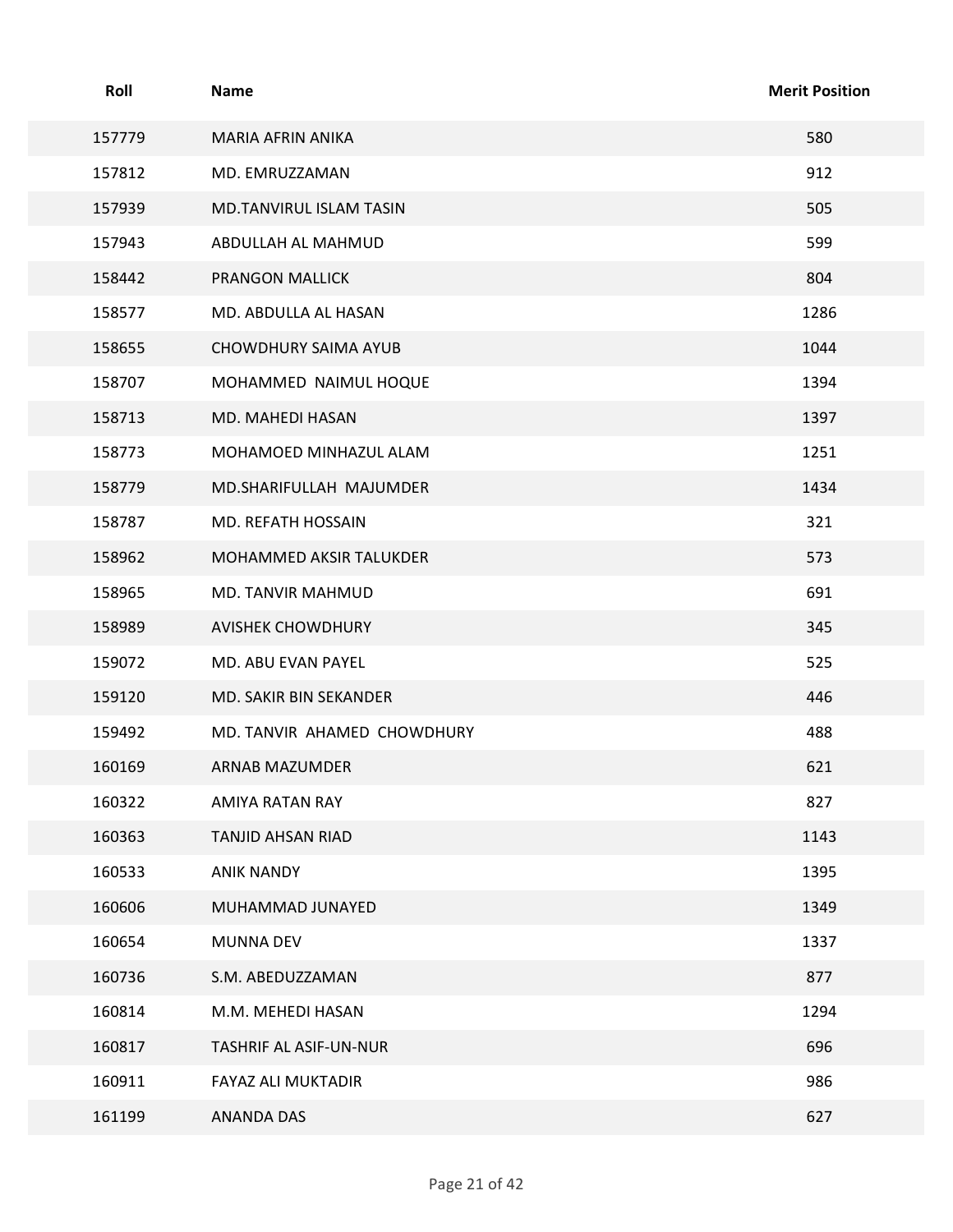| Roll   | <b>Name</b>                | <b>Merit Position</b> |
|--------|----------------------------|-----------------------|
| 161206 | NAWALUL ISLAM              | 407                   |
| 161217 | <b>DIPRAJ DHAR</b>         | 1311                  |
| 161290 | MD. AKTARUJJAMAN ARMAN     | 610                   |
| 161305 | ASHRAFUZZAMAN TUTUL        | 1430                  |
| 161485 | MOHAMMED HASNAEEN HASIB    | 789                   |
| 161509 | SABBIR HOSSAIN             | 631                   |
| 161603 | MD.ALI NOMAN RIFAT         | 764                   |
| 161618 | MD. ABDUR RAHMAN (ESHAN)   | 1147                  |
| 161651 | <b>MISSION DEVNATH</b>     | 1015                  |
| 161770 | KAMRUZZAMAN SONY           | 544                   |
| 161838 | URNNOB MOJUMDER TONU       | 1369                  |
| 161997 | MOHAMMED JOOBAYEAR HOSSAIN | 681                   |
| 162031 | TAREKUL ISLAM              | 1415                  |
| 162137 | SHAHRIAR ZAMAN RAFAT       | 470                   |
| 162341 | MD. MINHAZ UDDIN           | 735                   |
| 162382 | MD. SABBIR HOSSAIN BAPPY   | 351                   |
| 162422 | <b>LIZA AKTER</b>          | 848                   |
| 162897 | ARIFUL ISLAM               | 759                   |
| 162949 | MOHAMMAD RAIHAN            | 732                   |
| 162987 | MD. SADMAN AKIL            | 728                   |
| 163163 | FARZANA AKTER NISHAT       | 1422                  |
| 163432 | SAMIUL AZIM SISHAN         | 1166                  |
| 163510 | SHAYEDUL ISLAM             | 1243                  |
| 163512 | MOHAMMAD MASUM ALAM        | 1094                  |
| 163642 | MD. HANIF                  | 314                   |
| 163984 | AFRA ANJUM                 | 406                   |
| 164025 | SHARIKA TASNIM             | 810                   |
| 164053 | MOST. JARIN RAZWANA RIPTI  | 369                   |
| 164096 | NUSRAT MOBASSIRA           | 1272                  |
|        | Page 22 of 42              |                       |
|        |                            |                       |
|        |                            |                       |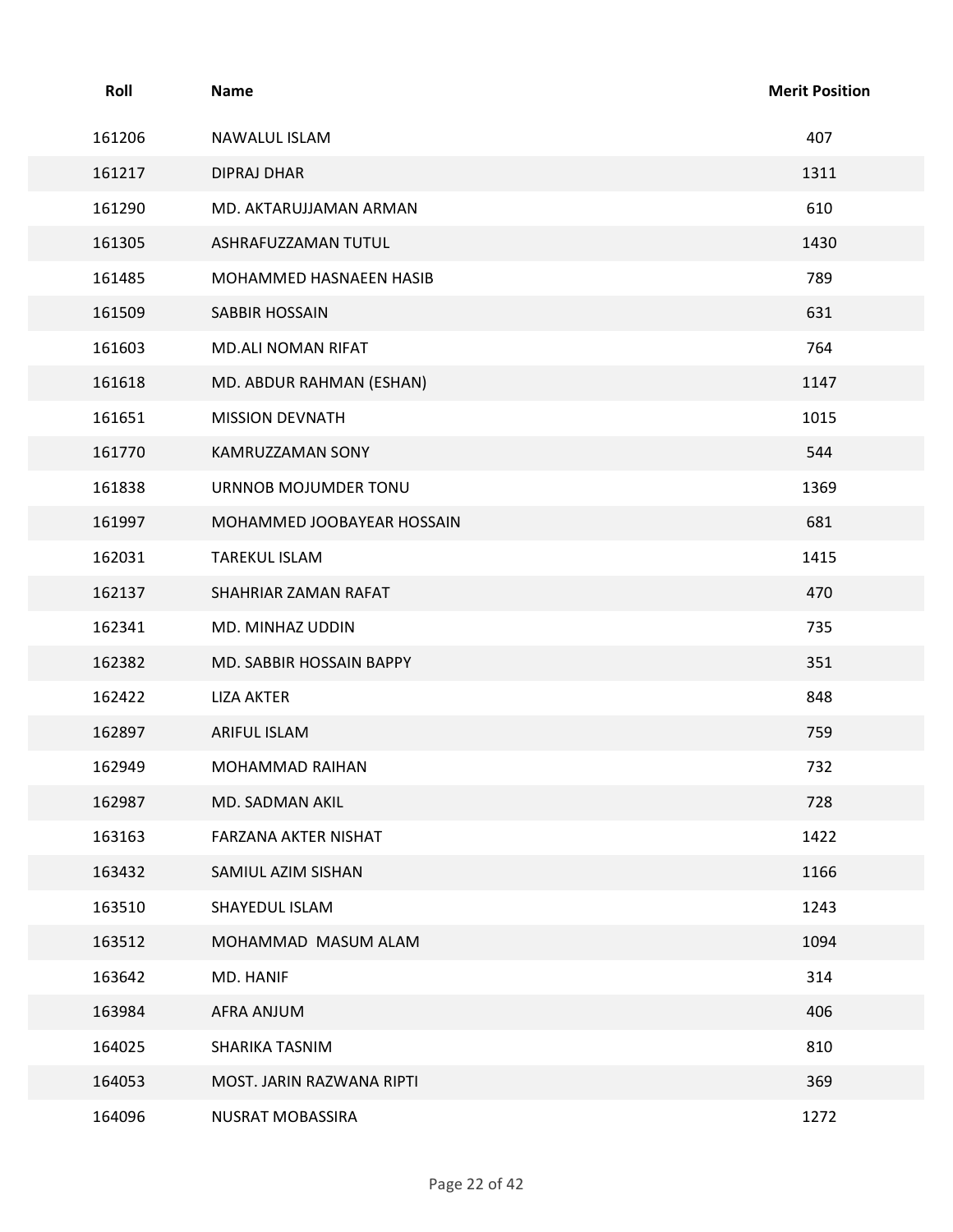| Roll   | <b>Name</b>                | <b>Merit Position</b> |
|--------|----------------------------|-----------------------|
| 164145 | SADIA RAHMAN MEEM          | 1032                  |
| 164171 | AMANA MAYSHA RAHMAN        | 370                   |
| 164243 | MITHILA FARJANA            | 1479                  |
| 164300 | MST. FARHA PARVIN          | 654                   |
| 164441 | <b>UMME HANI</b>           | 1454                  |
| 164448 | <b>HOSNEARA KHATUN</b>     | 493                   |
| 164519 | SAMIA AFSANA               | 903                   |
| 164556 | MST. JANNATUL FERDOUS      | 1250                  |
| 164773 | JUMU AKTER CHITY           | 1183                  |
| 165060 | SADIA ISLAM                | 1379                  |
| 165296 | MST. SALMA KHATUN          | 868                   |
| 165368 | JANNATUN KHATUN            | 853                   |
| 165372 | AFIA ANJUM                 | 1374                  |
| 165470 | JANNATUL FERTHAOUS         | 787                   |
| 166451 | MD. RAQIBUL HASAN SHUVO    | 983                   |
| 166535 | KHANDOKER NAFISA MALIYAT   | 619                   |
| 166682 | MD. ASIF HASAN SOWMIK      | 1152                  |
| 166703 | MST. SALINA AKHTER SORNA   | 481                   |
| 166704 | PRANTO KUMER PRAMANIK      | 1372                  |
| 166721 | MD. SAIF KHAN              | 1129                  |
| 166832 | NAHID MAHMUD               | 1288                  |
| 166892 | MD. TANVIR SHAHRIAR        | 1453                  |
| 166975 | NAFISA FARHANA             | 1134                  |
| 167062 | MD. MUSFIQUR RAHMAN        | 927                   |
| 167071 | JOY KUMAR ACHARJEE         | 951                   |
| 167090 | MOHD. AHNAF SHAHRIAR TANIM | 1350                  |
| 167102 | MD. RASHIB SHAHRIAR        | 587                   |
| 167165 | MD. JUNAYED ISLAM          | 576                   |
| 167193 | MD. REDWANUL HAQUE ASIF    | 915                   |
|        | Page 23 of 42              |                       |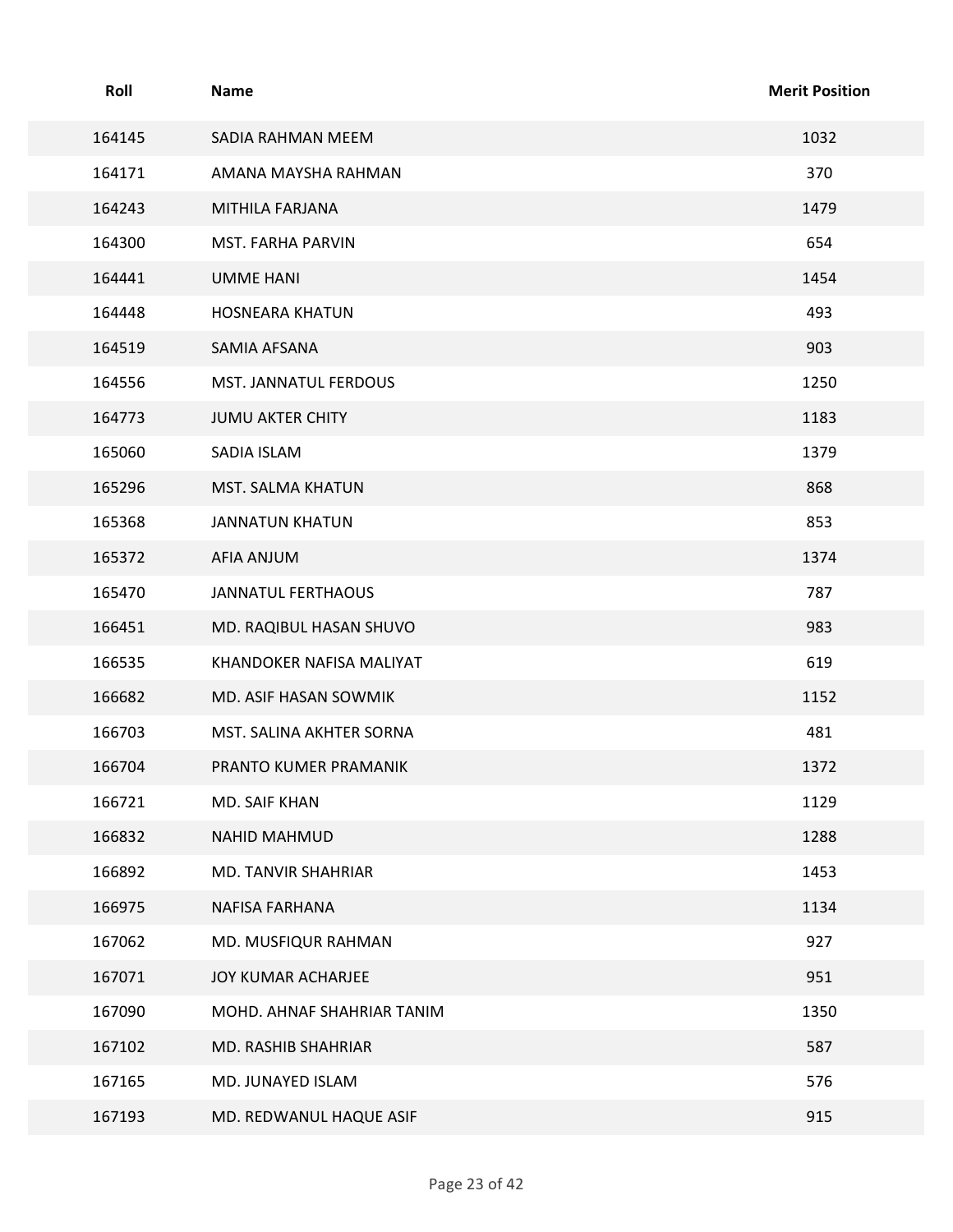| Roll   | <b>Name</b>              | <b>Merit Position</b> |
|--------|--------------------------|-----------------------|
| 167265 | MD. TORIKUL ISLAM        | 678                   |
| 167341 | MD. ATIKUR RAHMAN        | 958                   |
| 167459 | ZANNATUL FERDOUS         | 924                   |
| 167873 | MD. KAMRUL HASAN         | 303                   |
| 167875 | MD. SADMAN MEZBAH SAKIB  | 1304                  |
| 167928 | MD. AHSAN HABIB          | 313                   |
| 167948 | SIRAJUM MUNIRA SUMAIYA   | 750                   |
| 167949 | HALIMA KHATUN PRIYANKA   | 1090                  |
| 168082 | MD. FOYSAL AHMED         | 720                   |
| 168096 | NOUSHIN NAZIFA TABASSUM  | 796                   |
| 168107 | MD. SHIMUL ALI           | 727                   |
| 168264 | <b>TANIM AHMMOD</b>      | 687                   |
| 168276 | SHAHAK UD ZAMAN KHAN     | 702                   |
| 168346 | MD. ABDULLAH AL MAMUN    | 1009                  |
| 168452 | <b>TOUKIR AHMED</b>      | 865                   |
| 168547 | N. M. RAISUL ISLAM       | 585                   |
| 168575 | MD. SHOHAG HOSSEN        | 833                   |
| 168643 | SAD ABDULLAH ALAM SAZIB  | 896                   |
| 168735 | MD. JISAN SARKAR         | 1482                  |
| 168959 | MD. EASIR ARAFAT         | 1167                  |
| 169127 | MD. RAYHAN HOSSAIN       | 1475                  |
| 169469 | MD. SADIK MAHMUD RAIHAN  | 1055                  |
| 169525 | MD. ZUBAER RAHAMAN SAJIB | 616                   |
| 169564 | MD. TANVIR ISLAM JOY     | 431                   |
| 169746 | MD. ABU SIAN             | 806                   |
| 169794 | JUBAER MAHMUD            | 344                   |
| 169856 | MD. ROKIBUL HASSAN KONOK | 1042                  |
| 170013 | MD. RAKIBUL ISLAM        | 602                   |
| 170077 | <b>ADITI MONDAL</b>      | 1388                  |
|        |                          |                       |
|        | Page 24 of 42            |                       |
|        |                          |                       |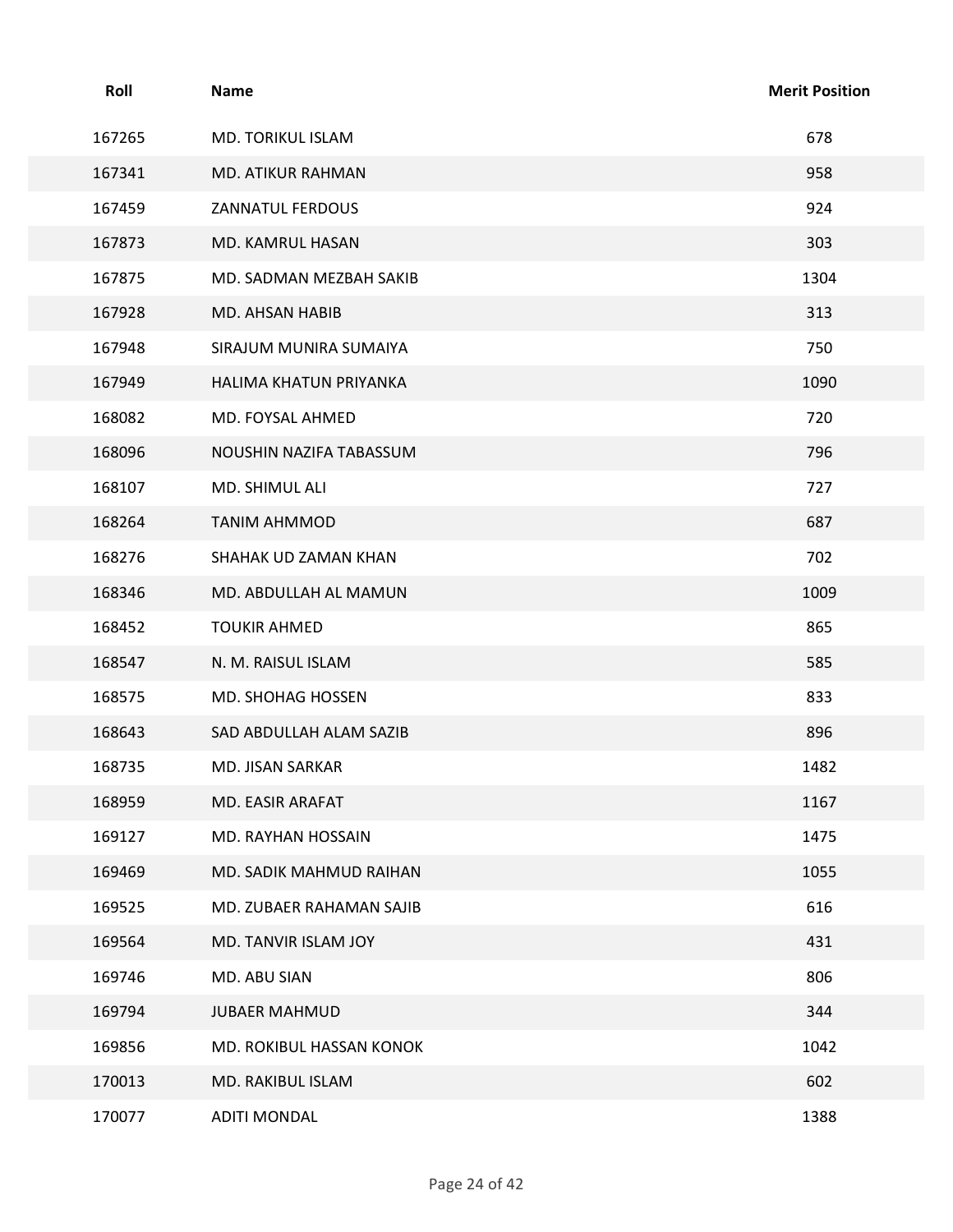| Roll   | Name                           | <b>Merit Position</b> |
|--------|--------------------------------|-----------------------|
| 170114 | ZARIN TASNIM ROSHNI            | 1019                  |
| 170171 | AFIA FAHMIDA                   | 1161                  |
| 170296 | S.K. ISHRAK SORWOR SWAPNIL     | 961                   |
| 170317 | SHEIKH AYMAN AHMAD             | 1154                  |
| 170321 | MD.TAZMUN AHMED                | 582                   |
| 170355 | MD MAHDI HASAN RATUL           | 870                   |
| 170357 | PRINCE SHIL                    | 1270                  |
| 170383 | MD. IMRAN HOSSEN               | 440                   |
| 170424 | SHAIKH SHAHRIAR RAHMAN         | 689                   |
| 170449 | NASIF BIN NAZRUL               | 1348                  |
| 170460 | MD.TARIKUL ISLAM               | 531                   |
| 170477 | MD ZIHAD MOLLA                 | 1214                  |
| 170517 | URME AKTER MEHABOBA            | 1158                  |
| 170532 | MD ASHIKKUR RAHMAN             | 963                   |
| 170554 | M.D HASIBUL ISLAM ROCKY        | 1256                  |
| 170774 | <b>TANVIR AHAMED</b>           | 1447                  |
| 170812 | RAKESH BISWAS                  | 530                   |
| 170832 | MD. RUMMAN MOROL               | 932                   |
| 170861 | <b>EMAMUL HOSSEN BAPPI</b>     | 331                   |
| 170940 | DURJOY DAS                     | 1314                  |
| 170969 | TALHA MAHAMUD                  | 1392                  |
| 171104 | A. N. M. SHAH NEWAZ BEEN HAQUE | 553                   |
| 171165 | SAUMIT ROY                     | 1070                  |
| 171344 | NAFIS AHAMED                   | 1010                  |
| 171346 | MD. SAZIDUL ISLAM              | 1263                  |
| 171549 | DIPTA KARMAKER                 | 300                   |
| 171645 | S. M. MOONTASIR                | 1206                  |
| 171819 | MD. ZAHIDUL HASSAN             | 1208                  |
| 171913 | KAMRUNNAHAR SIMA               | 706                   |
|        | Page 25 of 42                  |                       |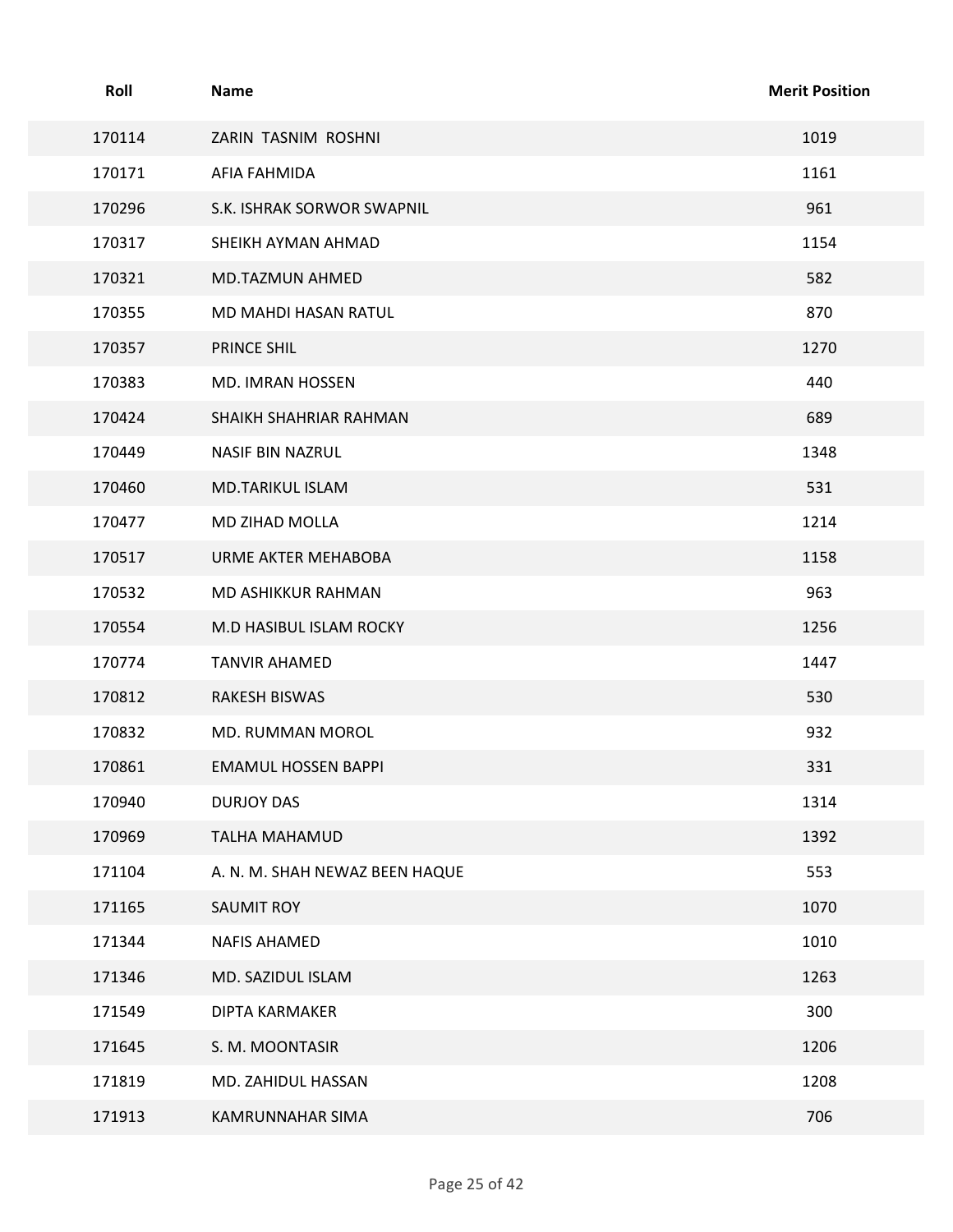| Roll<br><b>Merit Position</b><br>Name<br>171979<br>MD. AMIRUL ISLAM<br>1357<br>555<br>172145<br>SAKIB KHANDAKAR<br>971<br>172619<br>MD. ABDUL HAI RANA<br>945<br>172850<br>MD. AL MAHMUD BADHON |
|-------------------------------------------------------------------------------------------------------------------------------------------------------------------------------------------------|
|                                                                                                                                                                                                 |
|                                                                                                                                                                                                 |
|                                                                                                                                                                                                 |
|                                                                                                                                                                                                 |
|                                                                                                                                                                                                 |
|                                                                                                                                                                                                 |
|                                                                                                                                                                                                 |
|                                                                                                                                                                                                 |
| 816<br>173006<br>MD. SAMAUN ISLAM                                                                                                                                                               |
| 1210<br>173143<br>MD. MIN- HAJUL ISLAM                                                                                                                                                          |
| 1203<br>173728<br><b>SHAKIB HASAN</b>                                                                                                                                                           |
| 425<br>174061<br><b>SUMAIYA AFRIN IRIN</b>                                                                                                                                                      |
| 1201<br>174174<br>MD. TAREKUL ISLAM TUSHER                                                                                                                                                      |
| 360<br>174224<br>SABID AL HAQUE                                                                                                                                                                 |
| 665<br>174278<br>MD. ALFE SHAOR NIROB                                                                                                                                                           |
| 791<br>174305<br>SAKIN AHMED                                                                                                                                                                    |
| 1031<br>174543<br>ARIF ISTIAQ                                                                                                                                                                   |
| 683<br>174628<br>MD. SAMIUL ISLAM                                                                                                                                                               |
| 1457<br>174671<br>MD. SADEK ALI                                                                                                                                                                 |
| 408<br>175160<br>MD. RAKIBUL ISLAM RAKIB                                                                                                                                                        |
| 871<br>175303<br>MD. ABU SUFIAN NOOR                                                                                                                                                            |
| 175316<br>666<br>SALMAN AHMED                                                                                                                                                                   |
| 1113<br>175983<br>MD. REZWANUL HABIB TURAG                                                                                                                                                      |
| 176226<br><b>TASHRIK IBNE ZAKIR</b><br>1261                                                                                                                                                     |
| 1199<br>176230<br>RAFID FARHAN ALAM                                                                                                                                                             |
| 176323<br>517<br>MD. TANVIR ISLAM TOMAL                                                                                                                                                         |
| 1033<br>176413<br>MD. ABDUL WADUD                                                                                                                                                               |
| 390<br>176589<br>SYED SHAKIB SHAHRIAR ISLAM                                                                                                                                                     |
| 1425<br>176635<br>MD. HUMAYAN KABIR SHUVO                                                                                                                                                       |
| 846<br>176835<br>MD. MAHMUDUL HASSAN                                                                                                                                                            |
| 176854<br>1138<br>BRAMUEL CHANDAN HEMBROM                                                                                                                                                       |
| 419<br>176890<br>ETTAHAD ISLAM ADIB                                                                                                                                                             |
| 596<br>176907<br>MD. SAMSUL ABIR BHUIYAN                                                                                                                                                        |
| Page 26 of 42                                                                                                                                                                                   |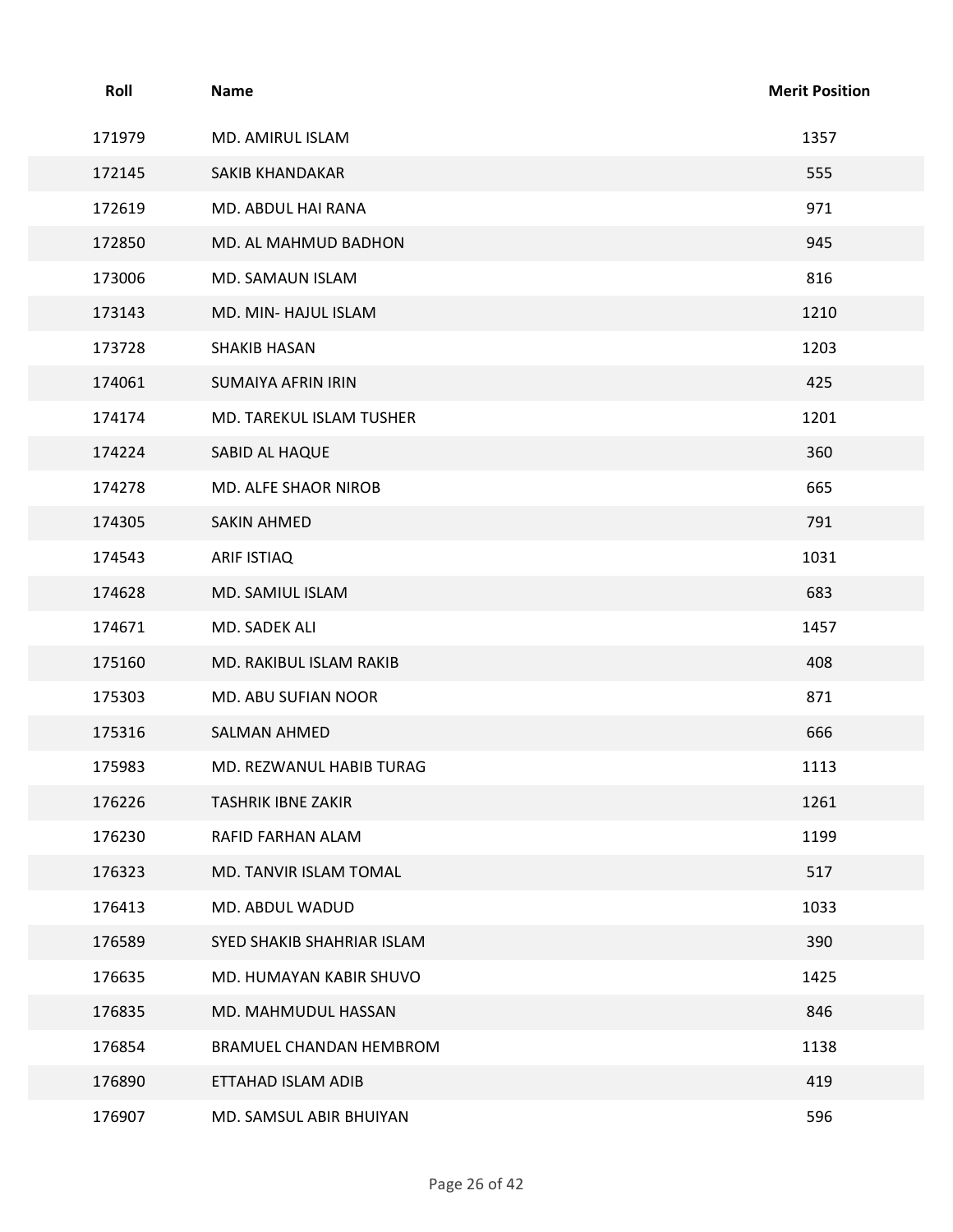| Roll   | <b>Name</b>               | <b>Merit Position</b> |
|--------|---------------------------|-----------------------|
| 176964 | MD. SAIF ISTIAQUE BADHON  | 824                   |
| 177181 | <b>SUJOY KUMAR SAHA</b>   | 1398                  |
| 177336 | ABDUR RAHAMAN             | 583                   |
| 177446 | MD. RASEL RANA            | 936                   |
| 177490 | MD. SHOHEL RANA           | 1396                  |
| 177531 | SAMIA TAHRIN              | 540                   |
| 177534 | ENNIKA AL JANNAT          | 1123                  |
| 177558 | FATEMATUZZAHURA ASHA MONI | 1035                  |
| 177701 | UMMAY KHAIRUNNAHAR RIMI   | 1316                  |
| 177810 | NASRIN AKTER KEYA         | 336                   |
| 178079 | MARZANA MANAMI            | 574                   |
| 178473 | NAHIYAN ALIF FARABI       | 1136                  |
| 178560 | MD. JIMON MOSHARAF        | 886                   |
| 178890 | <b>TANNI CHOWDHURY</b>    | 885                   |
| 179171 | JANNATUN NAIM RUPA        | 618                   |
| 179955 | AURNOB CHANDRA DAS        | 1171                  |
| 179958 | ASHRAFUL ISLAM            | 1117                  |
| 180689 | <b>GOLAM SAROWAR</b>      | 554                   |
| 180818 | ABDULLA AL NOMAN          | 675                   |
| 181247 | MD. MEHRAB HOSSAIN RASHED | 1443                  |
| 181353 | NILOY DEBNATH             | 1241                  |
| 181416 | ADNAN AL SHAWON           | 1115                  |
| 181538 | SARMIN AKTER              | 1052                  |
| 181544 | MD. SHAHIN ALAM           | 1013                  |
| 181560 | KAZI KAWCHAR AHAMMED      | 989                   |
| 181740 | ABU TALHA CHOWDHURY       | 1258                  |
| 181854 | FIJUN NUR ZIHAN           | 1308                  |
| 182316 | NAFISA TASNIM             | 382                   |
| 182339 | <b>JINIA FERDOUS JUI</b>  | 607                   |
|        | Page 27 of 42             |                       |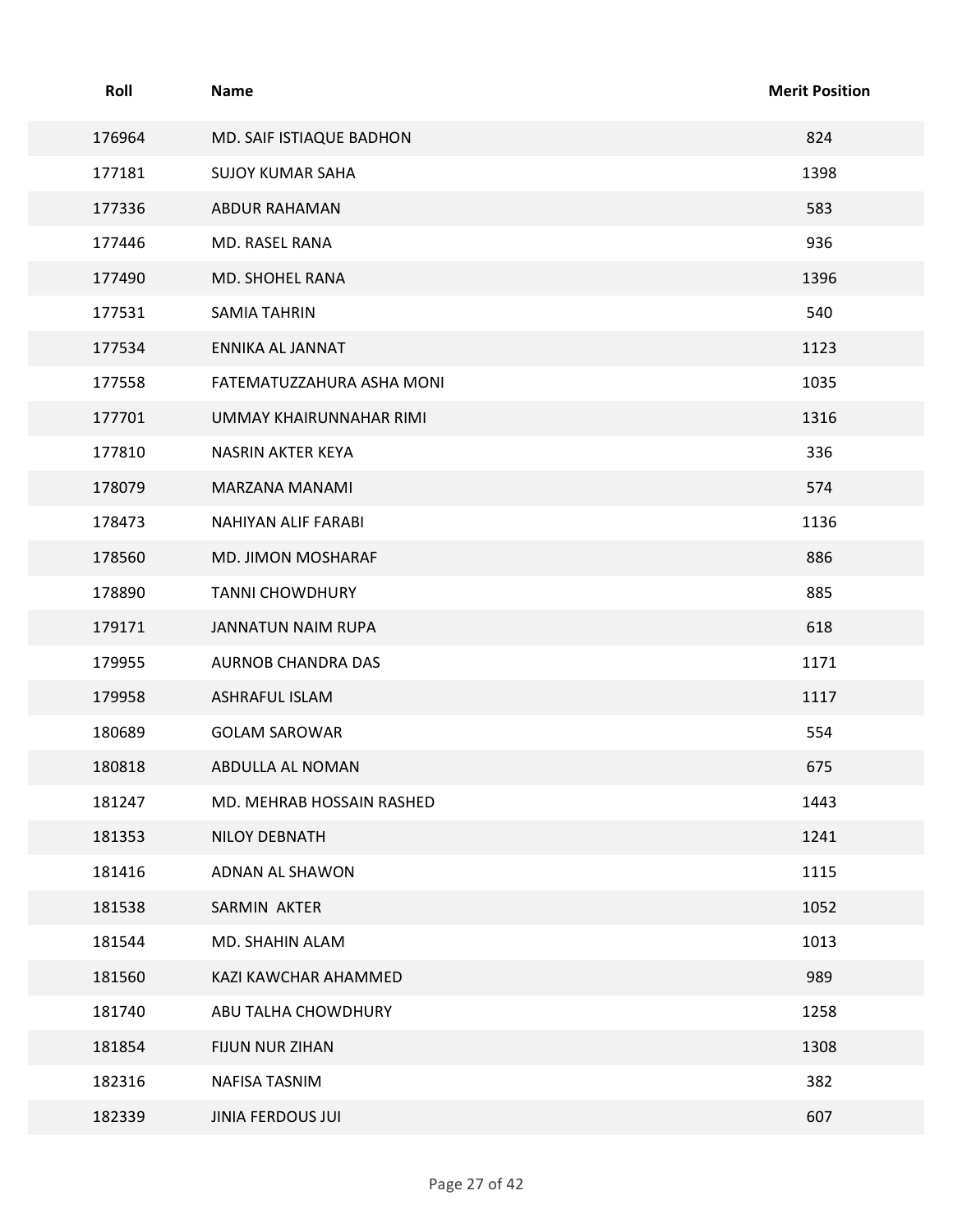| Roll   | Name                    | <b>Merit Position</b> |
|--------|-------------------------|-----------------------|
| 182340 | SHUHITA RAHMAN          | 550                   |
| 182381 | TAYEBA SULTANA          | 1246                  |
| 182395 | ABEDA SULTANA           | 860                   |
| 182477 | SADIA BINTA ANWAR       | 1196                  |
| 182478 | <b>RAHMY AKTER TULY</b> | 320                   |
| 182518 | HAFSA TUZ JOHA          | 1173                  |
| 182543 | SHUCHONA BARUA DIPA     | 941                   |
| 182619 | SYEDA ADIBA AFNAN       | 308                   |
| 182657 | SHARIMA TUSTY           | 504                   |
| 182692 | KAZI ISMAT ARA SADIKA   | 1389                  |
| 182764 | NABILA TABASSUM         | 794                   |
| 182936 | MEHERUN NESA PUSPITA    | 1159                  |
| 182956 | ROMANA RASHID AIYDI     | 529                   |
| 183073 | UMA ISLAM               | 1281                  |
| 183084 | NUSRAT JAHAN DINA       | 1277                  |
| 183173 | JANNATUL FERDOUS NIJHUM | 405                   |
| 183218 | SADIA IFFAT MUKTA       | 457                   |
| 183346 | MEHERUJ AFRIN           | 745                   |
| 183360 | JANNATUL FERDOUS JERIN  | 513                   |
| 183394 | <b>TANUKA TASEEN</b>    | 714                   |
| 183430 | RASME ISLAM             | 432                   |
| 183553 | SUMAYA S. F ZARIN       | 592                   |
| 183666 | TAIYABA BHUIYAN         | 950                   |
| 183832 | KANIZ FATEMA SNIGDHA    | 617                   |
| 183886 | SHADIA RAHMAN OMI       | 1001                  |
| 183963 | FAHMIDA ELMA            | 1456                  |
| 184005 | ANIKA EBNATH BUSHRA     | 1215                  |
| 184073 | HAFSHA SULTANA ASHA     | 746                   |
| 184134 | DIPA SAHA               | 851                   |
|        |                         |                       |
|        | Page 28 of 42           |                       |
|        |                         |                       |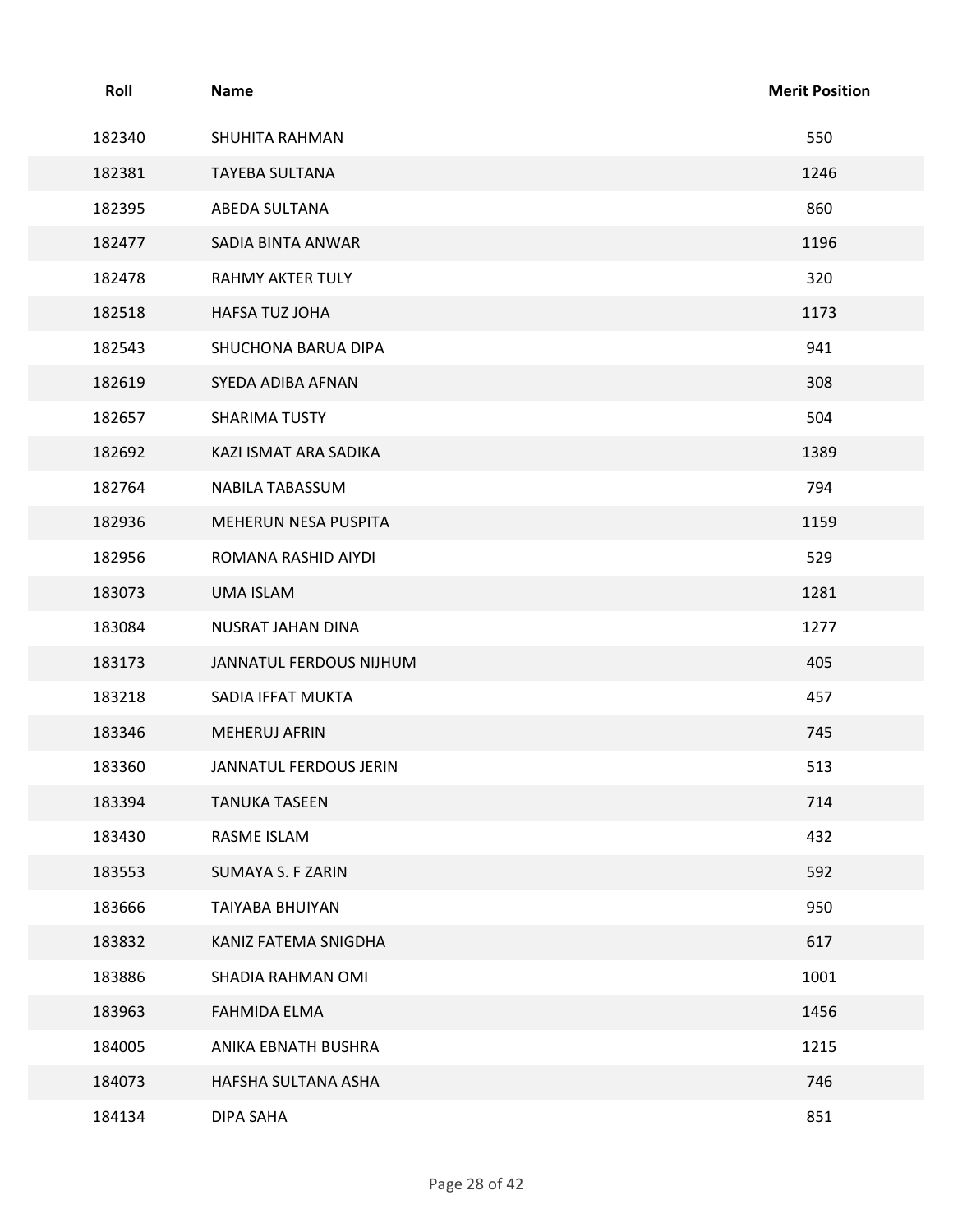| Roll   | Name                    | <b>Merit Position</b> |
|--------|-------------------------|-----------------------|
| 184222 | PUJA RANI BARMAN        | 1065                  |
| 184374 | TAJRIAN AFRIN AURPA     | 1458                  |
| 184560 | RESHMA KAKOLI           | 341                   |
| 185058 | ALIUL HASSAN OLEE       | 1239                  |
| 185177 | FATEMA TUZ-ZOHRA        | 1359                  |
| 185180 | IFFATH FADBELA NAYELA   | 1223                  |
| 185368 | SUMAIYA SHIMU           | 811                   |
| 185430 | AFSANA AHMED MADHOBI    | 990                   |
| 185488 | SABIHA MEHJABIN SPONDON | 842                   |
| 185928 | RAWSONARA AKTER MEGHA   | 1102                  |
| 186103 | <b>EVA AKTER</b>        | 653                   |
| 187265 | MEHERUNNESSA NURJAHAN   | 1411                  |
| 187474 | ANAMIKA AKHTER          | 1440                  |
| 187523 | SHIMU AKTER             | 900                   |
| 187577 | AL-MUKTADIR IFTEE       | 929                   |
| 187727 | M. SAMIAR HOSSAIN       | 1480                  |
| 187890 | M. M. EMON HOSSAIN      | 326                   |
| 187898 | MD. FAZLUR RAHMAN ALIF  | 478                   |
| 187902 | JANNATUL MAOWA          | 1330                  |
| 187909 | MD. IMRUL QUAYES ADNAN  | 708                   |
| 188069 | MD. SAZZAD HOSSAIN      | 378                   |
| 188076 | CHOWDHURY ISFATUL KARIM | 1472                  |
| 188084 | MD. AZIZUL HAKIM        | 705                   |
| 188119 | MD. AKASH MIA           | 371                   |
| 188170 | SHANTONU DAS            | 1363                  |
| 188232 | MD. TANVIR AHMED FAHIM  | 1252                  |
| 188238 | SHUVODWIP SAHA          | 441                   |
| 188248 | SAJEDA AKTERY           | 380                   |
| 188309 | SAMIMA AKTER BITHE      | 1146                  |
|        | Page 29 of 42           |                       |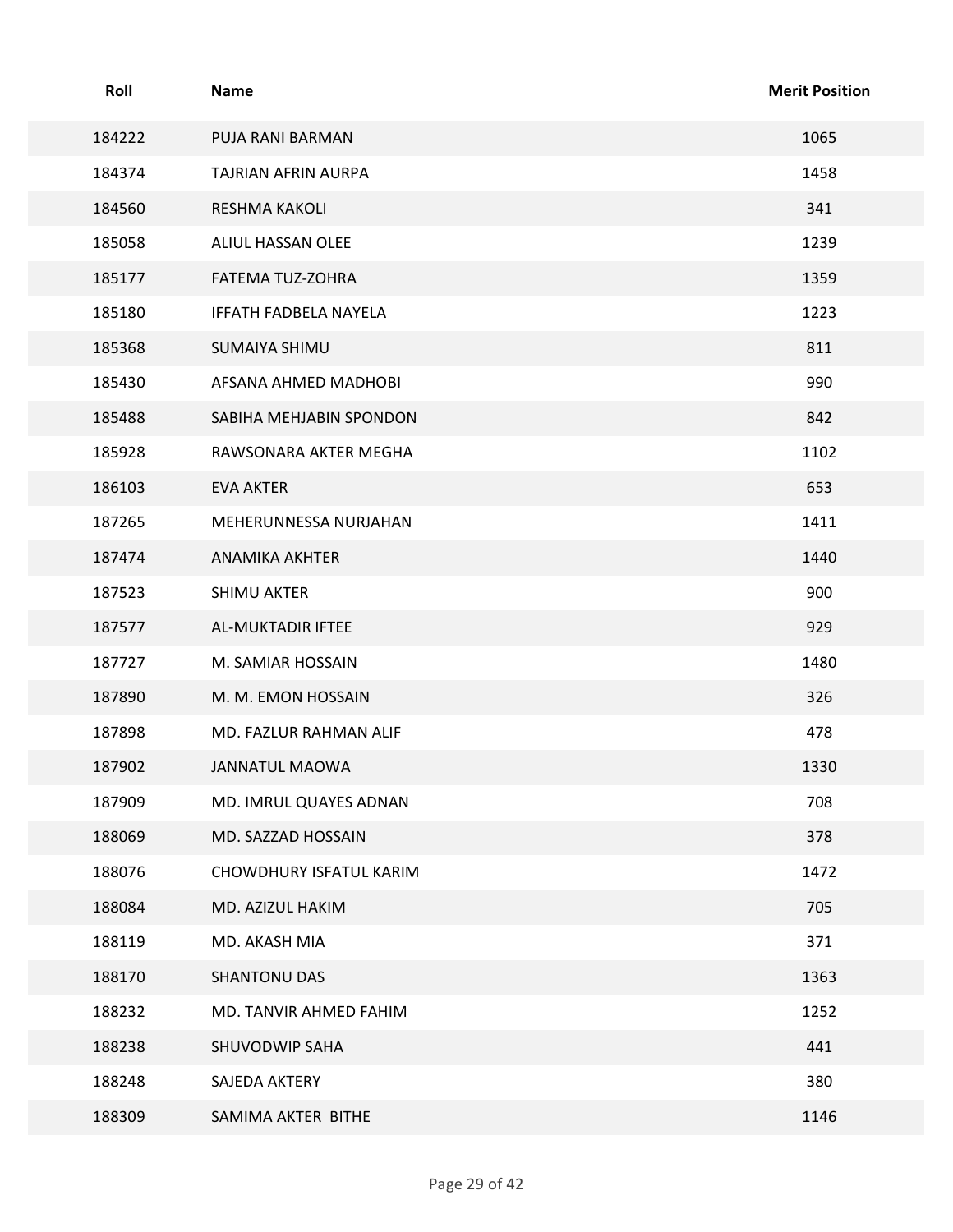| Roll   | Name                          | <b>Merit Position</b> |
|--------|-------------------------------|-----------------------|
| 188311 | TAWFIQ MAHMUD KHAN            | 410                   |
| 188476 | JAHID HASSAN                  | 545                   |
| 188752 | SAFKAT ISLAM NILOY            | 739                   |
| 188776 | <b>SAMIT CHAKROBORTY</b>      | 1355                  |
| 188831 | <b>SWAPNIL BARUA</b>          | 423                   |
| 188849 | ARGHA DAS DHRUBA              | 1290                  |
| 188882 | MEHERAJ                       | 598                   |
| 189100 | MAHMUD ABDUL AZIZ ROHAN       | 763                   |
| 189137 | RAKIBUL ISLAM MOZUMDAR PRANTO | 299                   |
| 189196 | NUR MOHAMMAD IFTY             | 579                   |
| 189253 | MD. ISTIAK AHAMED             | 1287                  |
| 189316 | ZIDAN BADSHA                  | 1071                  |
| 189355 | JAHIDUL ISLAM                 | 869                   |
| 189395 | M. A. SADI                    | 451                   |
| 189424 | S.M. SHAFIQUR RAHMAN          | 1092                  |
| 189618 | MASHFUKUR RAHMAN              | 734                   |
| 189621 | TANVIR KHAN MANIK             | 445                   |
| 189769 | <b>FUAD FARDIN</b>            | 657                   |
| 189859 | MD. SPONDON SARWAR            | 581                   |
| 190072 | SHAFIN ABRAR NAFIS            | 1007                  |
| 190080 | AMIN ULLAH                    | 1406                  |
| 190108 | TIHIM HOSSAIN TANIK           | 1280                  |
| 190113 | NABILA KARIM RUBAYA           | 992                   |
| 190167 | FARIA AHMED                   | 1408                  |
| 190206 | <b>ENAM EMTAHAN</b>           | 1116                  |
| 190447 | MUMTAHIN RAHMAN DRHUBO        | 492                   |
| 190530 | PRITHA PAUL                   | 758                   |
| 190584 | MD. ASHIKUZZAMAN              | 1219                  |
| 190585 | TALUKDER MD. MUSHFIQUR RAHMAN | 948                   |
|        | Page 30 of 42                 |                       |
|        |                               |                       |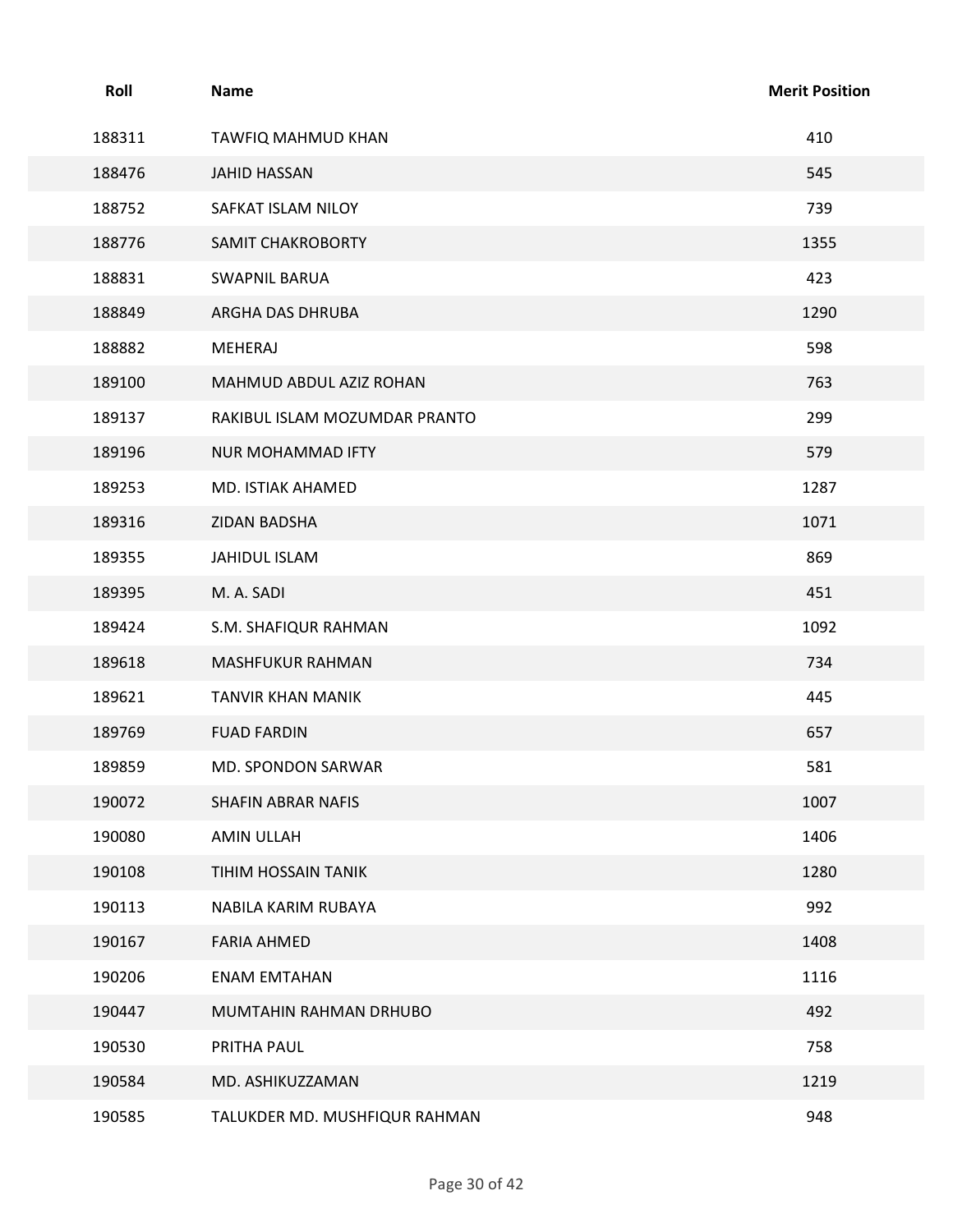| Roll   | <b>Name</b>               | <b>Merit Position</b> |
|--------|---------------------------|-----------------------|
| 190615 | FATEMA TUJ JOHORA         | 1078                  |
| 190697 | <b>RAJJIT SAHA</b>        | 738                   |
| 190721 | RAYHAN IBRAHIM            | 1262                  |
| 190805 | <b>LARA SARKER</b>        | 861                   |
| 190844 | <b>RAJESH ROY</b>         | 1402                  |
| 190888 | <b>FARHAN SHAHRIAR</b>    | 306                   |
| 190970 | MD. ANNON BIN RAHMAN      | 1470                  |
| 191014 | MD. RAFIUL ISLAM          | 969                   |
| 191046 | MD. SAKIB AL AMIN         | 514                   |
| 191146 | MD. KAMRUL HASAN          | 325                   |
| 191164 | APROTIM ROY               | 393                   |
| 191228 | SAMAUN JOARDER            | 1328                  |
| 191238 | ARAF ALAM RAFI            | 793                   |
| 191294 | RAKIBUL HASAN             | 1047                  |
| 191320 | MD MAGHARUL ISLAM         | 330                   |
| 191338 | S M MASUM BILLAH          | 805                   |
| 191399 | SAYEM MAHMUD              | 1318                  |
| 191434 | ASHIKUR RAHMAN            | 1205                  |
| 191524 | <b>HEMAL DAS</b>          | 635                   |
| 191564 | ROUNAKUL ISLAM FAYED      | 1058                  |
| 191642 | SARKAR FAHIM FOYSAL NILOY | 1313                  |
| 191662 | S. M. BAYEZID HOSSAIN     | 707                   |
| 191670 | MD. YUSUF HASAN           | 477                   |
| 191737 | <b>TASFIK</b>             | 434                   |
| 191750 | MD. EHSANUR RAHMAN        | 467                   |
| 191761 | NUSRAT YESMIN KONA        | 1381                  |
| 191913 | PARVEZ AHAMED             | 427                   |
| 191942 | AHSANUL BARI NAEEM        | 964                   |
| 191961 | MD.SAIFUL ISLAM SRABON    | 955                   |
|        | Page 31 of 42             |                       |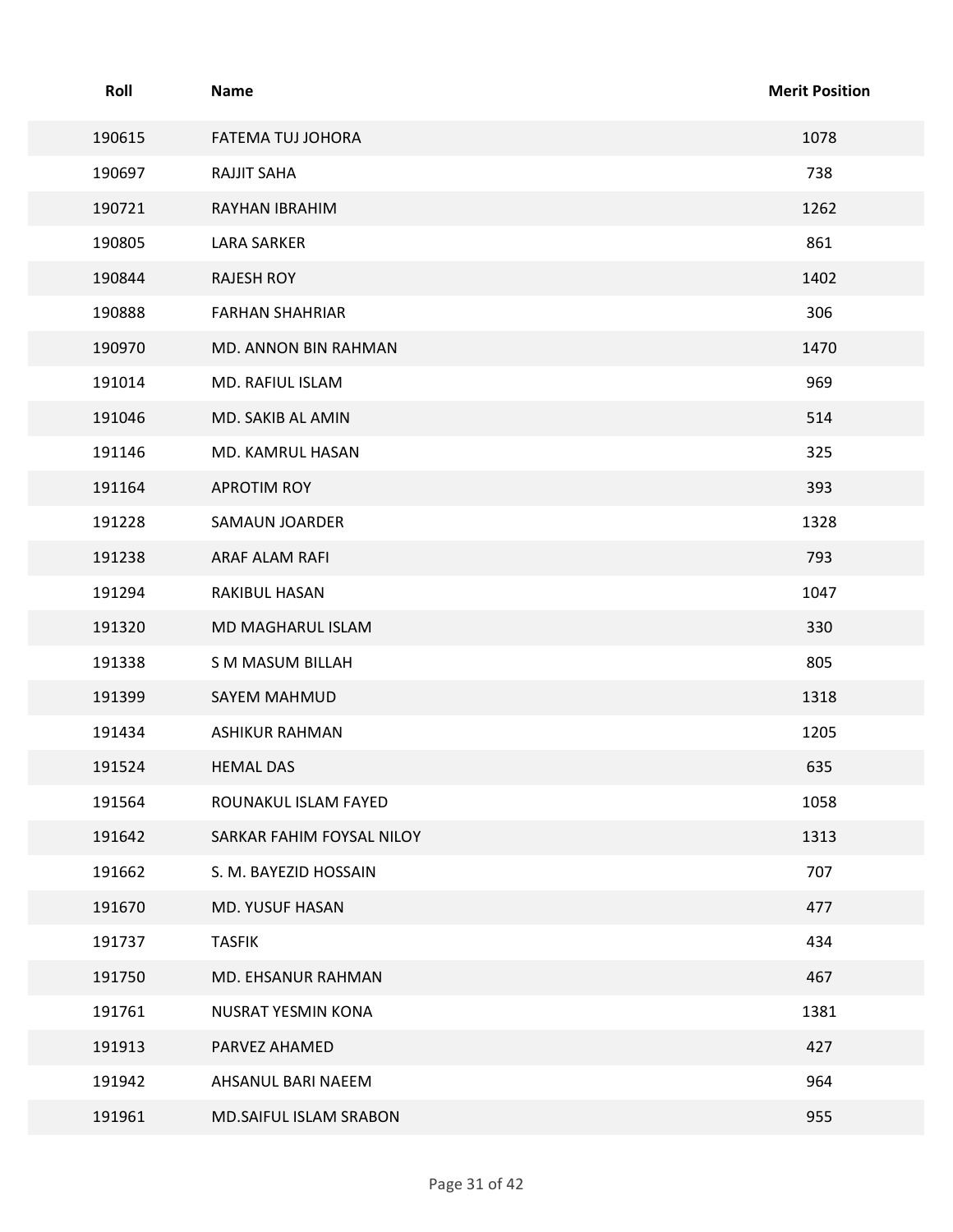| Roll   | <b>Name</b>                  | <b>Merit Position</b> |
|--------|------------------------------|-----------------------|
| 192016 | MEHEDI HASAN KHAN            | 403                   |
| 192083 | MD. SHAMIUR RAHMAN SEFAT     | 716                   |
| 192142 | TASHFIA RAHMAN ANTI          | 455                   |
| 192264 | MD. RIFAT MADHU              | 1338                  |
| 192381 | MD. NAZMUL ISLAM             | 1151                  |
| 192616 | MD. AZIZUL ISLAM             | 1028                  |
| 192715 | MD. AFTAB AHMED              | 386                   |
| 193006 | SABYASACHI DHALI RUDRA       | 784                   |
| 193172 | SANJIDA BINTE SHAHADAT PROVA | 997                   |
| 193227 | HOMAYRA ASHPIA ARPEE         | 1298                  |
| 193294 | MEHNAZ MUNTAHA               | 605                   |
| 193334 | HASNA HENA JOTI              | 557                   |
| 193661 | <b>BRISTY RANI SUTRADHAR</b> | 700                   |
| 194118 | MAGFERAH SULTANA SAMIA       | 575                   |
| 194145 | MRINAYA DAS MITHU            | 933                   |
| 194778 | MD. IFTEKHAR UDDIN MUNSHI    | 538                   |
| 194898 | MOHAMMED MUSFIQ SABERI       | 381                   |
| 195066 | SAMIRA NOOR CHOWDHURY        | 1387                  |
| 195102 | <b>NAFIS SHAHRIAR</b>        | 350                   |
| 195225 | OVI CHANDRA DAS              | 662                   |
| 195561 | SHUDIPTA PAUL                | 841                   |
| 195776 | MST. TAMANNA JANNAT          | 1371                  |
| 195937 | ABDULLAH AL MARUF            | 401                   |
| 195944 | MD. FAHIM FAISAL             | 967                   |
| 196015 | MD. MOAKHHIRUL ISLAM NAYEEM  | 1385                  |
| 196043 | MD. ASHIKUR RAHMAN           | 629                   |
| 196258 | SHAHIN ALAM                  | 682                   |
| 196281 | FAHIM MAHMUD AL KEMI         | 1132                  |
| 196679 | <b>TANVIR HASAN</b>          | 636                   |
|        |                              |                       |
|        | Page 32 of 42                |                       |
|        |                              |                       |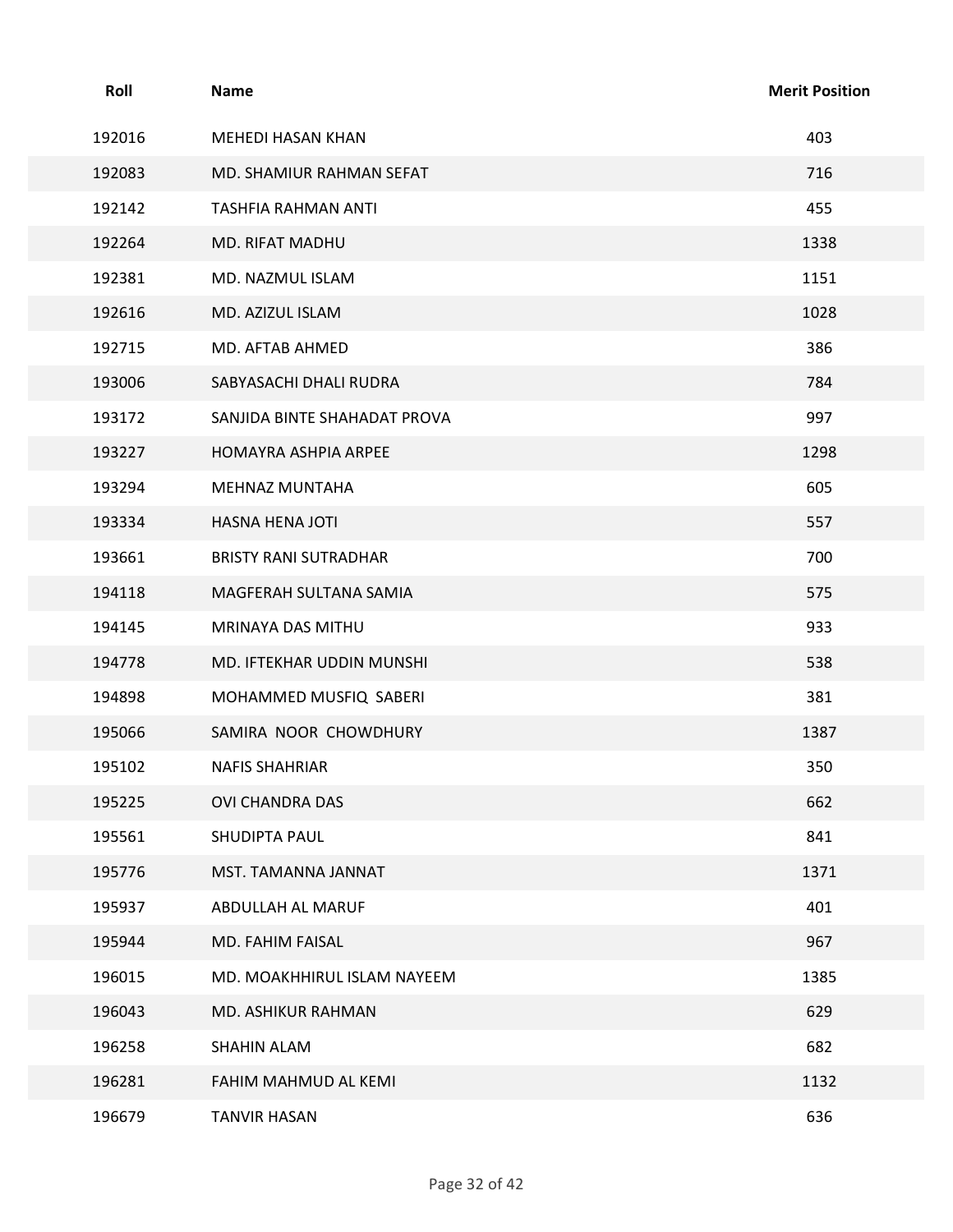| Roll   | Name                         | <b>Merit Position</b> |
|--------|------------------------------|-----------------------|
| 196715 | RAKIBUL ISLAM                | 464                   |
| 197120 | CHOWDHURY ITMINAN IBNE JAMAL | 387                   |
| 197384 | <b>SHADRIL AMIN</b>          | 1087                  |
| 197507 | MD. RAKIB ISLAM              | 491                   |
| 197782 | MOHAMMAD ALI                 | 1000                  |
| 197829 | MD. SAIFUL ISLAM             | 638                   |
| 197887 | MD. RAHAT AHMED KHAN         | 839                   |
| 198120 | <b>JUNAID SIDDIKEY</b>       | 1020                  |
| 198429 | MD. MAHIN KHAN               | 1265                  |
| 198888 | MD. SARWAR HOSSAIN SANI      | 736                   |
| 199146 | ABDUR RAZZAK                 | 1099                  |
| 199303 | MD. TASLIMUL HASAN           | 1104                  |
| 199369 | MD. IFTEKHAR KARIM BADHON    | 669                   |
| 199899 | MD. MOHSIN PATHAN            | 1048                  |
| 200141 | EUSHA SARWAR UTAL            | 1157                  |
| 200350 | MD. AL LABIB HOSSAIN         | 1194                  |
| 200428 | AL ROMAN ABU SAYEED          | 625                   |
| 200683 | MD. HABIBUR RAHMAN           | 1275                  |
| 200686 | MD. NAHID HASAN              | 1230                  |
| 200727 | SHAH MOHAMMAD RAOWAHA RUMI   | 978                   |
| 200850 | ARIF RAIHAN APON             | 362                   |
| 201029 | MD. NAWAJISH HASAN           | 993                   |
| 201101 | AVIJIT CHANDRO SORKAR        | 516                   |
| 201871 | SHAHRIAR AHMED               | 479                   |
| 201977 | MD. ARMAN HOSSAIN            | 475                   |
| 202501 | MD. MEZBAH-UL-HAQUE          | 476                   |
| 202547 | MOSS. TASNOBA TASLIM ELME    | 1483                  |
| 202549 | RAZU AHMED JOY               | 396                   |
| 202674 | MAZID SADAT SHAHRIAR         | 404                   |
|        | Page 33 of 42                |                       |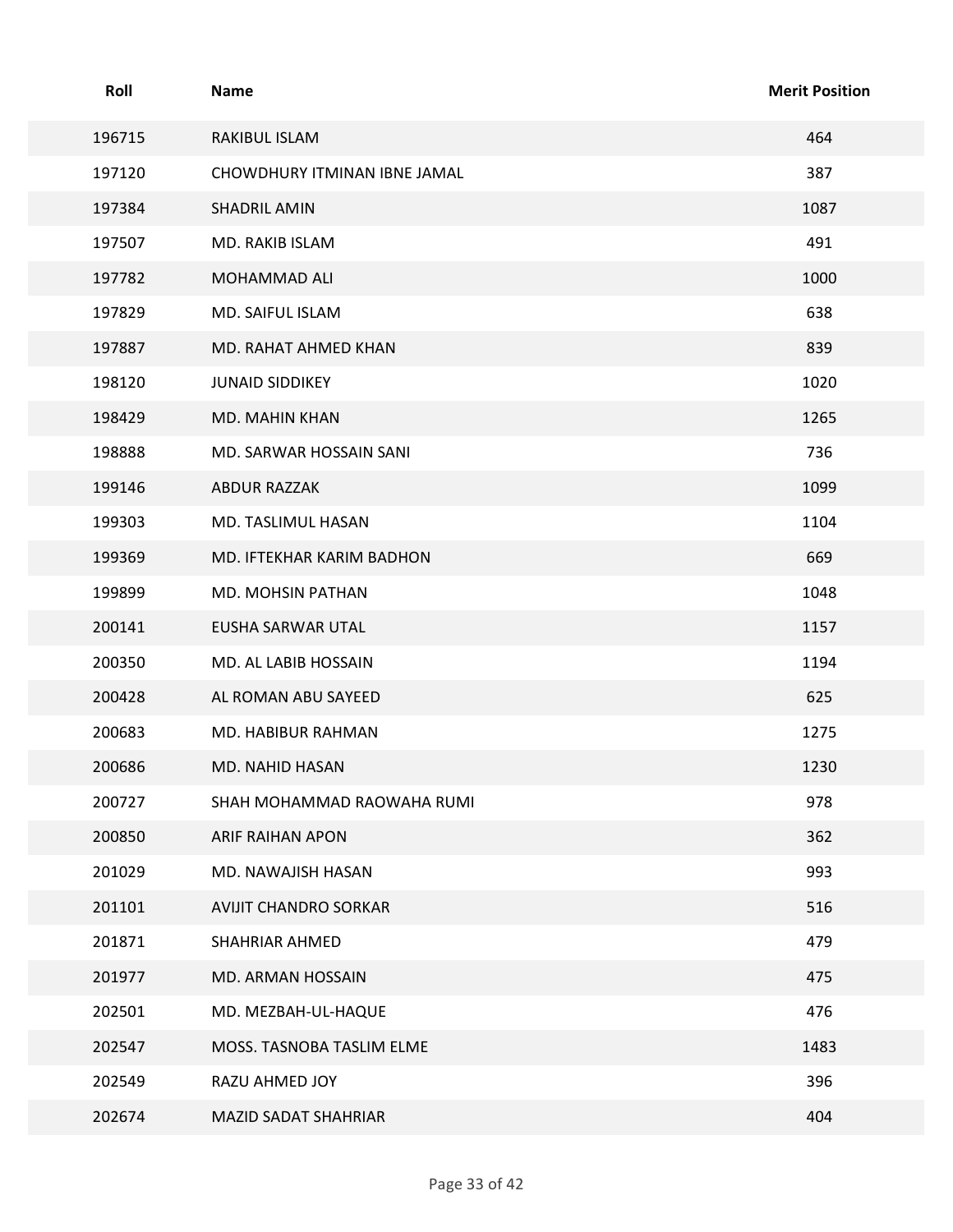| Roll   | <b>Name</b>               | <b>Merit Position</b> |
|--------|---------------------------|-----------------------|
| 202714 | MD. MUSHFIQUR RAHMAN      | 421                   |
| 202834 | MD. ANTOR SARKAR          | 973                   |
| 203365 | ASHRAFI JAHAN MUINA       | 762                   |
| 203596 | SAMIA RAHMAN              | 1040                  |
| 204037 | <b>UMMAY HABIBA TITHI</b> | 483                   |
| 204071 | SHARMEN SULTANA SHATHY    | 611                   |
| 205300 | NAZIFA KHANOM             | 710                   |
| 205591 | MUSTAFIZUR RAHMAN         | 456                   |
| 205604 | TANVIR MAHTAB TAFHIM      | 1211                  |
| 205622 | ASHRAF JAHAN NOYON        | 348                   |
| 205720 | SARWAR HOSSAIN FAHAD      | 1340                  |
| 205724 | ABUL HUSSAIN              | 567                   |
| 205929 | SHUVO CHANDRA PAUL        | 863                   |
| 206065 | MD. RASEDUZZAMAN SIAM     | 503                   |
| 206136 | FARHAD BIN MOMIN          | 377                   |
| 206416 | MD. AL. SHARIYAR SHAFI    | 1124                  |
| 206455 | NIHA JAHAN RATNA          | 1445                  |
| 206494 | MD.NAZMUL HOSSEN          | 1341                  |
| 206617 | MD. TANJIL MAHMUD         | 991                   |
| 207059 | MOHAMMAD FARHAN SADIQUE   | 981                   |
| 207188 | MD. ARFIN ISLAM           | 1264                  |
| 207311 | RAHATUL ALAM RUMI         | 1400                  |
| 207325 | IFTEAR AHMMED             | 1244                  |
| 207337 | MD MOHIUDDIN ZILANI       | 881                   |
| 207347 | ANIK SHAKHAR MAJUMDER     | 409                   |
| 207403 | MD ABU KALAM              | 1335                  |
| 208074 | MD. NAJMUS SAKIB AZAD     | 1405                  |
| 208475 | <b>URMITA AKTHER</b>      | 642                   |
| 208499 | SONIA AKTER TONNI         | 368                   |
|        |                           |                       |
|        | Page 34 of 42             |                       |
|        |                           |                       |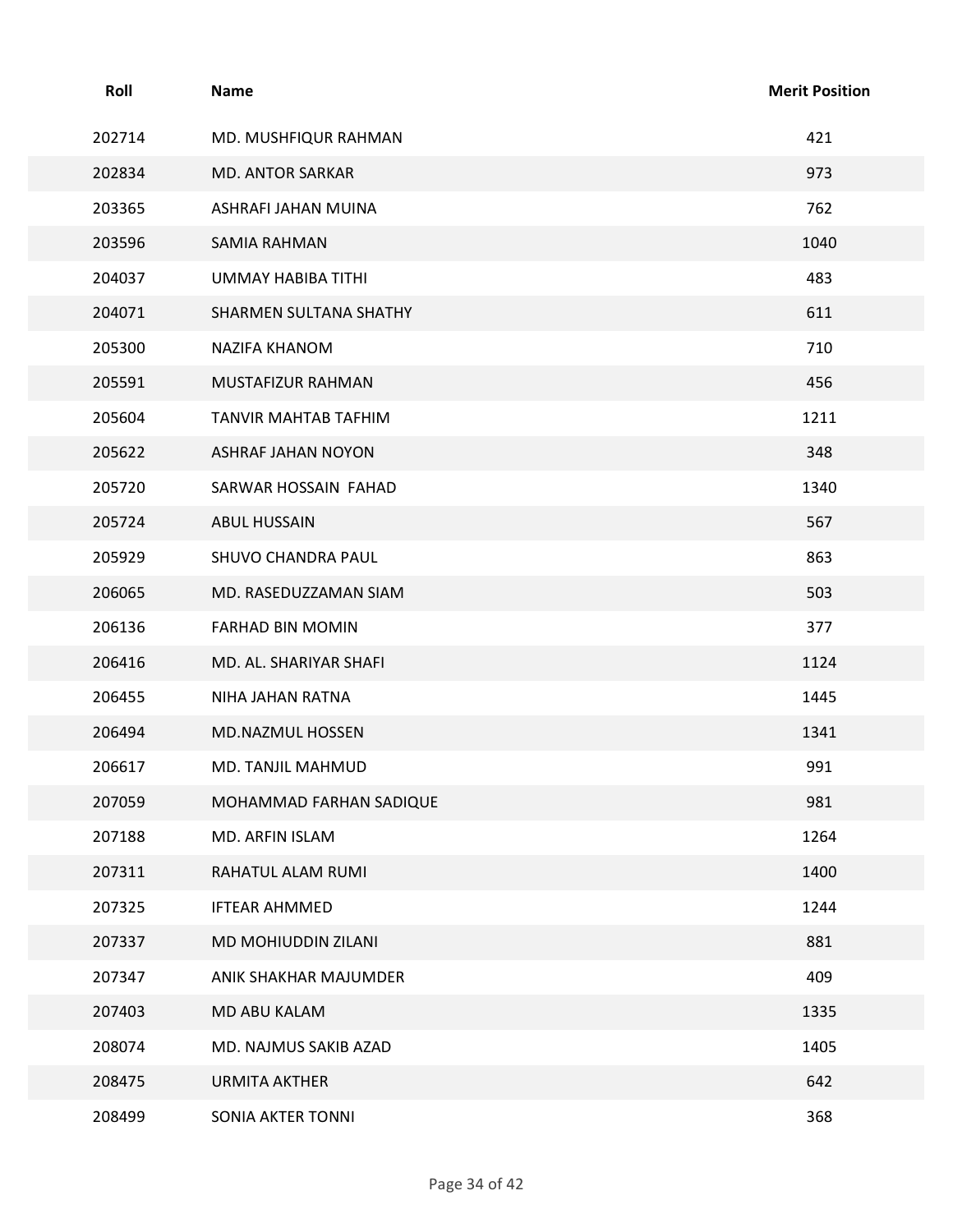| Roll   | Name                     | <b>Merit Position</b> |
|--------|--------------------------|-----------------------|
| 208525 | <b>SUMIYA IBNAT</b>      | 1362                  |
| 208536 | MST. JANNATUL FERDOUS    | 484                   |
| 208581 | FARIA SULTANA REYA       | 690                   |
| 208595 | MST. MUSLIMA KHATUN      | 454                   |
| 208603 | <b>SUMIYA PARVIN</b>     | 332                   |
| 208646 | <b>WALIJA HAQUE</b>      | 1476                  |
| 208736 | ANIKA TABASSUM           | 1145                  |
| 208762 | MS. TASMIM NAHAR MIM     | 1189                  |
| 208772 | TULI BISWAS              | 1240                  |
| 208804 | ATOSHI MALIHA            | 1144                  |
| 208890 | FATEMA JESMIN            | 1064                  |
| 208925 | SYEDA HUMYRA SIDDIKA     | 640                   |
| 209063 | MST. SANDA KHATUN        | 647                   |
| 209285 | MST. TAHURA KHATUN       | 518                   |
| 209382 | HABIBA NAHAR RIYA        | 586                   |
| 209557 | MD.ASHIQUR RAHMAN        | 620                   |
| 209580 | ARNAB LASKAR             | 453                   |
| 209679 | SWAPNENDU DUTTA          | 466                   |
| 209697 | <b>SUMIT SARKER</b>      | 548                   |
| 209716 | <b>ASIF RAHMAN</b>       | 420                   |
| 209748 | MD. ARAFAT RAHMAN AKIB   | 743                   |
| 209763 | NUSRAT JAHAN PUSPO       | 645                   |
| 209793 | MD. SAMAUN ELAHEE        | 496                   |
| 209795 | MD. MERAJUL ISLAM        | 1128                  |
| 209817 | MD. MAHMUDUL HASAN EMON  | 639                   |
| 209845 | MUSHFIQ SARDER           | 892                   |
| 209881 | MD. SADIQUR RAHMAN RIFAT | 304                   |
| 209906 | ARAFAT RAHAMAN           | 1373                  |
| 209914 | MD.RAFI AHMED            | 803                   |
|        | Page 35 of 42            |                       |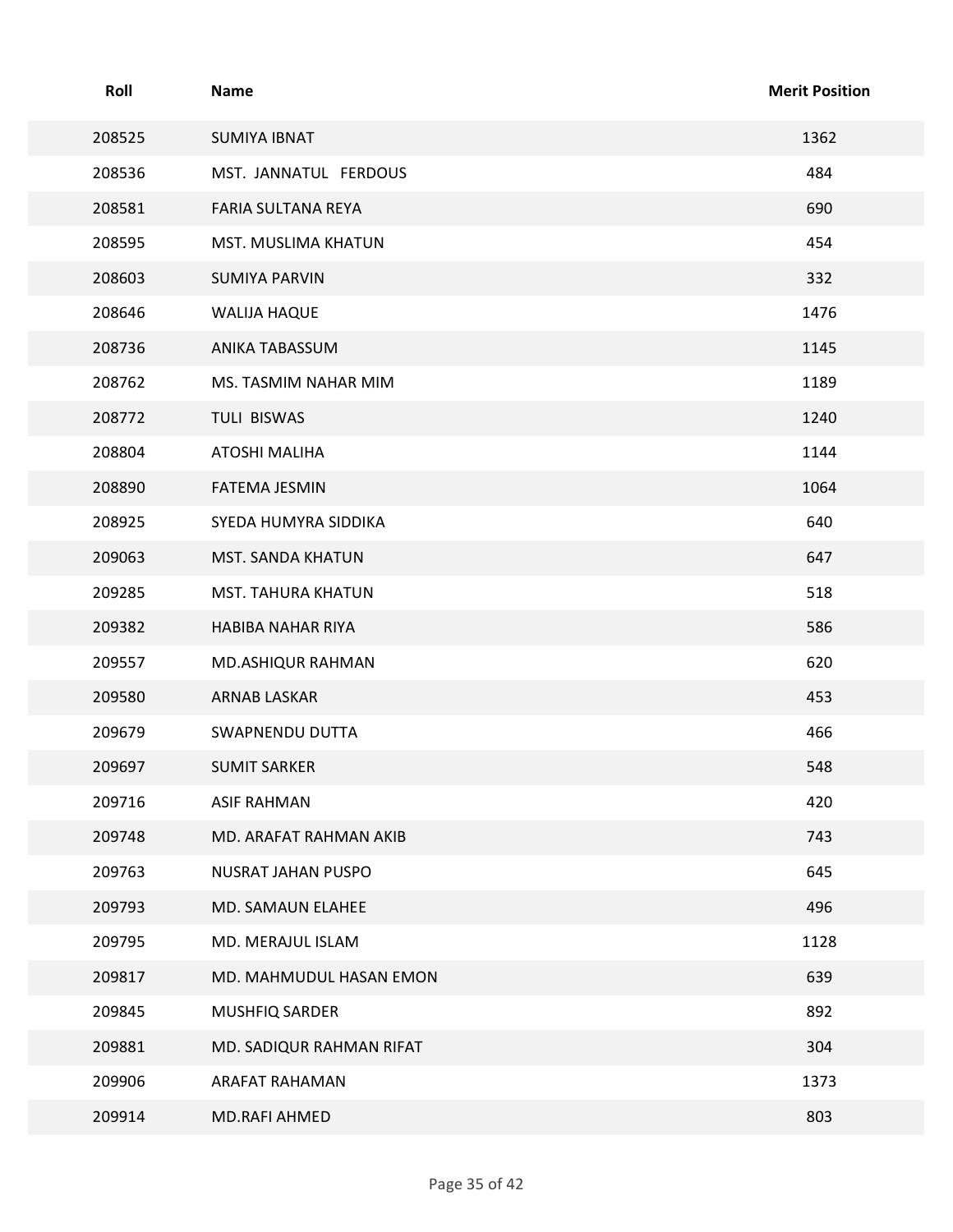| Roll   | Name                          | <b>Merit Position</b> |
|--------|-------------------------------|-----------------------|
| 209927 | S. AHMAD MUSA REZOWAN         | 928                   |
| 210019 | <b>FAHIM FAISAL</b>           | 366                   |
| 210044 | <b>TOUSIF HOSSAIN MISSION</b> | 1358                  |
| 210053 | ASIF AHMED RAFI               | 1368                  |
| 210060 | <b>FAYSAL AHMED</b>           | 1462                  |
| 210069 | MD. MAHFUZUR RAHMAN MEHEDI    | 1242                  |
| 210132 | MD. SABBIR AHAMED SHOVON      | 980                   |
| 210179 | <b>SUKDEV MONDAL</b>          | 323                   |
| 210276 | <b>HASIN ABRAR</b>            | 1245                  |
| 210394 | <b>HILLOL SARKAR</b>          | 1014                  |
| 210429 | RISAN MAHFUZ                  | 1192                  |
| 210456 | MD.ANISHUR RAHMAN PALASH      | 615                   |
| 210457 | <b>SHANTO DAS</b>             | 1356                  |
| 210471 | <b>ASIKUR RAHMAN</b>          | 686                   |
| 210599 | MD. SAKIBUZZAMAN              | 502                   |
| 210609 | MD.IMDADUL HAQUE              | 487                   |
| 210623 | SHAIKH JABERUL ISLAM MOIN     | 437                   |
| 210662 | KHAZA MU. MOIN UDDIN KHAN     | 1165                  |
| 210787 | MD. ZAHID HASAN               | 1016                  |
| 210803 | SAMIA AFRIN RIA               | 722                   |
| 210811 | MD. IMAMUL HOSSEN             | 798                   |
| 210845 | AHASAN HABIB                  | 460                   |
| 210881 | MD.SADIKUL ISLAM              | 501                   |
| 211041 | <b>FORHAD REZA</b>            | 546                   |
| 211209 | <b>BIJOY KUMAR PAUL</b>       | 1344                  |
| 211308 | LABIB BISWAS RASEL            | 766                   |
| 211512 | <b>TIRTHO SIKDER</b>          | 1231                  |
| 211600 | SHIBAZI SHAKHOR BISWAS        | 472                   |
| 211728 | PROSENZIT KUMAR MONDOL        | 426                   |
|        | Page 36 of 42                 |                       |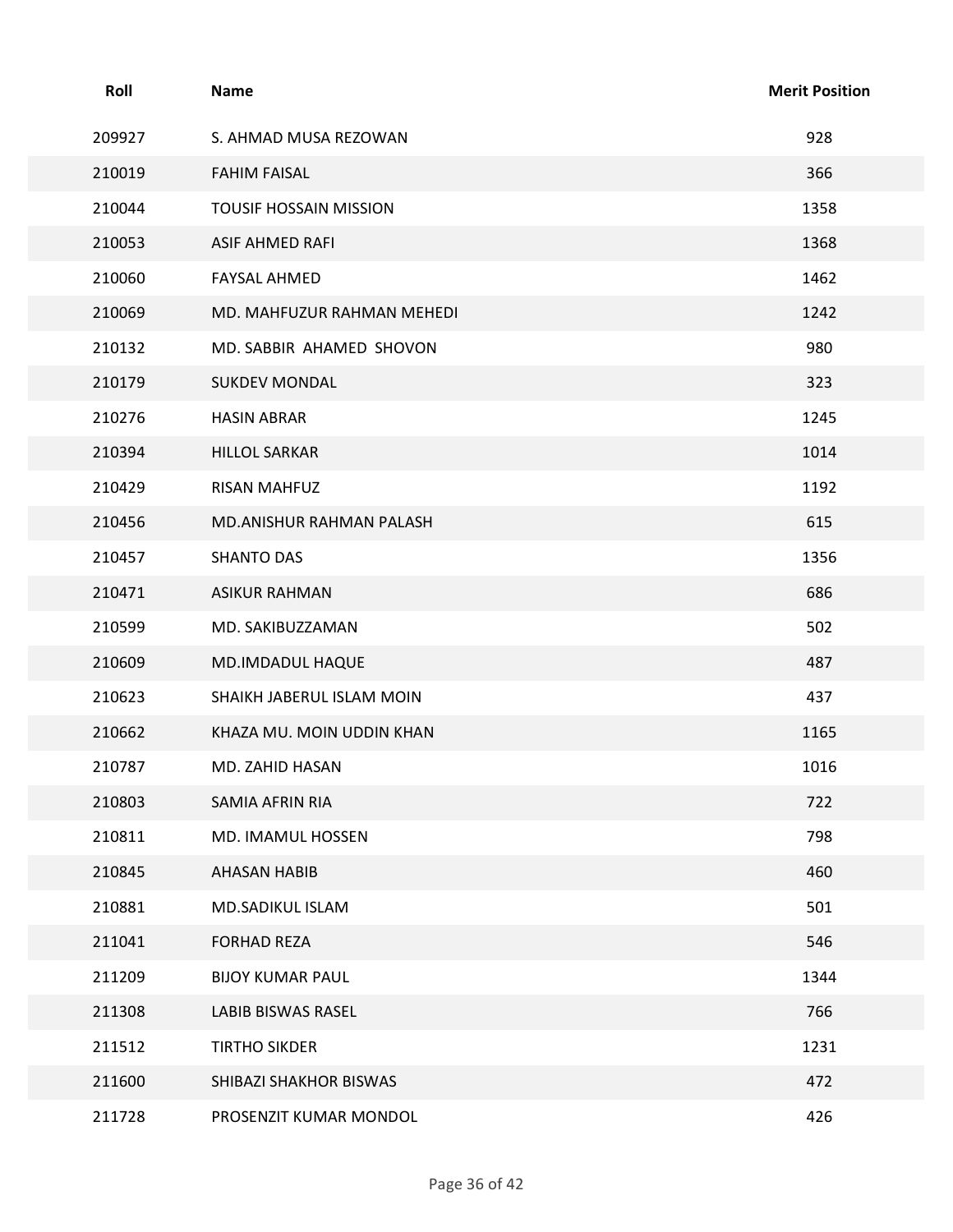| Roll   | Name                       | <b>Merit Position</b> |
|--------|----------------------------|-----------------------|
| 211797 | <b>ABHIJIT SARKAR</b>      | 836                   |
| 211814 | ASIF BIN AZHAR TURZO       | 926                   |
| 211952 | <b>CHIRONJIT PAUL</b>      | 1346                  |
| 212073 | RAHUL BISWAS               | 1191                  |
| 212190 | MD NAHID HOSSAIN           | 775                   |
| 212267 | SHAIKH ALI HAIDER          | 1036                  |
| 212686 | MIR MONIMUL HAQUE          | 1101                  |
| 213011 | MD. NAFIUL ISLAM           | 1017                  |
| 213152 | MD. ASHIKUR RAHMAN         | 1421                  |
| 213387 | MD. GOLAM MURSHED          | 569                   |
| 213402 | IRTIZA ASMAR RIAD          | 1108                  |
| 213462 | MD. JAKARIA HOSSAIN TONMOY | 652                   |
| 213593 | MD. OMAR FARUK             | 801                   |
| 213919 | SHAHRIAR KABIR             | 317                   |
| 214105 | MD. ABIR HASAN PIASH       | 1186                  |
| 214358 | KANAK KUMAR MONDAL         | 835                   |
| 214455 | FAHMIDA MAWYA              | 797                   |
| 214466 | RAWSHAN ARA RIMA           | 1401                  |
| 214540 | MITHILA HOSSAIN MUMU       | 906                   |
| 214545 | AISHA KHATUN               | 1149                  |
| 214924 | MST. ZAKIA SIDDIQUE        | 1366                  |
| 215691 | <b>MYSHA FYRUZ</b>         | 398                   |
| 215754 | <b>SAGOR BISWAS</b>        | 1162                  |
| 215906 | <b>SHAKIB KHAN</b>         | 1110                  |
| 215919 | NISHAT TASMIN              | 888                   |
| 215920 | ALIF HOSSEN                | 337                   |
| 216094 | NURA AL HOWA SADIKA        | 1301                  |
| 216163 | <b>TAEBA MUSFIKA</b>       | 465                   |
| 216305 | MOSARRAT JAHAN NUHA        | 1285                  |
|        | Page 37 of 42              |                       |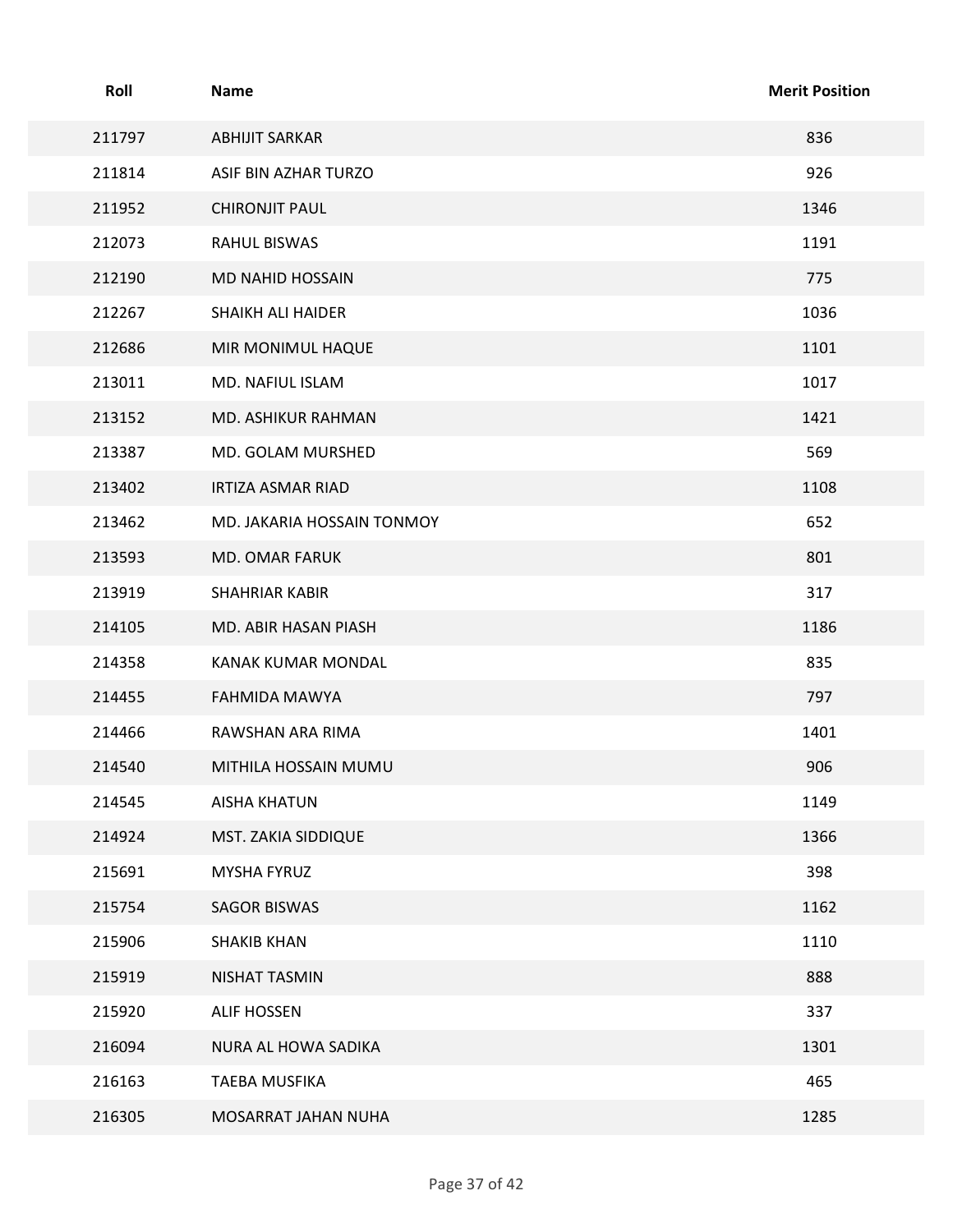| Roll   | Name                          | <b>Merit Position</b> |
|--------|-------------------------------|-----------------------|
| 216318 | HEMEL AHMED RIDOY             | 878                   |
| 216388 | <b>ARPO CHAKRABORTI</b>       | 342                   |
| 216442 | SEJUTI SARKER SNEHA           | 960                   |
| 216539 | MOST. SHYAMOLE KHATUN         | 622                   |
| 216545 | RUMAISHA BINTE FARUQUE FARINE | 802                   |
| 216550 | ARUPORNA SARKER NIDHI         | 1283                  |
| 216579 | AFSANA RUBAIYAT               | 998                   |
| 216807 | MST. SHAMIM ARA EMA           | 1227                  |
| 216877 | MOST. ANIKA TASNIM            | 1043                  |
| 216918 | ANANYA BARMA                  | 333                   |
| 217022 | <b>SHATABDE ROY DIPA</b>      | 676                   |
| 217210 | MOST. RAHIMA LIPA             | 1029                  |
| 217408 | MOST. RAYANA AKTER            | 813                   |
| 217418 | MOST. ANAR KOLI AKHI          | 1182                  |
| 217617 | MOST. SALMA FARIHA KOLY       | 1233                  |
| 217620 | MAFRUHA YEASMIN               | 946                   |
| 217819 | MST. SANJIDA AKTER            | 534                   |
| 218411 | MST. NISHAT TASNIM TINNI      | 1375                  |
| 218479 | MST. TASNIM JAHAN             | 1427                  |
| 218615 | RAKIB RAHMAN RUDDRA           | 994                   |
| 218972 | MOST. AKLIMA KHATUN           | 931                   |
| 219072 | SHADMAN SALEHEEN              | 895                   |
| 219114 | MD. RAYAT CHOWDHURY           | 578                   |
| 219141 | MD. ISMAIL HOSSAIN SOHAG      | 556                   |
| 219458 | MD. SHAHRIAR HAQUE SIZU       | 1419                  |
| 219468 | DHRUBO ROY PARTHO             | 655                   |
| 219656 | MD. MAHDI HASAN SHAFI         | 1274                  |
| 219664 | MD. MAJEDUL ISLAM             | 526                   |
| 219762 | RANGON ROY UTSAB              | 1088                  |
|        |                               |                       |
|        | Page 38 of 42                 |                       |
|        |                               |                       |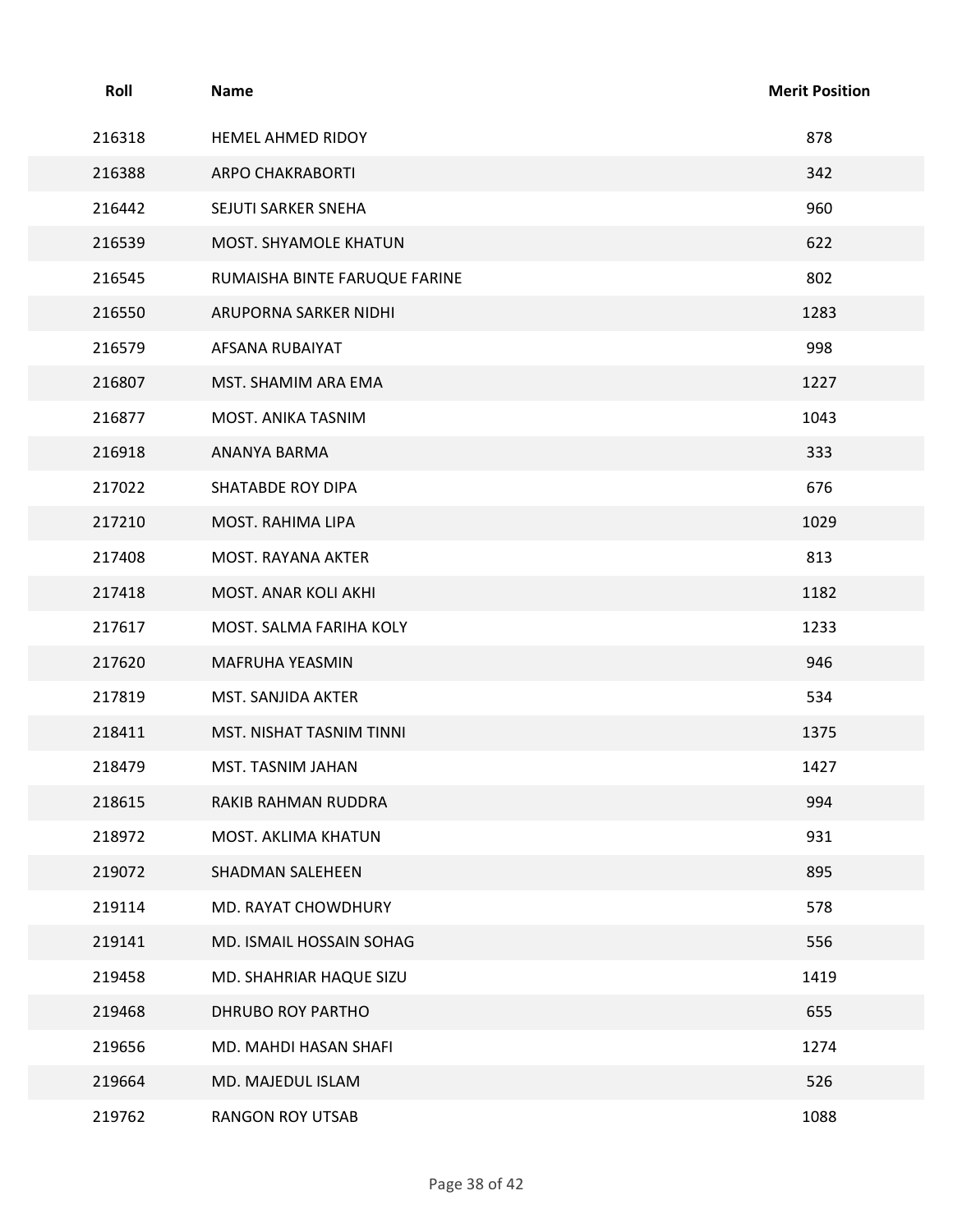| Roll   | Name                         | <b>Merit Position</b> |
|--------|------------------------------|-----------------------|
| 219771 | MD. RAQIBUL ISLAM            | 1282                  |
| 219921 | MD. RUBAIT ISLAM RAD         | 1142                  |
| 219931 | KAZI GOLAM TAWHID            | 595                   |
| 220072 | FATIMA KARIM SUNZANA         | 1086                  |
| 220333 | <b>ATHIEY SARKER</b>         | 1141                  |
| 220575 | ANIMA RANI PAL               | 887                   |
| 220624 | UMMAY HABIBA MIM             | 832                   |
| 220721 | <b>BIJOY MODHU</b>           | 1018                  |
| 220730 | <b>BHOLANATH BALA</b>        | 612                   |
| 220769 | <b>KRISHNADAS BISWAS</b>     | 752                   |
| 220799 | JOHORA SARDAR                | 374                   |
| 220841 | <b>HARASIT BISWAS</b>        | 1404                  |
| 220850 | MD. NAZMUL HUDA LABIB        | 1041                  |
| 220852 | TAMANNA FARHANA URMI         | 1072                  |
| 220920 | <b>TAMIM SHEIKH</b>          | 825                   |
| 220933 | <b>AKASH ROY</b>             | 1449                  |
| 220984 | LATIFUL ISLAM FAHIM          | 600                   |
| 221016 | SUDARSON PAUL SAGOTO         | 315                   |
| 221158 | TAWHID AHMED                 | 1345                  |
| 221260 | TANVIR AHAMED FOYSAL         | 1236                  |
| 221384 | <b>SHAWON MALLIK</b>         | 1137                  |
| 221501 | <b>MITHUN MRIDHA</b>         | 1174                  |
| 221617 | MD. SHAWON BISWAS            | 823                   |
| 222129 | SAYEED HASSAN                | 367                   |
| 222288 | <b>SALOAN NABI</b>           | 397                   |
| 222364 | <b>UDAY SHINGHO ROY UTSO</b> | 855                   |
| 222401 | TIPU SULTAN                  | 709                   |
| 222412 | SATHI AKTER                  | 1220                  |
| 223085 | SABBIR HOWLADER              | 800                   |
|        | Page 39 of 42                |                       |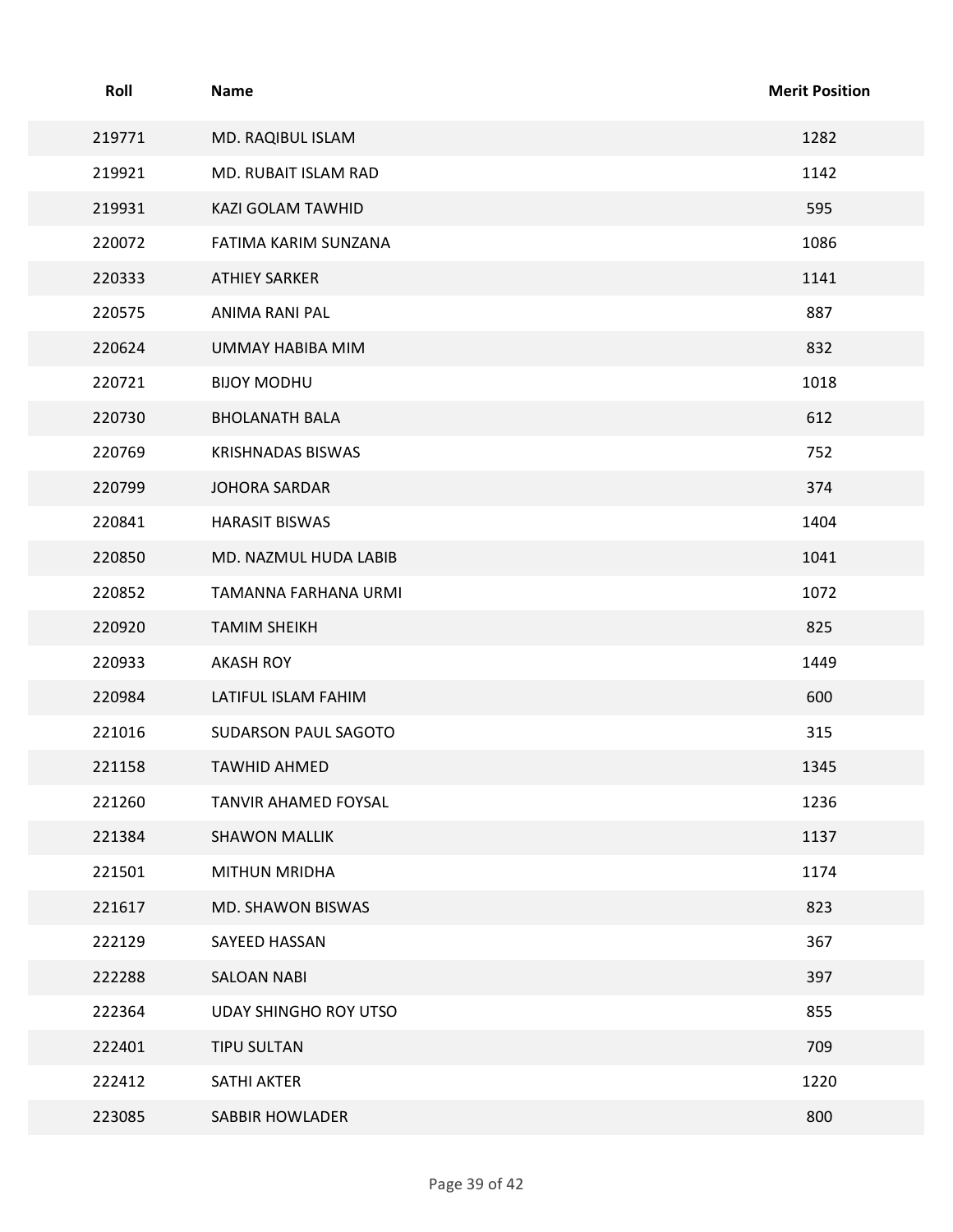| Roll   | <b>Name</b>                  | <b>Merit Position</b> |
|--------|------------------------------|-----------------------|
| 223156 | YEASIN ARAFAT                | 1100                  |
| 223172 | ABDULLAH AL ZOBAIER          | 1131                  |
| 223189 | MD. RAKIB HOSSAIN            | 1364                  |
| 223262 | <b>ABRAR SHAHRIAR</b>        | 890                   |
| 223534 | FAHIM IMTIAZ JOY             | 779                   |
| 224086 | <b>IMRAN MIA</b>             | 790                   |
| 224245 | MD. KAWSAR KHAN              | 1177                  |
| 224274 | <b>EMON SHARIF</b>           | 1295                  |
| 224651 | PRANTIK DEEPAM               | 624                   |
| 224751 | NAZIB ABRAR                  | 979                   |
| 224763 | ADNAN ABDUL BASIR            | 1234                  |
| 224842 | JOBAYER AHAMMAD BHUIYAN      | 1426                  |
| 225026 | TOYON MAHMUD                 | 718                   |
| 225126 | TAHSIN RAIYAN RAHMAN         | 996                   |
| 225232 | MD. MAHIR SHARIAR HAQUE      | 1225                  |
| 225320 | MD. AL-AMIN                  | 1446                  |
| 225326 | MD. SHAHRIAR KHAN MILON      | 372                   |
| 225335 | AHANIAN ARAFAT RATUL         | 1139                  |
| 225361 | KAZI ABRAR SHAFIN            | 713                   |
| 225476 | SAAD IBN ABDULLAH            | 1069                  |
| 225544 | MASUM BILLAH                 | 424                   |
| 225916 | MD. AL- ZABER HOSSAIN MOLLAH | 1268                  |
| 226405 | MD. AL IMRAN                 | 365                   |
| 226557 | ZAKARIYA AHMED               | 609                   |
| 226947 | HUMAIRA ADIBA                | 765                   |
| 227052 | <b>BOISHAKHI BASU TULI</b>   | 667                   |
| 227100 | SUSMITA SARDER PARNA         | 1378                  |
| 227242 | SERAJUM MUNIRA               | 849                   |
| 227334 | <b>TAMANNA AKTER</b>         | 1188                  |
|        | Page 40 of 42                |                       |
|        |                              |                       |
|        |                              |                       |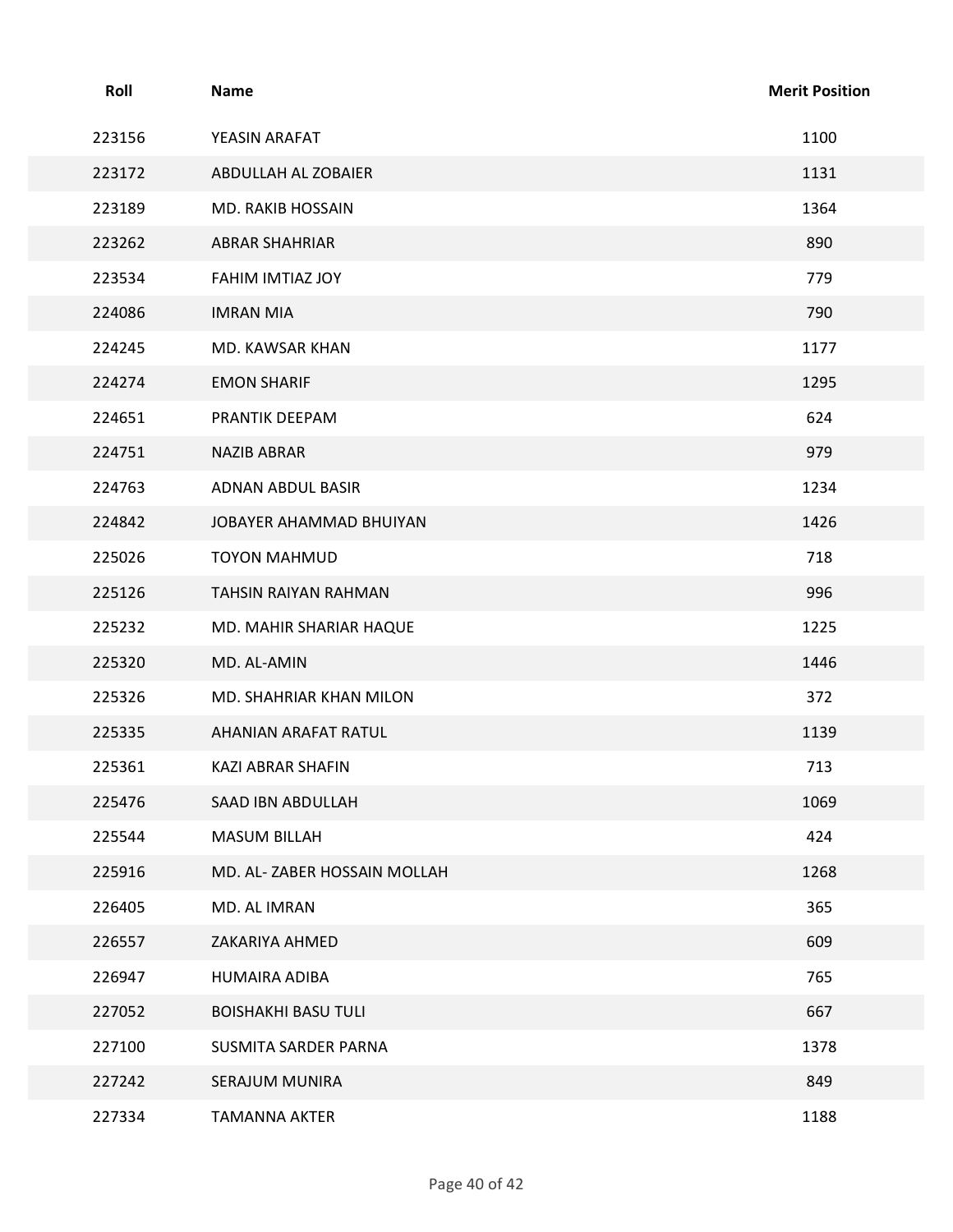| Roll   | Name                       | <b>Merit Position</b> |
|--------|----------------------------|-----------------------|
| 227346 | <b>SWAPNA RANI ROY</b>     | 674                   |
| 227647 | MST. NAJMUN NAHAR JUENA    | 1002                  |
| 227650 | KHATUNE JANNAT TABASSUM    | 1084                  |
| 227688 | SHADMAN SAMIN              | 450                   |
| 227767 | <b>LUCKY AKTER</b>         | 328                   |
| 228009 | <b>MAHTIR AHMED</b>        | 1190                  |
| 228136 | MD. OLIUL ISLAM MRIDHA     | 1074                  |
| 228181 | MD. RASHIDUL ISLAM SAKIB   | 1039                  |
| 228226 | SOURAV CHANDRA SHIL        | 1127                  |
| 228277 | MD. MAKSUDUR RAHMAN        | 1122                  |
| 228314 | <b>NILOY SUTER</b>         | 1433                  |
| 228544 | MD. KHALID HOSSEN MUKTADIR | 1184                  |
| 228598 | PARVEJ MOSHARAF            | 939                   |
| 228651 | MD. SIFAT SHARIF           | 1228                  |
| 228809 | MEHENAZ AFRIN KHAN ZHILICK | 1461                  |
| 228907 | SOURAV CHANDRA PAUL        | 1164                  |
| 228911 | AYESHA SIDDIKA             | 637                   |
| 229066 | <b>BAPPY HALDER</b>        | 812                   |
| 229385 | MD. YEASIN ARAFAT          | 930                   |
| 229406 | MD. SAIFUR RAHMAN TOWRAT   | 1269                  |
| 229539 | <b>TUTUL MALAKAR</b>       | 783                   |
| 229646 | MD. SAIFUL                 | 603                   |
| 229744 | M.R. SABBIR                | 660                   |
| 229978 | <b>SUBRATA SAHA</b>        | 1005                  |
| 230077 | MD. KAYES                  | 898                   |
| 230152 | ABIR HASAN                 | 449                   |
| 230291 | <b>GOLAM RABBI KHAN</b>    | 1393                  |
| 230540 | MD. SAIFUR RAHMAN          | 494                   |
| 230715 | ABDULLAH SIKDER            | 917                   |
|        | Page 41 of 42              |                       |